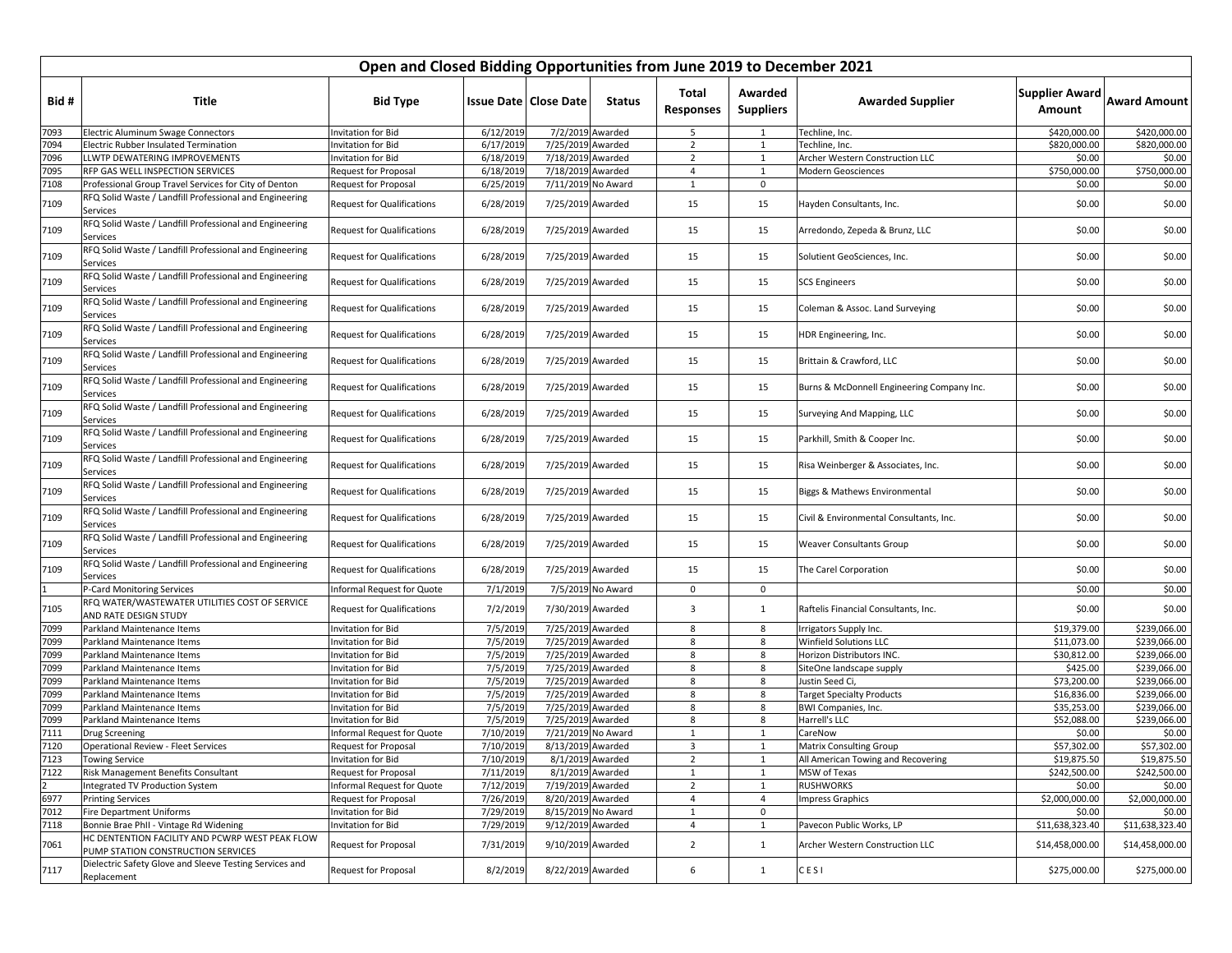| Bid #          | Title                                                                                               | <b>Bid Type</b>                   | <b>Issue Date   Close Date</b> |                     | <b>Status</b>     | Total<br><b>Responses</b> | Awarded<br><b>Suppliers</b> | <b>Awarded Supplier</b>                   | Supplier Award<br>Amount | <b>Award Amount</b> |
|----------------|-----------------------------------------------------------------------------------------------------|-----------------------------------|--------------------------------|---------------------|-------------------|---------------------------|-----------------------------|-------------------------------------------|--------------------------|---------------------|
|                | <b>Communications Strategic Consulting</b>                                                          | Informal Request for Quote        | 8/7/2019                       | 8/14/2019 Awarded   |                   | $\overline{\mathbf{3}}$   | 1                           | <b>HCK2 Partners</b>                      | \$435.00                 | \$435.00            |
| 7127           | <b>HVAC SERVICES</b>                                                                                | <b>Invitation for Bid</b>         | 8/9/2019                       | 8/27/2019 Awarded   |                   | 5                         | 1                           | CBS MECHANICAL SERVICES                   | \$2,193,750.00           | \$2,193,750.00      |
|                | Police SWAT Equipment                                                                               | Informal Request for Quote        | 8/9/2019                       | 8/16/2019 No Award  |                   | $\mathbf 0$               | $\mathbf 0$                 |                                           | \$0.00                   | \$0.00              |
| 7128           | <b>Electric Services</b>                                                                            | Invitation for Bid                | 8/12/2019                      | 8/27/2019 No Award  |                   | $\overline{4}$            | $\mathbf 0$                 |                                           | \$0.00                   | \$0.00              |
| 7131           | <b>Plumbing Services</b>                                                                            | Invitation for Bid                | 8/12/2019                      | 8/27/2019 No Award  |                   | $\overline{3}$            | $\mathbf 0$                 |                                           | \$0.00                   | \$0.00              |
| 7132           | Fabrication and Welding Services                                                                    | Invitation for Bid                | 8/12/2019                      | 8/27/2019 Awarded   |                   | $\overline{2}$            | $\mathbf{1}$                | Rockstar Welding                          | \$1,127,500.00           | \$1,127,500.00      |
| 7138           | <b>LLWTP Phase II Improvements</b>                                                                  | <b>Invitation for Bid</b>         | 8/13/2019                      | 9/19/2019 Awarded   |                   | $\mathbf{1}$              | 1                           | Archer Western Construction LLC           | \$0.00                   | \$0.00              |
| 6              | <b>Bond Communications Translation</b>                                                              | Informal Request for Quote        | 8/15/2019                      | 8/20/2019 Awarded   |                   | $\overline{4}$            | 1                           | Fox Translation Services                  | \$0.09                   | \$0.09              |
| 7142           | Home Improvements Construction for Multiple Properties                                              | <b>Request for Proposal</b>       | 8/21/2019                      |                     | 9/5/2019 No Award | $\overline{2}$            | $\mathbf 0$                 |                                           | \$0.00                   | \$0.00              |
| $\overline{7}$ | Economic Development Strategic Plan                                                                 | Informal Request for Quote        | 8/23/2019                      | 8/30/2019 Awarded   |                   | $\overline{2}$            | 1                           | TIP Strategies, Inc.                      | \$0.00                   | \$0.00              |
| $7012 - 2$     | <b>Fire Department Uniforms</b>                                                                     | Invitation for Bid                | 8/25/2019                      | 9/12/2019 Awarded   |                   | 5                         | $\mathbf{1}$                | mpact Promotional/Got You Covered U       | \$203,040.15             | \$203,040.15        |
| 7158           | <b>USSSA Softball Umpires</b>                                                                       | <b>Invitation for Bid</b>         | 8/26/2019                      | 9/12/2019 No Award  |                   | $\mathbf 0$               | $\mathbf{0}$                |                                           | \$0.00                   | \$0.00              |
| 7140           | Construction of Fire Station #8                                                                     | <b>Request for Proposal</b>       | 8/27/2019                      | 9/26/2019 Awarded   |                   | 10                        | 1                           | Links Construction, LLC                   | \$4,188,822.30           | \$4,188,822.30      |
| 7152           | RFP Galvanized Steel Transmission Poles                                                             | <b>Request for Proposal</b>       | 8/28/2019                      | 9/19/2019 Awarded   |                   | $\overline{2}$            | $\mathbf{1}$                | <b>SAE Towers</b>                         | \$1,718,905.00           | \$1,718,905.00      |
| 7097           | Supply of Distribution Capacitor Bank Assemblies                                                    | <b>Request for Proposal</b>       | 9/9/2019                       | 9/26/2019 Awarded   |                   | $\overline{3}$            | 1                           | Stuart C. Irby                            | \$830,000.00             | \$830,000.00        |
| 7126           | Supply of S&C PME-Type Pad-Mounted Switchgear                                                       | Request for Proposal              | 9/9/2019                       | 9/26/2019 Awarded   |                   | $\overline{4}$            | $\mathbf{1}$                | Anixter Inc.                              | \$8,000,000.00           | \$8,000,000.00      |
| 7155           | Affordable Housing Assessment                                                                       | Request for Proposal              | 9/10/201                       | 10/10/2019 Awarded  |                   | $\overline{4}$            | 1                           | Reinvestment Fund                         | \$0.00                   | \$0.00              |
| 7167           | RFQ Energy Management Office Advanced Forecasting<br>Model                                          | <b>Request for Qualifications</b> | 9/11/2019                      | 10/17/2019 Awarded  |                   | $\overline{2}$            | 1                           | Pastore Houldsworth & Co., LLC            | \$0.00                   | \$0.00              |
| 7142-2         | Home Improvements Construction for Multiple Properties                                              | Request for Proposal              | 9/17/2019                      | 10/17/2019 Awarded  |                   | $\overline{4}$            | $\mathbf{1}$                | <b>Amerimex Contractors</b>               | \$471,750.00             | \$471,750.00        |
| 7154           | McKinney Street Phase II                                                                            | Invitation for Bid                | 9/23/201                       | 10/31/2019 Awarded  |                   | $\overline{4}$            | 1                           | Jagoe-Public Company                      | \$10,471,821.75          | \$10,471,821.75     |
| 7178           | Kennel and Veterinary Supplies                                                                      | Invitation for Bid                | 9/26/2019                      | 10/17/2019 Awarded  |                   | $\overline{3}$            | $\overline{2}$              | Midwest Veterinary Supply, Inc.           | \$258,693.99             | \$313,812.44        |
| 7178           | Kennel and Veterinary Supplies                                                                      | Invitation for Bid                | 9/26/2019                      | 10/17/2019 Awarded  |                   | $\overline{\mathbf{3}}$   | $\overline{2}$              | Merck Animal Health                       | \$55,118.45              | \$313,812.44        |
| 7173           | <b>City Painting Services</b>                                                                       | <b>Invitation for Bid</b>         | 10/3/2019                      | 10/22/2019 No Award |                   | $\overline{7}$            | $\mathbf 0$                 |                                           | \$0.00                   | \$0.00              |
| 7130           | PEST CONTROL SERVICES                                                                               | <b>Invitation for Bid</b>         | 10/4/2019                      | 10/24/2019 No Award |                   | $\overline{4}$            | $\mathbf 0$                 |                                           | \$0.00                   | \$0.00              |
| 8              | <b>Compensation Study</b>                                                                           | Informal Request for Quote        | 10/4/2019                      | 10/11/2019 Awarded  |                   | $\overline{3}$            | 1                           | Segal Waters Consulting                   | \$40,680.00              | \$40,680.00         |
| 7193           | <b>USSSA Softball Umpires</b>                                                                       | Invitation for Bid                | 10/10/2019                     | 10/29/2019 Awarded  |                   | 1                         | $\mathbf{1}$                | Silbo, INC.                               | \$210.00                 | \$210.00            |
| 7102           | Multiple Projects-651 S. Mayhill Renovation, Fleet 12 Bay<br>Expansion, Flushing Truck Bay Addition | <b>Request for Proposal</b>       | 10/11/2019                     | 11/19/2019 No Award |                   | $\overline{\mathbf{3}}$   | $\mathbf 0$                 |                                           | \$0.00                   | \$0.00              |
| 7103           | American Legion Senior Center & N. Lakes Tennis<br>Center Bldg.-Renovations                         | Request for Proposal              | 10/11/2019                     | 11/12/2019 Awarded  |                   | 10                        | $\overline{2}$              | Mart, Inc                                 | \$1,563,000.00           | \$2,164,269.00      |
| 7103           | American Legion Senior Center & N. Lakes Tennis<br>Center Bldg.-Renovations                         | Request for Proposal              | 10/11/2019                     | 11/12/2019 Awarded  |                   | 10                        | $\overline{2}$              | Hangartner Commercial, Inc                | \$601,269.00             | \$2,164,269.00      |
| 7177           | RFP for Street Reconstruction Project                                                               | <b>Request for Proposal</b>       | 10/15/2019                     | 11/14/2019 No Award |                   | 1                         | 0                           |                                           | \$0.00                   | \$0.00              |
| 7160           | Scale House Software at Denton Landfill                                                             | <b>Request for Proposal</b>       | 10/15/2019                     |                     | 1/7/2020 No Award | $\mathbf{1}$              | 0                           |                                           | \$0.00                   | \$0.00              |
| 7169           | <b>Smart Routing Solution</b>                                                                       | <b>Request for Proposal</b>       | 10/15/2019                     | 1/7/2020 Awarded    |                   | $\overline{\mathbf{3}}$   | 1                           | Rubicon Global                            | \$366,078.60             | \$366,078.60        |
| 7190           | Sod Replacement                                                                                     | Request for Proposal              | 10/17/2019                     | 11/5/2019 Awarded   |                   | $\overline{\mathbf{3}}$   | $\overline{3}$              | <b>Classic Landscapes and Maintenance</b> | \$865,050.00             | \$865,050.00        |
| 7190           | Sod Replacement                                                                                     | <b>Request for Proposal</b>       | 10/17/2019                     | 11/5/2019 Awarded   |                   | $\overline{3}$            | $\overline{3}$              | 19Rozez                                   | \$0.00                   | \$865,050.00        |
| 7190           | Sod Replacement                                                                                     | <b>Request for Proposal</b>       | 10/17/2019                     | 11/5/2019 Awarded   |                   | $\overline{3}$            | 3                           | Joiner Landscape and Irrigation           | \$0.00                   | \$865,050.00        |
| 7170           | RFQ - Southwest Park                                                                                | <b>Request for Qualifications</b> | 10/18/2019                     | 12/5/2019 Awarded   |                   | 12                        | 1                           | Teague Nall and Perkins, Inc.             | \$0.00                   | \$0.00              |
| 7175           | Window Replacement at City Hall West                                                                | <b>Request for Proposal</b>       | 10/18/2019                     | 11/19/2019 Awarded  |                   | $\overline{\mathbf{3}}$   | 1                           | The Wilson Group Inc.                     | \$335,565.00             | \$335,565.00        |
| 7199           | Risk and Safety Program Assessment                                                                  | <b>Request for Proposal</b>       | 10/18/2019                     | 11/7/2019 Awarded   |                   | $\overline{3}$            | $\mathbf 0$                 |                                           | \$0.00                   | \$0.00              |
| 7200           | North-South Phase III 42-Inch Water Transmission Main                                               | <b>Invitation for Bid</b>         | 10/21/2019                     | 11/21/2019 Awarded  |                   | 8                         | 1                           | S&J Construction Co., Inc.                | \$3,810,048.74           | \$3,810,048.74      |
| 7186           | Data Analytics Services - Data Warehouse & Power Bl<br>Dashboards                                   | Request for Proposal              | 10/22/2019                     | 11/21/2019 Awarded  |                   | $\overline{4}$            | $\mathbf{1}$                | armely                                    | \$980,700.00             | \$980,700.00        |
| 7201           | Large Volume Mailing Services                                                                       | Request for Proposal              | 10/22/2019                     | 11/7/2019 Awarded   |                   | 2                         | 1                           | <b>Impress Graphics</b>                   | \$68,900.00              | \$68,900.00         |
| 7156           | <b>Electronics Recycling Services</b>                                                               | Request for Proposal              | 10/29/2019                     | 11/19/2019 Awarded  |                   | $\overline{3}$            | 1                           | <b>UER "United Electronic Recycling"</b>  | \$161,252.20             | \$161,252.20        |
| 7187           | Distribution Center Water and Sewer Inventory                                                       | Invitation for Bid                | 10/29/2019                     | 11/19/2019 Awarded  |                   | $\overline{4}$            | 3                           | Ferguson Waterworks                       | \$3,630,000.00           | \$9,590,000.00      |
| 7187           | Distribution Center Water and Sewer Inventory                                                       | Invitation for Bid                | 10/29/2019                     | 11/19/2019 Awarded  |                   | $\overline{4}$            | 3                           | PowerSeal Pipeline Products               | \$160,000.00             | \$9,590,000.00      |
| 7187           | Distribution Center Water and Sewer Inventory                                                       | Invitation for Bid                | 10/29/2019                     | 11/19/2019 Awarded  |                   | $\overline{4}$            | $\overline{3}$              | Core and Main                             | \$5,800,000.00           | \$9,590,000.00      |
| 7195           | RFP Large Diameter Water Pipe, Reinforced Concrete Pipe,<br>Accessories and Repair Services         | Request for Proposal              | 10/30/2019                     | 11/14/2019 Awarded  |                   | $\overline{2}$            | $\overline{2}$              | Rangeline Pipeline Services, LLC          | \$7,356,716.20           | \$19,244,503.60     |
| 7195           | RFP Large Diameter Water Pipe, Reinforced Concrete Pipe,<br>Accessories and Repair Services         | Request for Proposal              | 10/30/2019                     | 11/14/2019 Awarded  |                   | $\overline{2}$            | $\overline{2}$              | Forterra Building Products                | \$11,887,787.40          | \$19,244,503.60     |
| 7213           | Lake Ray Roberts Water Treatment Plant High Service<br>Pump Station VFD Replacement                 | Invitation for Bid                | 10/30/2019                     | 11/14/2019 Awarded  |                   | $\mathbf{1}$              | $\mathbf{1}$                | Walker Industrial, LLC                    | \$275,035.61             | \$275,035.61        |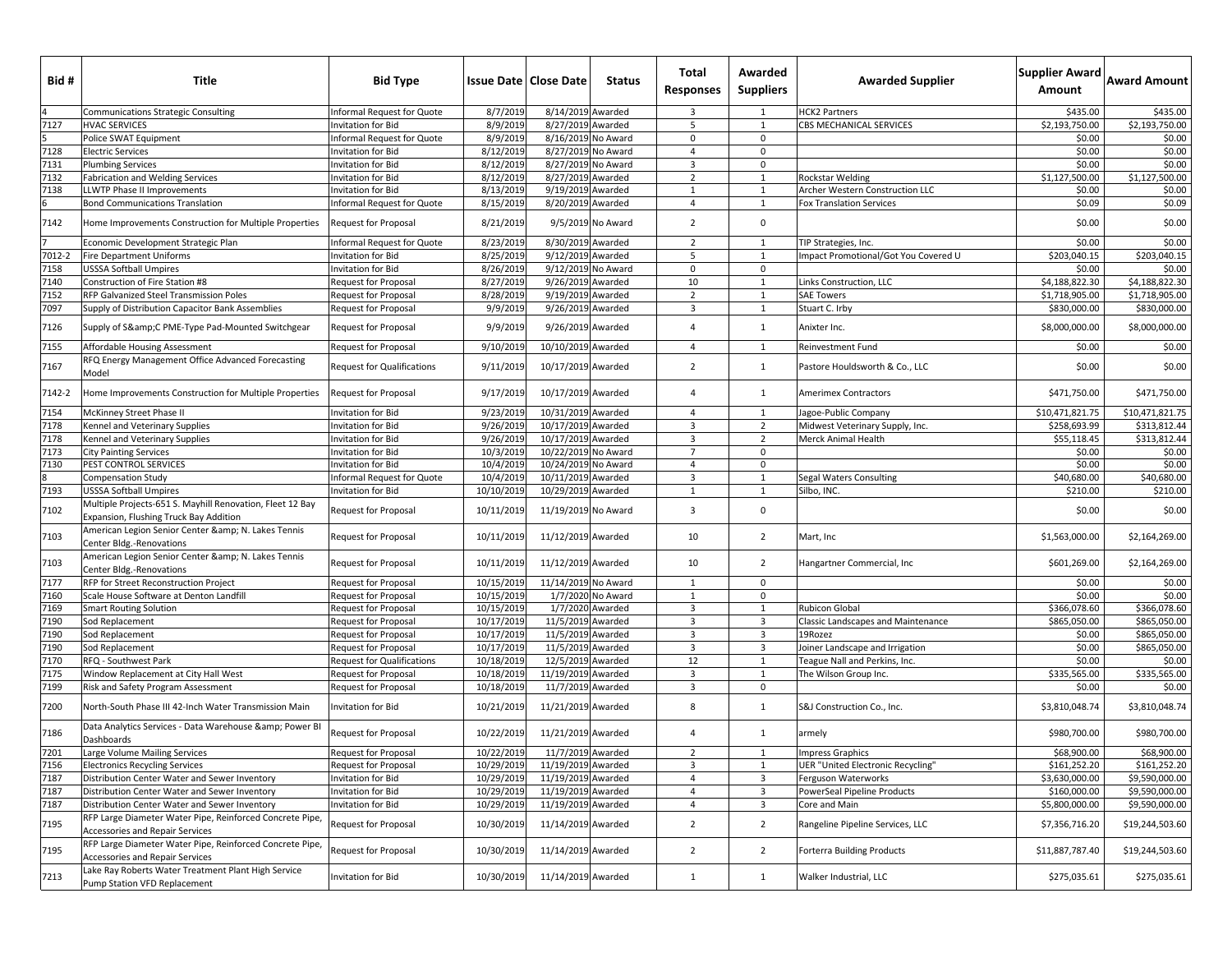| Bid#   | Title                                                                              | <b>Bid Type</b>                   |            | <b>Issue Date   Close Date</b> | Status            | Total<br>Responses | Awarded<br><b>Suppliers</b> | <b>Awarded Supplier</b>                    | Supplier Award Award Amount<br>Amount |                 |
|--------|------------------------------------------------------------------------------------|-----------------------------------|------------|--------------------------------|-------------------|--------------------|-----------------------------|--------------------------------------------|---------------------------------------|-----------------|
| 001ss  | Hoopla - Digital Media Service                                                     | Notice of Intent to Award Sole S  | 10/31/2019 | 11/6/2019 No Award             |                   | $\mathbf 0$        | 0                           |                                            | \$0.00                                | \$0.00          |
| 7208   | Rental of Van Services                                                             | Request for Proposal              | 11/1/2019  | 11/19/2019 No Award            |                   | 0                  | $\mathbf 0$                 |                                            | \$0.00                                | \$0.00          |
| 7205   | Utility Scale Coastal Wind Energy                                                  | Request for Proposal              | 11/7/2019  | 2/20/2020 No Award             |                   | $\overline{4}$     | $\mathbf 0$                 |                                            | \$0.00                                | \$0.00          |
| 7215   | Utility Scale Solar with Energy Storage                                            | Request for Proposal              | 11/7/2019  | 2/20/2020 No Award             |                   | 9                  | $\mathbf 0$                 |                                            | \$0.00                                | \$0.00          |
| 7226   | Independent Representative for Development Services<br><b>Building Renovation</b>  | <b>Request for Qualifications</b> | 11/7/2019  | 12/19/2019 Awarded             |                   | 3                  | 1                           | Elements of Architects, Inc.               | \$0.00                                | \$0.00          |
| 7228   | Design-Build for Development Services Building Renovation                          | <b>Request for Qualifications</b> | 11/7/2019  | 12/19/2019 Awarded             |                   | 8                  | 1                           | <b>Byrne Construction Services</b>         | \$0.00                                | \$0.00          |
| 7197   | Charter Transportation Services                                                    | Request for Proposal              | 11/8/2019  | 11/26/2019 Awarded             |                   | $\overline{2}$     | 1                           | Cowtown Bus Charters, Inc.                 | \$150,000.00                          | \$150,000.00    |
| 7196   | Update to the Comprehensive Plan                                                   | <b>Request for Qualifications</b> | 11/12/2019 | 12/3/2019 No Award             |                   | $\overline{2}$     | $\mathbf 0$                 |                                            | \$0.00                                | \$0.00          |
| 7229   | <b>Plumbing Services</b>                                                           | Invitation for Bid                | 11/14/2019 | 12/3/2019 Awarded              |                   | 3                  | 1                           | CBS MECHANICAL SERVICES                    | \$765,000.00                          | \$765,000.00    |
| 7230   | <b>Electric Services</b>                                                           | Invitation for Bid                | 11/14/2019 | 12/3/2019 Awarded              |                   | $\overline{4}$     | $\mathbf{1}$                | CBS MECHANICAL SERVICES                    | \$450,000.00                          | \$450,000.00    |
| 7237   | IFB for 2019 Street Reconstruction                                                 | Invitation for Bid                | 11/18/2019 | 12/19/2019 Awarded             |                   | $\overline{4}$     | 1                           | Quality Excavation, Ltd.                   | \$10,202,355.45                       | \$10,202,355.45 |
| 7234   | DTV System Update                                                                  | Informal Request for Quote        | 11/19/2019 | 12/5/2019 No Award             |                   | $\overline{2}$     | $\mathbf 0$                 |                                            | \$0.00                                | \$0.00          |
| 7249   | Construction Manager at Risk for the Public Safety Bond<br>Projects                | <b>Request for Qualifications</b> | 11/21/2019 | 12/19/2019 Awarded             |                   | 5                  | 1                           | <b>Byrne Construction Services</b>         | \$0.00                                | \$0.00          |
| 7214   | Utility Scale Solar Generation                                                     | Request for Proposal              | 11/22/2019 | 2/20/2020 No Award             |                   | 17                 | $\mathbf 0$                 |                                            | \$0.00                                | \$0.00          |
| 7227   | Denton Energy Center Exhaust Air Silencers                                         | <b>Request for Proposal</b>       | 11/22/2019 | 1/16/2020 No Award             |                   | 1                  | $\mathbf 0$                 |                                            | \$0.00                                | \$0.00          |
| 7198   | Inmate Telephone Services                                                          | Request for Proposal              | 11/27/2019 | 12/12/2019 Awarded             |                   | $\overline{3}$     | 1                           | Crown Correctional Telephone, Inc.         | \$1.15                                | \$1.15          |
| 7221   | Drug, Alcohol and Physical Testing Services                                        | Request for Proposal              | 12/3/2019  | 12/19/2019 No Award            |                   | $\overline{2}$     | $\mathbf 0$                 |                                            | \$0.00                                | \$0.00          |
| 7243   | Collection Services for the City of Denton                                         | Request for Proposal              | 12/5/2019  | 12/26/2019 Awarded             |                   | 5                  | $\overline{2}$              | Credit Systems International, Inc.         | \$0.00                                | \$0.00          |
| 7243   | Collection Services for the City of Denton                                         | Request for Proposal              | 12/5/2019  | 12/26/2019 Awarded             |                   | 5                  | $\overline{2}$              | Linebarger Goggan Blair & Sampson, LLP     | \$0.00                                | \$0.00          |
| 7244   | Utility Assistance Program                                                         | Request for Proposal              | 12/6/2019  |                                | 1/2/2020 Awarded  | $\overline{3}$     | 1                           | Interfaith Ministries of Denton, Inc.      | \$27,000.00                           | \$27,000.00     |
| 7238   | Energy Management Office Regulatory Advisement Services Request for Qualifications |                                   | 12/12/2019 |                                | 1/9/2020 Awarded  | 3                  | $\mathbf{1}$                | Resolved Energy Consulting, LLC            | \$0.00                                | \$0.00          |
| 7234-2 | DTV System Update                                                                  | <b>Request for Proposal</b>       | 12/16/2019 |                                | 1/2/2020 Awarded  | $\overline{2}$     | 1                           | <b>RUSHWORKS</b>                           | \$0.00                                | \$0.00          |
| 7245   | IFB Wartsila Gas Engine Emissions Performance Testing                              | <b>Invitation for Bid</b>         | 12/17/2019 |                                | 1/2/2020 Awarded  | $\overline{4}$     | $\mathbf{1}$                | Relient Emissions Testing, Inc             | \$72,000.00                           | \$72,000.00     |
| 7247   | IFB Wartsila Gas Engine ABB Turbo Charger Cartridge                                | Invitation for Bid                | 12/20/2019 | 1/16/2020 Awarded              |                   | $\overline{2}$     | 1                           | ABB Inc                                    | \$418,061.60                          | \$418,061.60    |
| 7226   | Independent Representative for Development Services<br><b>Building Renovation</b>  | Request for Proposal              | 12/27/2019 |                                | 1/9/2020 Awarded  | 1                  | 1                           | Elements Of Architecture                   | \$0.00                                | \$0.00          |
| 7228   | Design-Build for Development Services Building Renovation                          | <b>Request for Proposal</b>       | 12/27/2019 | 1/29/2020 Awarded              |                   | 3                  | 1                           | <b>Byrne Construction Services</b>         | \$0.00                                | \$0.00          |
| 7192   | Engineering Facilitation and Civil Plan Review                                     | <b>Request for Qualifications</b> | 1/3/2020   |                                | 2/4/2020 Awarded  | $\overline{3}$     | 1                           | HR Green, Inc.                             | \$0.00                                | \$0.00          |
| 7173-2 | <b>City Painting Services</b>                                                      | Invitation for Bid                | 1/6/2020   | 1/21/2020 Awarded              |                   | 5                  | $\overline{2}$              | <b>Huffmans Empire Construction</b>        | \$330,000.00                          | \$405,000.00    |
| 7173-2 | <b>City Painting Services</b>                                                      | Invitation for Bid                | 1/6/2020   | 1/21/2020 Awarded              |                   | 5                  | $\overline{2}$              | Frank J Conner Paint                       | \$75,000.00                           | \$405,000.00    |
| 7239   | IFB for Denton Enterprise Airport (D.E.A.) Landside Paving<br>Improvements         | nvitation for Bid                 | 1/6/2020   |                                | 2/6/2020 Awarded  | 9                  | 1                           | Jagoe-Public Company                       | \$855,163.75                          | \$855,163.75    |
| 7249   | Construction Manager at Risk for the Public Safety Bond<br>Projects                | Request for Proposal              | 1/10/2020  |                                | 2/4/2020 Awarded  | 3                  | $\mathbf{1}$                | <b>Byrne Construction Services</b>         | \$0.00                                | \$0.00          |
| 7262   | 651 Mayhill Renovation                                                             | Request for Proposal              | 1/10/2020  |                                | 2/6/2020 No Award | 5                  | $\mathbf 0$                 |                                            | \$0.00                                | \$0.00          |
| 7183   | <b>Medical Control Services</b>                                                    | <b>Request for Qualifications</b> | 1/14/2020  | 1/30/2020 Awarded              |                   | $\mathbf{1}$       | $\mathbf{1}$                | <b>Envision Physician Services</b>         | \$0.00                                | \$0.00          |
| 7279   | Public Safety Policy Management and Training                                       | Notice of Intent to Award Sole S  | 1/16/2020  | 1/21/2020 No Award             |                   | $\mathbf 0$        | $\mathbf 0$                 |                                            | \$0.00                                | \$0.00          |
| 7272   | RFP for Rayzor South Bore                                                          | <b>Request for Proposal</b>       | 1/28/2020  | 2/27/2020 Awarded              |                   | $\overline{3}$     | 1                           | BRCT LLC DBA BLACKROCK CONSTRUCTION        | \$162,435.00                          | \$162,435.00    |
| 7280   | RFQ Real Estate Appraisal Services                                                 | <b>Request for Qualifications</b> | 1/28/2020  | 3/16/2020 Awarded              |                   | 9                  | 6                           | <b>Commercial Appraisal Associates</b>     | \$0.00                                | \$0.00          |
| 7280   | RFQ Real Estate Appraisal Services                                                 | <b>Request for Qualifications</b> | 1/28/2020  | 3/16/2020 Awarded              |                   | 9                  | 6                           | JLL Valuation & Advisory Services, LLC     | \$0.00                                | \$0.00          |
| 7280   | RFQ Real Estate Appraisal Services                                                 | <b>Request for Qualifications</b> | 1/28/2020  | 3/16/2020 Awarded              |                   | 9                  | 6                           | <b>HBS Real Estate</b>                     | \$0.00                                | \$0.00          |
| 7280   | RFQ Real Estate Appraisal Services                                                 | <b>Request for Qualifications</b> | 1/28/202   | 3/16/2020 Awarded              |                   | 9                  | 6                           | CBRE, Inc.                                 | \$0.00                                | \$0.00          |
| 7280   | RFQ Real Estate Appraisal Services                                                 | <b>Request for Qualifications</b> | 1/28/2020  | 3/16/2020 Awarded              |                   | 9                  | 6                           | Pyles Whatley Corporation                  | \$0.00                                | \$0.00          |
| 7280   | RFQ Real Estate Appraisal Services                                                 | <b>Request for Qualifications</b> | 1/28/2020  | 3/16/2020 Awarded              |                   | 9                  | 6                           | <b>Atrium Real Estate Services</b>         | \$0.00                                | \$0.00          |
| 7277   | Professional Group Travel                                                          | <b>Request for Proposal</b>       | 2/3/2020   | 3/12/2020 Awarded              |                   | 4                  | 1                           | Collette tours                             | \$769,950.00                          | \$769,950.00    |
| 7289   | Topdress Parks & Athletic Fields                                                   | <b>Request for Proposal</b>       | 2/6/2020   | 2/25/2020 Awarded              |                   | $\overline{4}$     | $\mathbf{1}$                | MasterTurf Products and Service, Inc.      | \$391,896.00                          | \$391,896.00    |
| 7254   | <b>Mowing Services</b>                                                             | <b>Request for Proposal</b>       | 2/7/2020   | 2/27/2020 Awarded              |                   | $7\overline{ }$    | $\overline{2}$              | <b>Classic Landscapes and Maintenance</b>  | \$160,000.00                          | \$760,000.00    |
| 7254   | <b>Mowing Services</b>                                                             | <b>Request for Proposal</b>       | 2/7/2020   | 2/27/2020 Awarded              |                   | 7                  | $\overline{2}$              | CRC LAWNCARE AND LANDSCAPE                 | \$600,000.00                          | \$760,000.00    |
| 7281   | Comprehensive Solid Waste Management Strategy                                      | Request for Proposal              | 2/7/2020   | 3/24/2020 Awarded              |                   | 4                  | 1                           | Burns & McDonnell Engineering Company Inc. | \$0.00                                | \$0.00          |
| 7299   | Xylem Wedeco Parts and Supplies                                                    | Invitation for Bid                | 2/7/2020   | 2/25/2020 Awarded              |                   | $\mathbf{1}$       | 1                           | Xylem Water Solutions USA                  | \$4,975.20                            | \$4,975.20      |
| 7300   | Supply of Predictive Maintenance for Water Reclamation                             | <b>Request for Proposal</b>       | 2/11/2020  |                                | 3/3/2020 Awarded  | 3                  | 1                           | Instrumentation Services (ISI)             | \$0.00                                | \$0.00          |
| 10     | <b>IRQ Tool List</b>                                                               | Informal Request for Quote        | 2/17/2020  | 2/21/2020 Awarded              |                   | 6                  | 1                           | <b>WESCO Utility</b>                       | \$46,612.01                           | \$46,612.01     |
| 7260   | Data Cabling Services: Design and Installation                                     | <b>Request for Proposal</b>       | 2/17/2020  | 3/12/2020 Awarded              |                   | 5                  | $\mathbf{1}$                | Connect Technology Group                   | \$983,850.00                          | \$983,850.00    |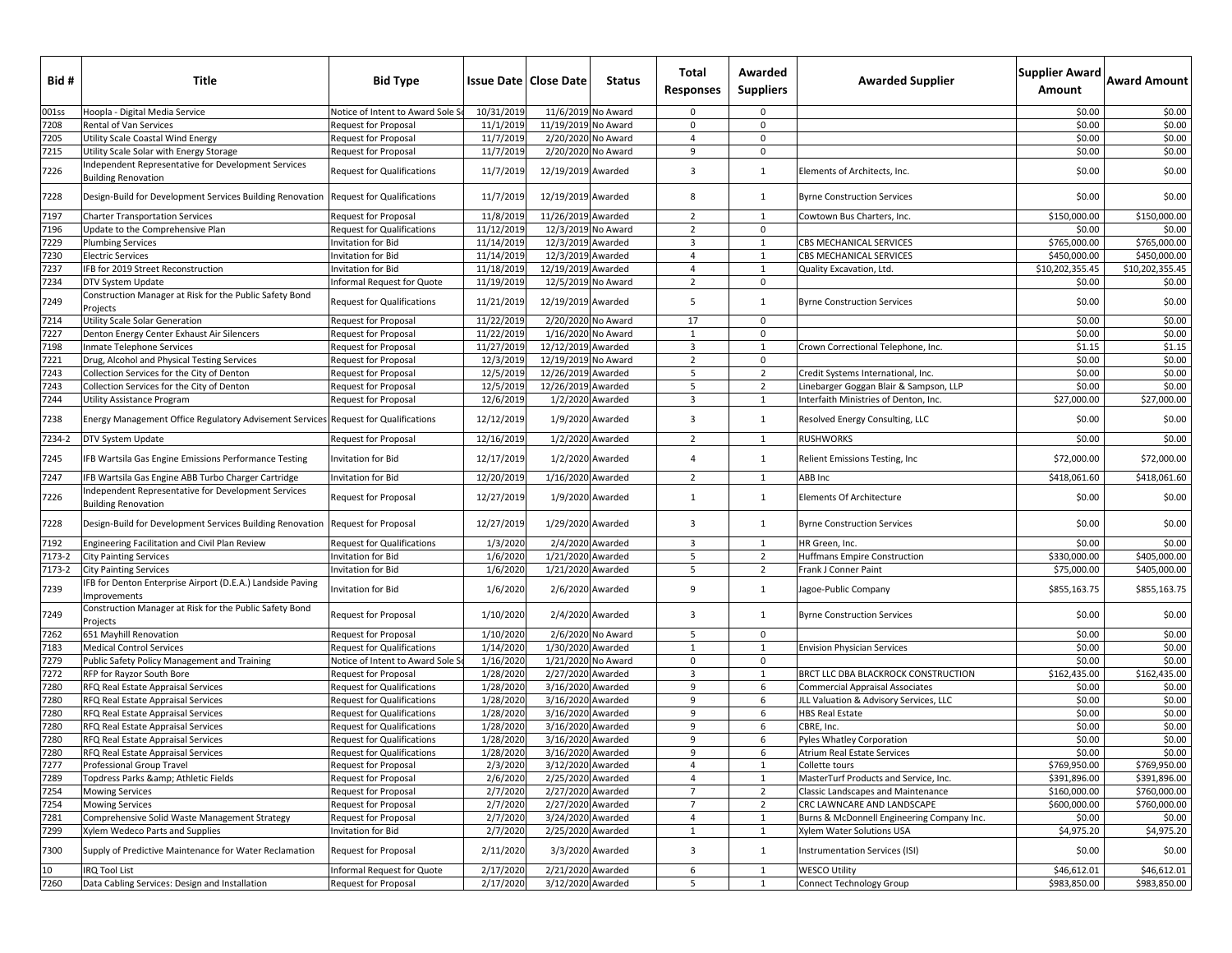| Bid # | Title                                                                                              | <b>Bid Type</b>                   |           | <b>Issue Date   Close Date</b> | <b>Status</b>      | Total<br><b>Responses</b> | Awarded<br><b>Suppliers</b> | <b>Awarded Supplier</b>                                   | Supplier Award<br>Amount | <b>Award Amount</b> |
|-------|----------------------------------------------------------------------------------------------------|-----------------------------------|-----------|--------------------------------|--------------------|---------------------------|-----------------------------|-----------------------------------------------------------|--------------------------|---------------------|
| 7284  | <b>External Audit</b>                                                                              | <b>Request for Qualifications</b> | 2/18/2020 |                                | 3/3/2020 Awarded   | 6                         | 1                           | <b>WEAVER-DALLAS</b>                                      | \$0.00                   | \$0.00              |
| 7295  | <b>Heavy Equipment Rental</b>                                                                      | Request for Proposal              | 2/25/2020 | 3/24/2020 Awarded              |                    | 11                        | 11                          | RDO Equipment Co.                                         | \$0.00                   | \$0.00              |
| 7295  | Heavy Equipment Rental                                                                             | Request for Proposal              | 2/25/2020 | 3/24/2020 Awarded              |                    | 11                        | 11                          | Closner Equipment Company, Inc.                           | \$0.00                   | \$0.00              |
| 7295  | <b>Heavy Equipment Rental</b>                                                                      | Request for Proposal              | 2/25/2020 | 3/24/2020 Awarded              |                    | 11                        | 11                          | Rental One                                                | \$0.00                   | \$0.00              |
| 7295  | Heavy Equipment Rental                                                                             | Request for Proposal              | 2/25/2020 | 3/24/2020 Awarded              |                    | 11                        | 11                          | Bane Machinery, Inc.                                      | \$0.00                   | \$0.00              |
| 7295  | <b>Heavy Equipment Rental</b>                                                                      | Request for Proposal              | 2/25/2020 | 3/24/2020 Awarded              |                    | 11                        | 11                          | Sunbelt Rentals, Inc.                                     | \$0.00                   | \$0.00              |
| 7295  | <b>Heavy Equipment Rental</b>                                                                      | Request for Proposal              | 2/25/2020 | 3/24/2020 Awarded              |                    | 11                        | 11                          | <b>ASCO Equipment</b>                                     | \$0.00                   | \$0.00              |
| 7295  | Heavy Equipment Rental                                                                             | Request for Proposal              | 2/25/2020 | 3/24/2020 Awarded              |                    | 11                        | 11                          | United Rentals (North America), Inc.                      | \$0.00                   | \$0.00              |
| 7295  | Heavy Equipment Rental                                                                             | Request for Proposal              | 2/25/2020 | 3/24/2020 Awarded              |                    | 11                        | 11                          | Texas First Rentals                                       | \$0.00                   | \$0.00              |
| 7295  | <b>Heavy Equipment Rental</b>                                                                      | Request for Proposal              | 2/25/2020 | 3/24/2020 Awarded              |                    | 11                        | 11                          | Herc Rentals Inc                                          | \$0.00                   | \$0.00              |
| 7295  | <b>Heavy Equipment Rental</b>                                                                      | Request for Proposal              | 2/25/2020 | 3/24/2020 Awarded              |                    | 11                        | 11                          | ROMCO Equipment Co, LLC                                   | \$0.00                   | \$0.00              |
| 7295  | <b>Heavy Equipment Rental</b>                                                                      | Request for Proposal              | 2/25/2020 | 3/24/2020 Awarded              |                    | 11                        | 11                          | Kirby-Smith Machinery                                     | \$0.00                   | \$0.00              |
| 7308  | <b>Temporary Labor Services</b>                                                                    | Request for Proposal              | 2/25/2020 | 3/12/2020 Awarded              |                    | 6                         | $\mathbf{1}$                | abor Finders                                              | \$172.370.00             | \$172,370.00        |
| 7288  | Oracle HCM Implementation                                                                          | Request for Proposal              | 2/26/2020 |                                | 3/13/2020 No Award | 6                         | $\mathbf 0$                 |                                                           | \$0.00                   | \$0.00              |
| 7310  | RFP - Warehousing Services                                                                         | Request for Proposal              | 3/4/2020  |                                | 5/5/2020 No Award  | 6                         | $\mathbf 0$                 |                                                           | \$0.00                   | \$0.00              |
| 7326  | Drug, Alcohol and Physical Testing Services                                                        | Request for Proposal              | 3/4/2020  | 3/18/2020 Awarded              |                    | 5                         | $\mathbf{1}$                | CareNow                                                   | \$360,380.00             | \$360,380.00        |
| 7303  | <b>RFP - Pavement Markings</b>                                                                     | Request for Proposal              | 3/9/2020  | 3/31/2020 Awarded              |                    | $\overline{3}$            | $\mathbf{1}$                | Stripe-A-Zone, Inc.                                       | \$5,000,000.00           | \$5,000,000.00      |
| 7314  | Supply of Electric Utility Fault Circuit Indicators                                                | nvitation for Bid                 | 3/9/2020  | 4/16/2020 Awarded              |                    | 5                         | $\mathbf{1}$                | Techline, Inc.                                            | \$460,000.00             | \$460,000.00        |
| 7322  | Traffic Counting& Data Collection Services                                                         | nvitation for Bid                 | 3/10/2020 | 4/16/2020 Awarded              |                    | $\overline{2}$            | $\overline{2}$              | GRAM Traffic North Texas, Inc.                            | \$0.00                   | \$250,000.00        |
| 7322  | Traffic Counting& Data Collection Services                                                         | nvitation for Bid                 | 3/10/2020 | 4/16/2020 Awarded              |                    | $\overline{2}$            | $\overline{2}$              | CJ Hensch & Associates, Inc.                              | \$250,000.00             | \$250,000.00        |
| 7316  | RFP Brinker Substation Gravity Retaining Wall                                                      | Request for Proposal              | 3/12/2020 | 4/16/2020 Awarded              |                    | 5                         | $\mathbf{1}$                | JDK Associates, Inc.                                      | \$755,296.68             | \$755,296.68        |
| 7325  | Home Improvement Project                                                                           | Request for Proposal              | 3/20/2020 | 4/21/2020 Awarded              |                    | $\mathbf{1}$              | $\mathbf{1}$                | MAK Repair & Construction, LLC                            | \$426.150.00             | \$426,150.00        |
| 13    | Disposable Gowns, N95 masks, and Cleaning Supplies                                                 | nformal Request for Quote         | 4/1/2020  |                                | 4/2/2020 No Award  | 6                         | 0                           |                                                           | \$0.00                   | \$0.00              |
| 12    | Power-Distribution Equipment Testing and Disposal<br>Services                                      | nformal Request for Quote         | 4/3/2020  | 4/10/2020 Awarded              |                    | $\overline{2}$            | 1                           | Alamo Transformer                                         | \$49,000.00              | \$49,000.00         |
| 7070  | Portable Chemical Toilet Rental Service                                                            | Request for Proposal              | 4/3/2020  | 4/17/2020 Awarded              |                    | $\overline{3}$            | $\overline{2}$              | 5 Star Rental                                             | \$225,000.00             | \$450,000.00        |
| 7070  | Portable Chemical Toilet Rental Service                                                            | Request for Proposal              | 4/3/2020  | 4/17/2020 Awarded              |                    | $\overline{3}$            | $\overline{2}$              | United Site Services of Texas, Inc                        | \$225,000.00             | \$450,000.00        |
| 7315  | RFP for Supply of Workwear                                                                         | Request for Proposal              | 4/3/2020  | 4/28/2020 Awarded              |                    | $\overline{7}$            | $\mathbf{1}$                | Mustang Apparel dba Incentive Brands                      | \$273,894.85             | \$273,894.85        |
| 14    | <b>Inmate Food Services</b>                                                                        | Informal Request for Quote        | 4/6/2020  |                                | 4/14/2020 No Award | $\mathbf{1}$              | 0                           |                                                           | \$0.00                   | \$0.00              |
| 15    | <b>Bedding Supplies</b>                                                                            | Informal Request for Quote        | 4/6/2020  |                                | 4/7/2020 Awarded   | 1                         | 0                           |                                                           | \$0.00                   | \$0.00              |
| 16    | IRQ Disposable Face Masks and No Touch Thermometers                                                | Informal Request for Quote        | 4/6/2020  |                                | 4/7/2020 Awarded   | 6                         | $\overline{2}$              | Products Unlimited, Inc                                   | \$4,286.00               | \$6,486.00          |
| 16    | IRQ Disposable Face Masks and No Touch Thermometers                                                | Informal Request for Quote        | 4/6/2020  |                                | 4/7/2020 Awarded   | 6                         | $\overline{2}$              | RISERCLAD INTERNATIONAL, INC                              | \$2,200.00               | \$6,486.00          |
| 7317  | Resident Update and Construction Guide Printing and<br>Mailing                                     | Request for Proposal              | 4/6/2020  | 4/28/2020 Awarded              |                    | $\overline{4}$            | $\mathbf{1}$                | DFW Printing Services LLC                                 | \$152.50                 | \$152.50            |
| 7297  | RFP Energy News, Credit Analytics and Market Price Data                                            | <b>Request for Proposal</b>       | 4/9/2020  |                                | 5/7/2020 No Award  | 5                         | 0                           |                                                           | \$0.00                   | \$0.00              |
| 17    | Reusable Face Masks                                                                                | Informal Request for Quote        | 4/10/2020 |                                | 4/13/2020 No Award | 6                         | 0                           |                                                           | \$0.00                   | \$0.00              |
| 7296  | <b>PARD Programming Shirts</b>                                                                     | Request for Proposal              | 4/13/2020 | 4/27/2020 Awarded              |                    | 5                         | $\overline{2}$              | Xtreme Swim, Inc                                          | \$100,000.00             | \$180,000.00        |
| 7296  | <b>PARD Programming Shirts</b>                                                                     | Request for Proposal              | 4/13/2020 | 4/27/2020 Awarded              |                    | 5                         | $\overline{2}$              | Mustang Apparel dba Incentive Brands                      | \$80,000.00              | \$180,000.00        |
| 7355  | PARD Athletic Shirts & Jerseys                                                                     | nvitation for Bid                 | 4/13/2020 |                                | 4/27/2020 No Award | 5                         | 0                           |                                                           | \$0.00                   | \$0.00              |
| 7306  | Power Plant Forced Outage Insurance Coverage or Products Request for Proposal                      |                                   | 4/17/2020 | 4/30/2020 Awarded              |                    | $\overline{2}$            | $\mathbf{1}$                | Argo Syndicate 1200 - Underwriters at Lloyds of<br>.ondon | \$0.00                   | \$0.00              |
| 7346  | Golf Instructors                                                                                   | <b>Request for Proposal</b>       | 4/17/2020 |                                | 5/1/2020 Awarded   | $\overline{2}$            | 1                           | <b>D</b> Golf                                             | \$150,000.00             | \$150,000.00        |
| 7360  | IT Service Management Software Subscription                                                        | nvitation for Bid                 | 4/21/2020 |                                | 5/7/2020 Awarded   | $\overline{2}$            | $\mathbf{1}$                | Flycast Partners, Inc                                     | \$77,237.56              | \$77,237.56         |
| 7347  | Lake Lewisville Pipeline Condition Assessment                                                      | Request for Proposal              | 4/23/2020 | 5/14/2020 Awarded              |                    | $\overline{2}$            | 1                           | Pure Technologies US Inc                                  | \$612,000.00             | \$612,000.00        |
| 7350  | <b>Reclamation Solids Handling</b>                                                                 | Request for Qualifications        | 4/23/2020 | 5/14/2020 Awarded              |                    | $\mathbf{1}$              | 1                           | lazen and Sawyer                                          | \$0.00                   | \$0.00              |
| 7353  | Safety Services                                                                                    | Request for Proposal              | 4/23/2020 | 5/14/2020 Awarded              |                    | $\overline{4}$            | 1                           | Rizikon, Inc                                              | \$1,304,312.86           | \$1,304,312.86      |
| 7366  | Construction Administration Services for the American<br>Legion Senior Center Addition/Renovations | <b>Request for Qualifications</b> | 4/23/2020 | 4/29/2020 Awarded              |                    | $\overline{3}$            | $\mathbf{1}$                | Kirkpatrick Architecture Studio                           | \$0.00                   | \$0.00              |
| 7352  | <b>Bomb Suits</b>                                                                                  | nvitation for Bid                 | 4/24/2020 |                                | 5/8/2020 Awarded   | $\overline{3}$            | 1                           | Federal Resources                                         | \$106,308.00             | \$106,308.00        |
| 7334  | <b>Auction Services</b>                                                                            | Invitation for Bid                | 4/28/2020 |                                | 6/4/2020 Awarded   | 5                         | $\mathbf{1}$                | Rene' Bates Auctioneers Inc                               | \$0.00                   | \$0.00              |
| 7231  | Pest Control Services for the City of Denton                                                       | Request for Proposal              | 5/1/2020  | 5/19/2020 Awarded              |                    | $\overline{3}$            | 1                           | Denton County Termite And Pest                            | \$33,967.60              | \$33,967.60         |
| 7369  | RRWTP Think & Do Conversion Project                                                                | Request for Proposal              | 5/1/2020  | 5/18/2020 Awarded              |                    | $\overline{3}$            | 1                           | Prime Controls                                            | \$135,000.00             | \$135,000.00        |
| 7365  | Insurance Broker                                                                                   | Request for Proposal              | 5/4/2020  | 5/18/2020 Awarded              |                    | 6                         | $\mathbf{1}$                | Houston Series of Lockton Companies, LLC                  | \$175,000.00             | \$175,000.00        |
| 7371  | <b>Police Department Motorcycles</b>                                                               | nvitation for Bid                 | 5/7/2020  | 5/21/2020 Awarded              |                    | $\overline{2}$            | $\mathbf{1}$                | American Eagle Harley-Davidson                            | \$276,898.00             | \$276,898.00        |
| 7368  | <b>Irrigation Supplies</b>                                                                         | Invitation for Bid                | 5/8/2020  |                                | 5/25/2020 No Award | $\mathbf{1}$              | 0                           |                                                           | \$0.00                   | \$0.00              |
| 7206  | Hickory Creek Road Ph 1 (East)                                                                     | Invitation for Bid                | 5/8/2020  | 6/11/2020 Awarded              |                    | 6                         | $\mathbf{1}$                | McMahon Contracting L.P                                   | \$1,443,761.02           | \$1,443,761.02      |
|       |                                                                                                    |                                   |           |                                |                    |                           |                             |                                                           |                          |                     |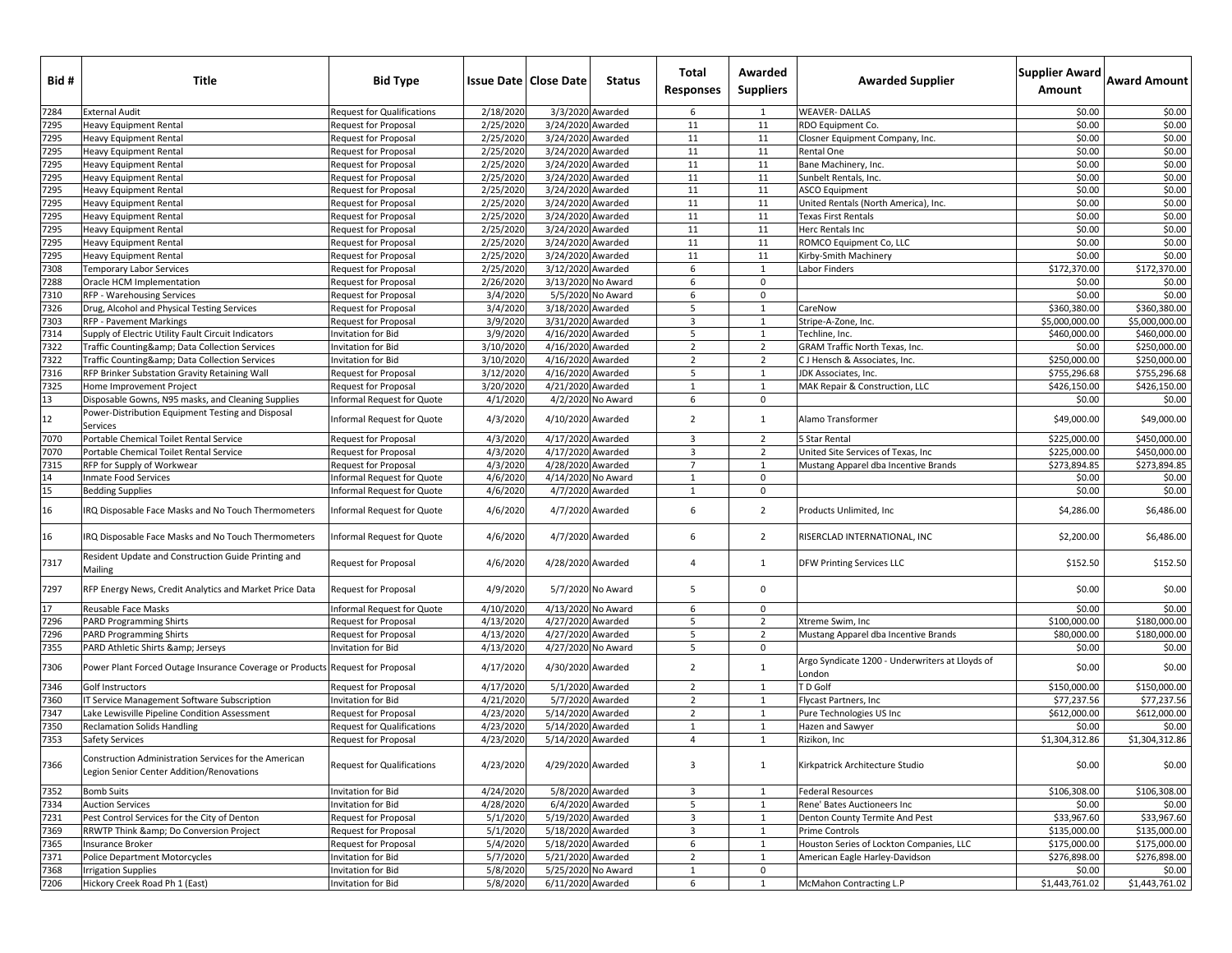| Bid #      | Title                                                                             | <b>Bid Type</b>                          |                        | <b>Issue Date   Close Date</b>         | <b>Status</b>    | Total<br><b>Responses</b> | Awarded<br><b>Suppliers</b>               | <b>Awarded Supplier</b>                             | <b>Supplier Award</b><br>Amount | <b>Award Amount</b>          |
|------------|-----------------------------------------------------------------------------------|------------------------------------------|------------------------|----------------------------------------|------------------|---------------------------|-------------------------------------------|-----------------------------------------------------|---------------------------------|------------------------------|
| 18         | <b>Small Hand Sanitizers</b>                                                      | Informal Request for Quote               | 5/18/2020              | 5/25/2020 No Award                     |                  | $\overline{2}$            | $\mathbf 0$                               |                                                     | \$0.00                          | \$0.00                       |
| 7379       | <b>RFQ Electrical Standards</b>                                                   | <b>Request for Qualifications</b>        | 5/19/2020              |                                        | 6/9/2020 Awarded | $\overline{2}$            | $\mathbf{1}$                              | Schneider Engineering, Ltd.                         | \$0.00                          | \$0.00                       |
| 7388       | <b>Property Feasibility Services</b>                                              | <b>Request for Qualifications</b>        | 5/20/2020              | 5/26/2020 Awarded                      |                  | $\overline{2}$            | $\mathbf{1}$                              | Quorum Architects, inc.                             | \$0.00                          | \$0.00                       |
| 7163       | West Hickory St. Paving, Lighting & Drainage<br>Improvements                      | Invitation for Bid                       | 5/21/2020              | 6/30/2020 Awarded                      |                  | 5                         | 1                                         | 2L Construction LLC                                 | \$1,491,294.00                  | \$1,491,294.00               |
| 7381       | McKinney Street-Mayhill Intersection                                              | Invitation for Bid                       | 5/21/2020              | 6/25/2020 Awarded                      |                  | $\overline{4}$            | 1                                         | Jagoe-Public Company                                | \$4,182,505.75                  | \$4,182,505.75               |
|            | Raingear                                                                          | Informal Request for Quote               | 5/22/2020              |                                        | 6/8/2020 Awarded | $\overline{7}$            | $\mathbf{1}$                              | <b>WESCO Utility</b>                                | \$1,254.69                      | \$1,254.69                   |
| 19<br>7378 | <b>Supplemental Mowing</b>                                                        | Request for Proposal                     | 5/27/2020              | 6/26/2020 Awarded                      |                  | $\overline{7}$            | 5                                         | Classic Landscapes and Maintenance                  | \$24,200.00                     | \$870,939.84                 |
| 7378       | <b>Supplemental Mowing</b>                                                        | Request for Proposal                     | 5/27/2020              | 6/26/2020 Awarded                      |                  | $\overline{7}$            | 5                                         | Freedom Services / Freedom Cleaning Services        | \$13,800.00                     | \$870,939.84                 |
| 7378       | <b>Supplemental Mowing</b>                                                        | Request for Proposal                     | 5/27/2020              | 6/26/2020 Awarded                      |                  | $\overline{7}$            | 5                                         | Kingreen Services Co., LLC.                         | \$95,063.00                     | \$870,939.84                 |
| 7378       | <b>Supplemental Mowing</b>                                                        | <b>Request for Proposal</b>              | 5/27/2020              | 6/26/2020 Awarded                      |                  | $\overline{7}$            | 5                                         | Natures Greenery                                    | \$737,650.00                    | \$870,939.84                 |
| 7378       | <b>Supplemental Mowing</b>                                                        | <b>Request for Proposal</b>              | 5/27/2020              | 6/26/2020 Awarded                      |                  | $\overline{7}$            | 5                                         | Firehouse22                                         | \$226.84                        | \$870,939.84                 |
| 7349       | South Lakes Tennis Courts - Request for Design and<br><b>Engineering Services</b> | <b>Request for Qualifications</b>        | 5/28/2020              | 6/15/2020 Awarded                      |                  | $\overline{2}$            | $\mathbf{1}$                              | <b>Adams Engineering</b>                            | \$0.00                          | \$0.00                       |
| 7386       | Supply of Air Filters                                                             | Invitation for Bid                       | 5/29/2020              | 6/15/2020 Awarded                      |                  | 5                         | $\mathbf{1}$                              | Filtration Plus Incorporated                        | \$37,122.00                     | \$37,122.00                  |
| 7387       | <b>Temperature Scanning Kiosks</b>                                                | <b>Request for Proposal</b>              | 6/2/2020               |                                        | 7/2/2020 Awarded | 8                         | $\mathbf{1}$                              | Avitecture                                          | \$230,000.00                    | \$230,000.00                 |
| 7390       | Supply of Secondary Pedestals                                                     | Invitation for Bid                       | 6/4/2020               | 6/22/2020 Awarded                      |                  | $\overline{2}$            | $\mathbf{1}$                              | Fechline, Inc.                                      | \$602.00                        | \$602.00                     |
| 7391       | Supply of Underground Distribution Cables                                         | <b>Request for Proposal</b>              | 6/5/2020               | 6/23/2020 Awarded                      |                  | $\overline{3}$            | $\mathbf{1}$                              | Techline, Inc.                                      | \$406,990.00                    | \$406,990.00                 |
| 7400       | Hand Sanitizer and Products                                                       | Invitation for Bid                       | 6/5/2020               | 6/23/2020 Awarded                      |                  | 27                        | $\overline{2}$                            | Wedge Supply, LLC                                   | \$24,150.00                     | \$43,075.00                  |
| 7400       | Hand Sanitizer and Products                                                       | Invitation for Bid                       | 6/5/2020               | 6/23/2020 Awarded                      |                  | 27                        | $\overline{2}$                            | Ridley's Vacuum & Janitorial Supply                 | \$18,925.00                     | \$43,075.00                  |
| 7392       |                                                                                   | Invitation for Bid                       | 6/9/2020               | 6/24/2020 No Award                     |                  | $\mathbf 0$               | $\mathbf 0$                               |                                                     | \$0.00                          | \$0.00                       |
| 7403       | Feral Hog Trapping<br>Face Masks and Filters                                      | Invitation for Bid                       | 6/11/2020              | 6/25/2020 Awarded                      |                  | 27                        | 3                                         | Aliron International, Inc                           | \$150,000.00                    | \$323,000.00                 |
| 7403       |                                                                                   |                                          | 6/11/2020              | 6/25/2020 Awarded                      |                  | 27                        | $\overline{3}$                            | Catalyst PR INC                                     | \$125,000.00                    | \$323,000.00                 |
| 7403       | <b>Face Masks and Filters</b>                                                     | Invitation for Bid                       |                        |                                        |                  | 27                        |                                           |                                                     |                                 |                              |
| 7404       | <b>Face Masks and Filters</b><br><b>Disinfectant Cleaners</b>                     | Invitation for Bid<br>Invitation for Bid | 6/11/2020<br>6/11/2020 | 6/25/2020 Awarded<br>6/26/2020 Awarded |                  | 12                        | $\overline{\mathbf{3}}$<br>$\overline{2}$ | GHA Technologies, Inc.<br>iOffice                   | \$48,000.00<br>\$80,000.00      | \$323,000.00<br>\$130,000.00 |
|            |                                                                                   |                                          |                        |                                        |                  |                           |                                           |                                                     |                                 |                              |
| 7404       | <b>Disinfectant Cleaners</b>                                                      | Invitation for Bid                       | 6/11/2020              | 6/26/2020 Awarded                      |                  | 12                        | $\overline{2}$                            | Catalyst PR INC                                     | \$50,000.00                     | \$130,000.00                 |
| 7397       | <b>Pavement Markers</b>                                                           | <b>Invitation for Bid</b>                | 6/12/2020              |                                        | 7/1/2020 Awarded | $\mathbf{1}$              | $\mathbf{1}$                              | Ennis Paint Inc, dba Ennis Traffic Safety Solutions | \$6,073.35                      | \$6,073.35                   |
| 7398       | <b>Traffic Signals and Hardware</b>                                               | Invitation for Bid                       | 6/15/2020              | 7/2/2020 Awarded                       |                  | 5                         | $\overline{3}$                            | MoboTrex, Inc                                       | \$178,440.00                    | \$731,601.00                 |
| 7398       | Traffic Signals and Hardware                                                      | Invitation for Bid                       | 6/15/2020              |                                        | 7/2/2020 Awarded | 5                         | $\overline{\mathbf{3}}$                   | Paradigm Traffic Systems, Inc                       | \$456,323.00                    | \$731,601.00                 |
| 7398       | <b>Traffic Signals and Hardware</b>                                               | Invitation for Bid                       | 6/15/2020              |                                        | 7/2/2020 Awarded | 5                         | $\overline{\mathbf{3}}$                   | Consolidated Traffic Controls, Inc                  | \$96,838.00                     | \$731,601.00                 |
| 7395       | Fraud Prevention and Credit Risk                                                  | <b>Request for Proposal</b>              | 6/19/2020              |                                        | 7/6/2020 Awarded | 1                         | 1                                         | <b>ONLINE Utility Exchange</b>                      | \$320,000.00                    | \$320,000.00                 |
| 7405       | Supply of Communication Supplies                                                  | Invitation for Bid                       | 6/19/2020              |                                        | 7/6/2020 Awarded | 5                         | 1                                         | Texas Electric Cooperatives                         | \$123,310.00                    | \$123,310.00                 |
| 7411       | <b>Security Guard Services</b>                                                    | Request for Proposal                     | 6/19/2020              | 7/7/2020 Awarded                       |                  | 9                         | 1                                         | Security 2 Standard LLC                             | \$33.00                         | \$33.00                      |
| 21         | Supply of Field Marking Paint                                                     | Informal Request for Quote               | 6/22/2020              |                                        | 7/3/2020 Awarded | 5                         | 1                                         | Pioneer Athletics                                   | \$45,000.00                     | \$45,000.00                  |
| 7401       | Brinker Tubular Steel Structures                                                  | Request for Proposal                     | 6/22/2020              |                                        | 7/9/2020 Awarded | $\mathbf{3}$              | 1                                         | SAE Towers                                          | \$301,337.19                    | \$301,337.19                 |
| 7402       | Eagle Substation Building Demolition                                              | Invitation for Bid                       | 6/22/2020              | 7/14/2020 No Award                     |                  | $\overline{7}$            | $\mathbf 0$                               |                                                     | \$0.00                          | \$0.00                       |
| 7392-2     | Feral Hog Trapping                                                                | Invitation for Bid                       | 6/25/2020              | 7/13/2020 Awarded                      |                  | $\overline{2}$            | $\mathbf{1}$                              | eaw trapping                                        | \$50.00                         | \$50.00                      |
| 7412       | <b>Touch-Free Products</b>                                                        | Invitation for Bid                       | 6/25/2020              | 7/14/2020 Awarded                      |                  | $7\overline{ }$           | 1                                         | TMS SOUTH                                           | \$75,000.00                     | \$75,000.00                  |
| 7328       | Joint Use Services                                                                | <b>Request for Qualifications</b>        | 6/26/2020              | 7/21/2020 Awarded                      |                  | $\overline{3}$            | 1                                         | <b>TRC Companies</b>                                | \$50,000.00                     | \$50,000.00                  |
| 7380-RF    | Denton Energy Center Computerized Maintenance<br>Management System                | Request for Proposal                     | 6/26/2020              | 7/16/2020 Awarded                      |                  | $\overline{4}$            | 1                                         | AssetWorks LLC                                      | \$519,390.00                    | \$519,390.00                 |
| 7414       | Concrete Delivery                                                                 | <b>Request for Proposal</b>              | 6/29/2020              | 7/14/2020 Awarded                      |                  | $\mathbf{1}$              | $\mathbf{1}$                              | ARGOS US                                            | \$11,418,500.00                 | \$11,418,500.00              |
| 7409       | <b>Security Access</b>                                                            | <b>Request for Proposal</b>              | 7/1/2020               | 7/23/2020 Awarded                      |                  | $\mathbf{1}$              | 1                                         | The ABE Corp.                                       | \$7,563.00                      | \$7,563.00                   |
| 7410       | Park Masterplan Villages of Carmel Park                                           | <b>Request for Qualifications</b>        | 7/1/2020               | 7/31/2020 Awarded                      |                  | 17                        | 1                                         | Valley Quest Design                                 | \$85,900.00                     | \$85,900.00                  |
| 7417       | Bowling Green Park Design                                                         | <b>Request for Qualifications</b>        | 7/2/2020               |                                        | 8/3/2020 Awarded | 10                        | $\mathbf{1}$                              | Pacheco Koch Consulting Engineers, Inc.             | \$62,800.00                     | \$62,800.00                  |
| 7418       | Recreation and Trails Master Plan                                                 | <b>Request for Qualifications</b>        | 7/2/2020               |                                        | 8/3/2020 Awarded | 12                        | 1                                         | Halff Associates, Inc.                              | \$186,651.00                    | \$186,651.00                 |
| 7425       | <b>Program Management Services</b>                                                | <b>Request for Qualifications</b>        | 7/6/2020               | 7/22/2020 Awarded                      |                  | $\overline{7}$            | $\mathbf{1}$                              | Peak Program Value, LLC                             | \$0.00                          | \$0.00                       |
| 7086       | Downtown Storm Sewer                                                              | Invitation for Bid                       | 7/7/2020               | 8/11/2020 Awarded                      |                  | 11                        | 1                                         | Quality Excavation, Ltd.                            | \$1,086,764.00                  | \$1,086,764.00               |
| 7420       | Hickory GIS Duct Bank Construction                                                | <b>Request for Proposal</b>              | 7/13/2020              | 8/13/2020 Awarded                      |                  | 1                         | 1                                         | John Burns Construction Company of Texas            | \$772,734.00                    | \$772,734.00                 |
| 7357       | Cable Television and Maintenance Service                                          | Invitation for Bid                       | 7/15/2020              | 8/14/2020 No Award                     |                  | 0                         | $\mathbf 0$                               |                                                     | \$0.00                          | \$0.00                       |
| 7422       | State Legislative Consulting Service                                              | Request for Proposal                     | 7/16/2020              |                                        | 8/7/2020 Awarded | $\mathbf{3}$              | $\overline{2}$                            | <b>Focused Advocacy</b>                             | \$457,000.00                    | \$986,000.00                 |
| 7422       | <b>State Legislative Consulting Service</b>                                       | Request for Proposal                     | 7/16/2020              |                                        | 8/7/2020 Awarded | $\overline{3}$            | $\overline{2}$                            | Jackson Walker LLP                                  | \$529,000.00                    | \$986,000.00                 |
| 7423       | Federal Legislative Consulting Service                                            | Request for Proposal                     | 7/16/2020              |                                        | 8/7/2020 Awarded | $\overline{4}$            | $\mathbf{1}$                              | CapitalEdge Strategies, LLC                         | \$354,000.00                    | \$354,000.00                 |
| 7424       | Citizen Newsletter Printing and Mailing Service                                   | Request for Proposal                     | 7/20/2020              | 8/11/2020 Awarded                      |                  | 6                         | 1                                         | <b>Impress Graphics</b>                             | \$117,000.00                    | \$117,000.00                 |
| 7428       | Supply of Protective Relay Panels for Brinker Substation                          | Request for Proposal                     | 7/21/2020              | 8/11/2020 Awarded                      |                  | $\overline{4}$            | $\mathbf{1}$                              | KD Johnson                                          | \$252,890.00                    | \$252,890.00                 |
| 7430       | Re-Roofing 5 City Buildings                                                       | Request for Proposal                     | 7/22/2020              | 8/21/2020 Awarded                      |                  | 10                        | 1                                         | CBS Roofing Services, A Division of CBS Mechanical, | \$1,510,300.00                  | \$1,510,300.00               |
| 7431       | North Lakes Recycling Drop-Off                                                    | Request for Proposal                     | 7/24/2020              | 8/25/2020 No Award                     |                  | $\overline{3}$            | $\mathbf{0}$                              |                                                     | \$0.00                          | \$0.00                       |
| 7408       | Airport Agricultural Lease                                                        | Request for Proposal                     | 8/4/2020               | 8/21/2020 Awarded                      |                  | $\mathbf{1}$              | $\mathbf{1}$                              | Webster & Son, Ltd.                                 | \$11,655.00                     | \$11,655.00                  |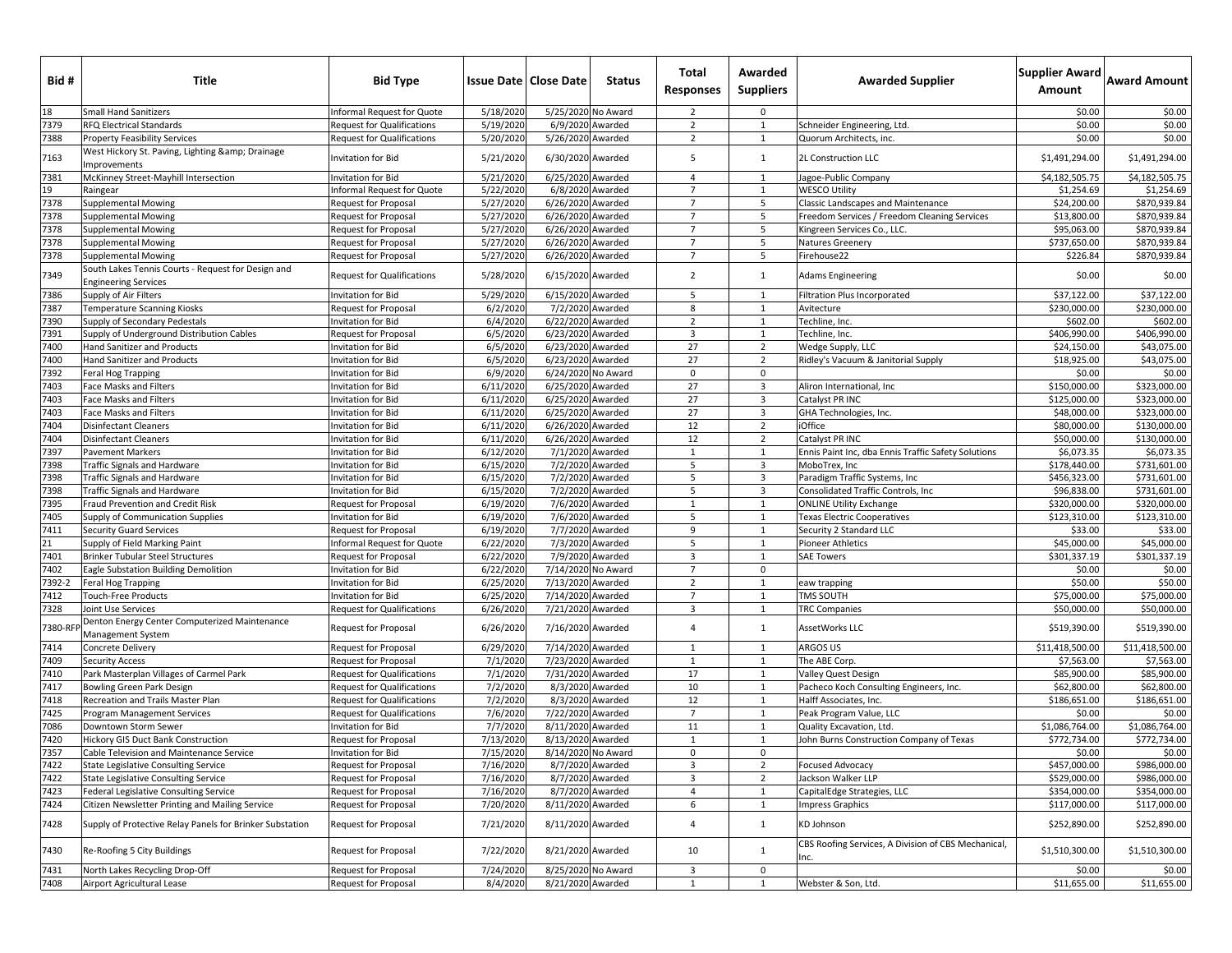| Bid #        | Title                                                                                          | <b>Bid Type</b>                                                        |                        | <b>Issue Date   Close Date</b>           | <b>Status</b>    | Total<br><b>Responses</b>        | Awarded<br><b>Suppliers</b> | <b>Awarded Supplier</b>                                 | Supplier Award<br>Amount | <b>Award Amount</b>      |
|--------------|------------------------------------------------------------------------------------------------|------------------------------------------------------------------------|------------------------|------------------------------------------|------------------|----------------------------------|-----------------------------|---------------------------------------------------------|--------------------------|--------------------------|
| 7433         | Supply of Galvanized Steel Transmission Poles                                                  | Request for Proposal                                                   | 8/7/2020               | 8/27/2020 Awarded                        |                  | $\overline{\mathbf{3}}$          | 1                           | Texas Electric Cooperatives                             | \$86,949.00              | \$86,949.00              |
| 7413         | 2019 Intersection Improvements                                                                 | Invitation for Bid                                                     | 8/10/2020              | 9/15/2020 Awarded                        |                  | $\overline{3}$                   | 1                           | Quality Excavation, Ltd.                                | \$1,723,400.60           | \$1,723,400.60           |
| 7451         | Development Fiscal Impact Analysis and Tool                                                    | <b>Request for Proposal</b>                                            | 8/13/2020              |                                          | 9/2/2020 Awarded | 13                               | $\mathbf{1}$                | AECOM Technical Services, Inc.                          | \$98,500.00              | \$98,500.00              |
| 7453         | Design Services for 909 N Loop 288                                                             | <b>Request for Qualifications</b>                                      | 8/13/2020              | 9/1/2020 Awarded                         |                  | 12                               | 1                           | Kirkpatrick Architecture Studio                         | \$0.00                   | \$0.00                   |
| 7368-02      | <b>Irrigation Supplies</b>                                                                     | <b>Invitation for Bid</b>                                              | 8/14/2020              |                                          | 9/1/2020 Awarded | $\overline{2}$                   | 1                           | Longhorn Inc.                                           | \$400,000.00             | \$400,000.00             |
| 7448         | <b>AMI-AMR Feasibility Study</b>                                                               | <b>Request for Proposal</b>                                            | 8/14/2020              | 8/31/2020 Awarded                        |                  | $\overline{7}$                   | $\mathbf{1}$                | Jacobs                                                  | \$85,426.00              | \$85,426.00              |
| 7450         | RFID Technology Replacement                                                                    | <b>Request for Proposal</b>                                            | 8/14/2020              |                                          | 9/1/2020 Awarded | $\overline{4}$                   | $\mathbf{1}$                | Bibliotheca, LLC                                        | \$330,939.00             | \$330,939.00             |
| 7449         | General Equipment Repair and PM Services                                                       | Request for Proposal                                                   | 8/17/2020              |                                          | 9/9/2020 Awarded | 5                                | 5                           | ENVIRONMENTAL IMPROVEMENTS, INC.                        | \$600,000.00             | \$1,340,000.00           |
| 7449         | General Equipment Repair and PM Services                                                       | <b>Request for Proposal</b>                                            | 8/17/2020              |                                          | 9/9/2020 Awarded | 5                                | 5                           | Hartwell Environmental Corp.                            | \$200,000.00             | \$1,340,000.00           |
| 7449         | General Equipment Repair and PM Services                                                       | <b>Request for Proposal</b>                                            | 8/17/2020              |                                          | 9/9/2020 Awarded | 5                                | 5                           | Xylem Water Solutions USA                               | \$250,000.00             | \$1,340,000.00           |
| 7449         | General Equipment Repair and PM Services                                                       | <b>Request for Proposal</b>                                            | 8/17/2020              |                                          | 9/9/2020 Awarded | 5                                | 5                           | Howden Roots LLC                                        | \$40,000.00              | \$1,340,000.00           |
| 7449         | General Equipment Repair and PM Services                                                       | <b>Request for Proposal</b>                                            | 8/17/2020              |                                          | 9/9/2020 Awarded | 5                                | 5                           | WWATERTECH, INC.                                        | \$250,000.00             | \$1.340.000.00           |
| 7427         | Supply of Lineman's Tools and Accessories                                                      | Invitation for Bid                                                     | 8/19/2020              |                                          | 9/8/2020 Awarded | 13                               | 1                           | Anixter Inc.                                            | \$201.173.44             | \$201,173.44             |
| 7454         | Concrete and Cement                                                                            | <b>Invitation for Bid</b>                                              | 8/21/2020              |                                          | 9/4/2020 Awarded | $\mathbf{1}$                     | 1                           | Oldcastle APG                                           | \$26,656.50              | \$26,656.50              |
| 7357-2       | Cable Television and Maintenance Service                                                       | Invitation for Bid                                                     | 8/25/2020              | 9/15/2020 No Award                       |                  | $\mathbf 0$                      | $\mathbf{0}$                |                                                         | \$0.00                   | \$0.00                   |
| 7452         | Denton Development Services Center (DDSC) Parking Lot<br>Improvements                          | Invitation for Bid                                                     | 8/26/2020              | 9/29/2020 Awarded                        |                  | 12                               | 1                           | MSB Constructors, Inc.                                  | \$1,308,294.00           | \$1,308,294.00           |
| 7456         | City of Denton Website                                                                         | <b>Request for Proposal</b>                                            | 8/26/2020              | 10/19/2020 Awarded                       |                  | 13                               | 1                           | CivicPlus, LLC                                          | \$150,000.00             | \$150,000.00             |
| 7438         | Mulch Colorant                                                                                 | <b>Request for Proposal</b>                                            | 8/28/2020              | 10/14/2020 Awarded                       |                  | 1                                | 1                           | T.H. Glennon Co., Inc.                                  | \$2.47                   | \$2.47                   |
| 7455         | Fleet Vehicle Washing Services                                                                 | Invitation for Bid                                                     | 8/28/2020              | 9/17/2020 Awarded                        |                  | $\overline{2}$                   | 1                           | Clean & Green Car Wash                                  | \$150,000.00             | \$150,000.00             |
| 7463         | Landscape and Grounds Management                                                               | Invitation for Bid                                                     | 8/28/2020              | 9/14/2020 No Award                       |                  | 1                                | $\mathbf 0$                 |                                                         | \$0.00                   | \$0.00                   |
| 24           | Supply of Mulch Bales, Tackifier, and Fertilizer                                               | Informal Request for Quote                                             | 9/1/2020               | 9/14/2020 Awarded                        |                  | $\overline{2}$                   | $\mathbf{1}$                | Justin Seed Ci,                                         | \$42,000.00              | \$42,000.00              |
| 7435         | <b>Bank Depository</b>                                                                         | <b>Request for Proposal</b>                                            | 9/1/202                | 10/16/2020 Awarded                       |                  | $\overline{\mathbf{3}}$          | $\mathbf{1}$                | <b>Wells Fargo</b>                                      | \$1,000,000.00           | \$1,000,000,00           |
| 7436         | <b>Merchant Services</b>                                                                       | <b>Request for Proposal</b>                                            | 9/1/202                | 10/16/2020 Awarded                       |                  | 5                                | $\mathbf{1}$                | <b>Wells Fargo</b>                                      | \$5,000,000.00           | \$5,000,000.00           |
| 7416         | Update to Comprehensive Plan                                                                   | <b>Request for Proposal</b>                                            | 9/9/202                | 10/2/2020 Awarded                        |                  | $\overline{4}$                   | $\mathbf{1}$                | Matrix Design Group, Inc.                               | \$91,920.00              | \$91,920.00              |
| 7446         | 311 Services                                                                                   | <b>Request for Proposal</b>                                            | 9/9/2020               | 1/7/2021 Awarded                         |                  | 10                               | 1                           | Verint Systems                                          | \$1,300,000.00           | \$1,300,000.00           |
| 7464         | <b>Heavy Truck Rental</b>                                                                      | <b>Invitation for Bid</b>                                              | 9/9/2020               | 9/29/2020 Awarded                        |                  | $\overline{4}$                   | $\overline{4}$              | Rush Refuse Systems, Int                                | \$0.00                   | \$0.00                   |
| 7464         | <b>Heavy Truck Rental</b>                                                                      | <b>Invitation for Bid</b>                                              | 9/9/202                | 9/29/2020 Awarded                        |                  | $\overline{4}$                   | $\overline{4}$              | Herc Rentals Inc                                        | \$0.00                   | \$0.00                   |
| 7464         | <b>Heavy Truck Rental</b>                                                                      | <b>Invitation for Bid</b>                                              | 9/9/202                | 9/29/2020 Awarded                        |                  | $\overline{4}$                   | $\overline{4}$              | <b>Industrial Power LLC</b>                             | \$0.00                   | \$0.00                   |
| 7464         | <b>Heavy Truck Rental</b>                                                                      | <b>Invitation for Bid</b>                                              | 9/9/2020               | 9/29/2020 Awarded                        |                  | $\overline{4}$                   | $\overline{4}$              | <b>Big Truck Rental</b>                                 | \$0.00                   | \$0.00                   |
| 25           | JDE Tools Upgrade                                                                              | Informal Request for Quote                                             | 9/11/2020              | 9/18/2020 Awarded                        |                  | 1                                | 1                           | <b>Grant Thornton</b>                                   | \$27,400.00              | \$27,400.00              |
| 7447         | Scale House Software                                                                           | Request for Proposal                                                   | 9/11/2020              | 10/12/2020 Awarded                       |                  | $\overline{2}$                   | 1                           | Strong Data Inc                                         | \$99,450.00              | \$99,450.00              |
| 7473         | Porcelain Insulators                                                                           | <b>Invitation for Bid</b>                                              | 9/11/202               | 9/28/2020 Awarded                        |                  | 5                                | $\mathbf{1}$                | Texas Electric Cooperatives                             | \$1,055.28               | \$1,055.28               |
| 7460         | U.S. 380 & Scripture Street Transmission Mains                                                 | Invitation for Bid                                                     | 9/17/202               | 10/20/2020 Awarded                       |                  | 5                                | 1                           | John Burns Construction Company of Texas                | \$1,942,870.13           | \$1,942,870.13           |
| 7484         | <b>Meter Reading</b>                                                                           | Request for Proposal                                                   | 9/17/2020              | 10/5/2020 Awarded                        |                  | $\overline{3}$                   | 1                           | TEXAS METER & DEVICE                                    | \$1.15                   | \$1.15                   |
| 7481         | Miscellaneous Warehouse Items                                                                  | Invitation for Bid                                                     | 9/18/2020              | 10/6/2020 Awarded                        |                  | 8                                | 3                           | Reinert Paper & Chemical                                | \$105,000.00             | \$372,000.00             |
| 7481         | Miscellaneous Warehouse Items                                                                  | <b>Invitation for Bid</b>                                              | 9/18/2020              | 10/6/2020 Awarded                        |                  | 8                                | 3                           | Ferguson Waterworks                                     | \$240,000.00             | \$372,000.00             |
| 7481         | Miscellaneous Warehouse Items                                                                  | Invitation for Bid                                                     | 9/18/2020              | 10/6/2020 Awarded                        |                  | 8                                | $\overline{3}$              | <b>WESCO Utility</b>                                    | \$27,000.00              | \$372,000.00             |
| 23           | Energy Market Price Data                                                                       | Informal Request for Quote                                             | 9/21/2020              | 9/25/2020 Awarded                        |                  | $\overline{\mathbf{3}}$          | 1                           | EOX HOLDINGS, LLC                                       | \$0.00                   | \$0.00                   |
| 7471         | <b>Court Resurfacing</b>                                                                       | <b>Invitation for Bid</b>                                              | 9/22/2020              | 10/7/2020 Awarded                        |                  | $\overline{2}$                   | 1                           | Dobbs Tennis Courts, Inc.                               | \$57,260.00              | \$57,260.00              |
| 7482         | Pumps, Blowers, Motor Repair and PM Services                                                   | <b>Request for Proposal</b>                                            | 9/23/2020              | 10/8/2020 Awarded                        |                  | $\overline{7}$                   | $\overline{2}$              | Brandon & Clark Inc.                                    | \$300,000.00             | \$1,300,000.00           |
| 7482         | Pumps, Blowers, Motor Repair and PM Services                                                   | <b>Request for Proposal</b>                                            | 9/23/2020              | 10/8/2020 Awarded                        |                  | $\overline{7}$                   | $\overline{2}$              | <b>Global Pump Solutions</b>                            | \$1,000,000.00           | \$1,300,000.00           |
| 7494         | <b>SCADA Maintenance and Service</b>                                                           | <b>Request for Proposal</b>                                            | 9/24/2020              | 10/8/2020 No Award                       |                  | $\overline{3}$                   | $\mathbf 0$                 |                                                         | \$0.00                   | \$0.00                   |
| 7486         | Hot Mix Asphalt Concrete                                                                       | <b>Request for Proposal</b>                                            | 9/25/2020              | 10/20/2020 Awarded                       |                  | $\overline{\mathbf{3}}$          | $\overline{2}$              | Jagoe-Public Company                                    | \$0.00                   | \$0.00                   |
| 7486         | Hot Mix Asphalt Concrete                                                                       | <b>Request for Proposal</b>                                            | 9/25/2020              | 10/20/2020 Awarded                       |                  | $\overline{3}$                   | $\overline{2}$              | <b>Sunmount Paving</b>                                  | \$0.00                   | \$0.00                   |
| 7485<br>7488 | 311/CRM Consultant Services                                                                    | <b>Request for Qualifications</b>                                      | 9/30/2020              | 10/21/2020 Awarded                       |                  | 5<br>$\overline{3}$              | 1<br>1                      | Utiliplan (UPN)                                         | \$200,000.00             | \$200,000.00             |
|              | Concrete Poles                                                                                 | Invitation for Bid<br><b>Invitation for Bid</b>                        | 10/1/2020<br>10/1/2020 | 10/16/2020 Awarded                       |                  |                                  |                             | <b>WESCO Utility</b>                                    | \$1,439.00<br>\$6,275.48 | \$1,439.00<br>\$6,275.48 |
| 7489<br>7483 | <b>Transmission Hardware</b><br>Overhead TM Line Construction Services                         |                                                                        | 10/2/2020              | 10/19/2020 Awarded<br>11/5/2020 Awarded  |                  | $\overline{4}$<br>$\overline{4}$ | 1<br>1                      | Techline, Inc.<br>Maslonka Powerline Services           | \$15,880,000.00          | \$15,880,000.00          |
| 7480         | Real Estate Acquisition &: Relocation Services                                                 | Request for Proposal                                                   | 10/7/2020              | 11/24/2020 Awarded                       |                  | 15                               | 15                          | Cobb, Fendley & Associates, Inc.                        | \$0.00                   | \$0.00                   |
| 7480         |                                                                                                | Request for Qualifications                                             | 10/7/2020              |                                          |                  |                                  | 15                          |                                                         | \$0.00                   | \$0.00                   |
| 7480         | Real Estate Acquisition & Relocation Services                                                  | Request for Qualifications                                             |                        | 11/24/2020 Awarded                       |                  | 15                               | 15                          | HDR Engineering, Inc.                                   |                          |                          |
| 7480         | Real Estate Acquisition & Relocation Services                                                  | <b>Request for Qualifications</b>                                      | 10/7/2020<br>10/7/2020 | 11/24/2020 Awarded<br>11/24/2020 Awarded |                  | 15<br>15                         | 15                          | Universal Field Services, Inc.                          | \$0.00<br>\$0.00         | \$0.00<br>\$0.00         |
| 7480         | Real Estate Acquisition & Relocation Services<br>Real Estate Acquisition & Relocation Services | <b>Request for Qualifications</b><br><b>Request for Qualifications</b> | 10/7/2020              | 11/24/2020 Awarded                       |                  | 15                               | 15                          | Teague Nall and Perkins, Inc.<br>Halff Associates, Inc. | \$0.00                   | \$0.00                   |
| 7480         | Real Estate Acquisition & Relocation Services                                                  | Request for Qualifications                                             | 10/7/2020              | 11/24/2020 Awarded                       |                  | 15                               | 15                          | Overland Pacific & Cutler LLC                           | \$0.00                   | \$0.00                   |
| 7480         | Real Estate Acquisition & Relocation Services                                                  | Request for Qualifications                                             | 10/7/2020              | 11/24/2020 Awarded                       |                  | 15                               | 15                          | Pinnacle Consulting Management Group, Inc.              | \$0.00                   | \$0.00                   |
| 7480         | Real Estate Acquisition & Relocation Services                                                  | Request for Qualifications                                             | 10/7/2020              | 11/24/2020 Awarded                       |                  | 15                               | 15                          | 7Arrows Land Staff LLC                                  | \$0.00                   | \$0.00                   |
| 7480         | Real Estate Acquisition & Relocation Services                                                  | <b>Request for Qualifications</b>                                      | 10/7/2020              | 11/24/2020 Awarded                       |                  | 15                               | 15                          | <b>Stateside Right of Way Services</b>                  | \$0.00                   | \$0.00                   |
| 7480         | Real Estate Acquisition & Relocation Services                                                  | Request for Qualifications                                             | 10/7/2020              | 11/24/2020 Awarded                       |                  | 15                               | 15                          | THC, Inc.                                               | \$0.00                   | \$0.00                   |
| 7480         | Real Estate Acquisition & Relocation Services                                                  | Request for Qualifications                                             | 10/7/2020              | 11/24/2020 Awarded                       |                  | 15                               | 15                          | Percheron, LLC                                          | \$0.00                   | \$0.00                   |
|              |                                                                                                |                                                                        |                        |                                          |                  |                                  |                             |                                                         |                          |                          |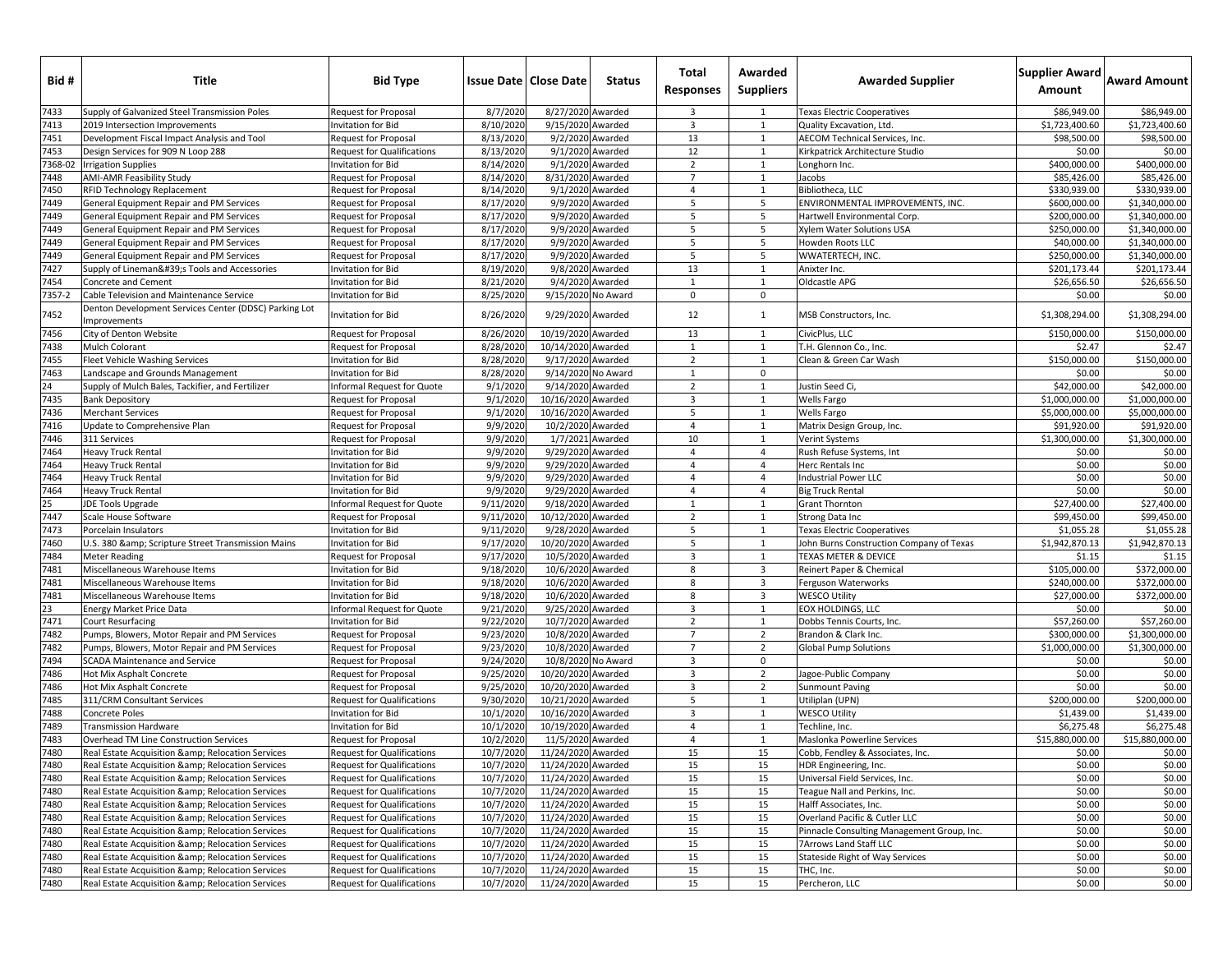| 7480<br>10/7/2020<br>11/24/2020 Awarded<br>\$0.00<br>\$0.00<br>Real Estate Acquisition & Relocation Services<br><b>Request for Qualifications</b><br>15<br>15<br>ProSource Technologies<br>7480<br>11/24/2020 Awarded<br>15<br>10/7/2020<br>15<br>\$0.00<br>\$0.00<br>Real Estate Acquisition & Relocation Services<br><b>Request for Qualifications</b><br>PAS Property Acquisition Services, LLC<br>7480<br>10/7/2020<br>15<br>15<br>\$0.00<br>\$0.00<br>11/24/2020 Awarded<br>Real Estate Acquisition & Relocation Services<br><b>Request for Qualifications</b><br>Briggs Field Services, Inc.<br>15<br>7480<br>Real Estate Acquisition & Relocation Services<br><b>Request for Qualifications</b><br>10/7/2020<br>11/24/2020 Awarded<br>15<br>Scott Brown Commercial<br>\$0.00<br>\$0.00<br>14<br>\$987,833.38<br>7493<br>10/9/2020<br>11/12/2020 Awarded<br>\$987,833.38<br>McKenna Park Improvements<br>Invitation for Bid<br>$\mathbf{1}$<br>Obra Ramos Construction, LLC<br>7487<br>10/13/2020<br>\$50,000.00<br>\$50,000.00<br>11/2/2020 Awarded<br>Vehicle Pressure Washer Services<br>Request for Proposal<br>1<br>$\mathbf{1}$<br>Hotsy Equipment Co.<br>7512<br>$\mathsf 0$<br>\$0.00<br>10/13/2020<br>10/20/2020 Unsealed<br>\$0.00<br>Homelessness Initiatives for Loop 288 Facility<br>Notice of Intent to Award Sole S<br>0<br>7470<br>10/14/2020<br>$\overline{2}$<br>\$650,000.00<br>\$650,000.00<br>11/2/2020 Awarded<br>1<br><b>Altec Aerial Repairs</b><br><b>Request for Proposal</b><br>Altec<br>26<br><b>Text (SMS) Notification Services</b><br>Informal Request for Quote<br>10/16/2020<br>10/22/2020 No Award<br>$\overline{2}$<br>0<br>\$0.00<br>\$0.00<br>7495<br>\$10,933,808.55<br>\$10,933,808.55<br>10/16/2020<br>11/19/2020 Awarded<br>$\overline{4}$<br>Denton Street Rehabilitation<br>Invitation for Bid<br>1<br>Reliable Commercial Construction<br>7503<br>10/16/2020<br>\$2,438,173.00<br>\$2,438,173.00<br>11/18/2020 Awarded<br>$\overline{2}$<br>Roll Offs USA<br><b>Steel Refuse Containers</b><br><b>Request for Proposal</b><br>1<br>7292<br>31<br>10/26/2020<br>11/17/2020 Awarded<br>11<br>Kimley-Horn and Associates, Inc.<br>\$0.00<br>\$0.00<br>Professional Transportation Engineering Services<br><b>Request for Qualifications</b><br>7292<br>10/26/2020<br>11/17/2020 Awarded<br>31<br>11<br>\$0.00<br>\$0.00<br><b>IDR</b> Engineering, Inc.<br>Professional Transportation Engineering Services<br><b>Request for Qualifications</b><br>31<br>7292<br>10/26/2020<br>11/17/2020 Awarded<br>11<br>Teague Nall and Perkins, Inc.<br>\$0.00<br>\$0.00<br>Professional Transportation Engineering Services<br><b>Request for Qualifications</b><br>31<br>\$0.00<br>7292<br>10/26/2020<br>11/17/2020 Awarded<br>11<br>\$0.00<br><b>Request for Qualifications</b><br>Lee Engineering<br>Professional Transportation Engineering Services<br>7292<br>10/26/2020<br>\$0.00<br>\$0.00<br>11/17/2020 Awarded<br>31<br>11<br>Pacheco Koch Consulting Engineers, Inc.<br>Professional Transportation Engineering Services<br><b>Request for Qualifications</b><br>7292<br>31<br>\$0.00<br>10/26/2020<br>11/17/2020 Awarded<br>11<br>TEAL Engineering Services, INC.<br>\$0.00<br>Professional Transportation Engineering Services<br><b>Request for Qualifications</b><br>7292<br>10/26/2020<br>11/17/2020 Awarded<br>31<br>11<br>\$0.00<br>\$0.00<br>Professional Transportation Engineering Services<br>Request for Qualifications<br>TranSystems<br>\$0.00<br>7292<br>10/26/2020<br>11/17/2020 Awarded<br>31<br>11<br>\$0.00<br>Professional Transportation Engineering Services<br><b>Request for Qualifications</b><br>SL Engineering, LLC<br>7292<br>10/26/2020<br>11/17/2020 Awarded<br>31<br>11<br>\$0.00<br>\$0.00<br>LJA Engineering, Inc.<br>Professional Transportation Engineering Services<br><b>Request for Qualifications</b><br>7292<br>10/26/2020<br>\$0.00<br>11/17/2020 Awarded<br>31<br>11<br><b>WSB &amp; Associates</b><br>\$0.00<br>Professional Transportation Engineering Services<br><b>Request for Qualifications</b><br>7292<br>11/17/2020 Awarded<br>31<br>\$0.00<br>10/26/2020<br>11<br>T J K M<br>\$0.00<br>Professional Transportation Engineering Services<br>Request for Qualifications<br>10/26/2020<br>11/17/2020 Awarded<br>7508<br><b>Request for Qualifications</b><br>5<br>OCMI, Inc.<br>\$402,780.00<br>\$402,780.00<br>Engineering and Capital Projects Cost Estimation Services<br>1<br>7502<br>10/28/2020<br>11/18/2020 Awarded<br>$\overline{2}$<br>\$105,000.00<br>\$105,000.00<br><b>Fuel Island Repairs</b><br><b>Request for Proposal</b><br>1<br>ndustrial Contamination Extraction Service<br>7521<br>11/3/2020<br>Texas Ambulance Supplemental Payment Program<br>11/18/2020 Awarded<br>\$0.00<br>\$0.00<br><b>Request for Proposal</b><br>1<br>$\mathbf{1}$<br>Change HealthCare<br>7525<br>11/19/2020 Awarded<br>5<br>5<br>11/3/2020<br>\$277,616.00<br>\$1,425,000.00<br>Pre-Qualified List for Emergency Solutions Grant<br><b>Request for Qualifications</b><br>Giving Hope Inc.<br>7525<br>11/3/2020<br>11/19/2020 Awarded<br>5<br>5<br>\$656,465.00<br>\$1,425,000.00<br>Pre-Qualified List for Emergency Solutions Grant<br><b>Request for Qualifications</b><br>The Salvation Army Denton<br>7525<br>Pre-Qualified List for Emergency Solutions Grant<br>11/3/2020<br>11/19/2020 Awarded<br>5<br>5<br>Christian Community Action<br>\$197,926.00<br>\$1,425,000.00<br><b>Request for Qualifications</b><br>7525<br>11/3/2020<br>5<br>5<br>\$292,993.00<br>Pre-Qualified List for Emergency Solutions Grant<br><b>Request for Qualifications</b><br>11/19/2020 Awarded<br>Grace Like Rain Inc<br>\$1,425,000.00<br>7525<br>\$1,425,000.00<br>Pre-Qualified List for Emergency Solutions Grant<br>11/3/2020<br>11/19/2020 Awarded<br>5<br>5<br>\$0.00<br><b>Request for Qualifications</b><br>United Way of Denton County<br>$\overline{2}$<br>7359<br>11/9/2020<br>12/2/2020 No Award<br>0<br>\$0.00<br>\$0.00<br>Lawn and Groundskeeping Equipment, Supplies and Service Invitation for Bid<br>7523<br>\$0.00<br>11/9/2020<br>12/15/2020 Awarded<br>5<br>3<br>\$0.00<br><b>Trailer Purchases</b><br>Invitation for Bid<br>Holt Texas, LTD.<br>7523<br>11/9/2020<br>12/15/2020 Awarded<br>5<br>$\overline{\mathbf{3}}$<br><b>BRAGG TRAILERS LLC</b><br>\$0.00<br>\$0.00<br><b>Trailer Purchases</b><br>nvitation for Bid<br>7523<br>11/9/2020<br>12/15/2020 Awarded<br>\$0.00<br>\$0.00<br>nvitation for Bid<br>5<br>3<br><b>Trailer Purchases</b><br>interstate trailers<br>7534<br>6<br>\$529,160.66<br>11/11/2020<br>12/3/2020 Awarded<br>1<br>PARKER POWER SYSTEMS<br>\$529,160.66<br>Generator Services<br><b>Request for Proposal</b><br>7538<br>11/11/2020<br>12/1/2020 Awarded<br>$\overline{3}$<br>\$0.00<br>RFQ - ETRM Implementation<br>1<br>MRE Consulting, Ltd.<br>\$0.00<br><b>Request for Qualifications</b><br>7518<br>Lake Forest Dam Rehab<br>11/16/2020<br>1/4/2021 Awarded<br>5<br>\$3,021,706.94<br>\$3,021,706.94<br>Invitation for Bid<br>$\mathbf{1}$<br>Jagoe-Public Company<br>Denton Energy Center Equipment Maintenance Parts and<br>11/18/2020<br>12/8/2020 Awarded<br>$\overline{2}$<br>7544<br>$\mathbf{1}$<br>\$2,698,184.64<br>\$2,698,184.64<br>Invitation for Bid<br>Wartsila North America, Inc.<br>Services<br>7547<br>11/18/2020<br>12/3/2020 Awarded<br>Temporary Emergency Shelter in Hotels<br>$\overline{4}$<br>1<br>\$800,000.00<br>\$800,000.00<br><b>Request for Proposal</b><br>Deluxe Inn<br>7540<br>11/19/2020<br>12/29/2020 Awarded<br>5<br>\$3,247,974.84<br>Landfill Cell 4 Construction<br>1<br>\$3,247,974.84<br><b>Request for Proposal</b><br>Hammett Excavation, Inc<br>7549<br>11/24/2020<br>12/14/2020 No Award<br>$\mathbf{1}$<br>\$0.00<br>\$0.00<br>Lab Supplies<br>Invitation for Bid<br>0<br>7532<br>11/25/2020<br>12/17/2020 Awarded<br>$\overline{2}$<br>\$0.00<br>\$0.00<br><b>PUCT Rate Filing Services</b><br><b>Request for Qualifications</b><br>1<br>NewGen Strategies and Solutions<br>7565<br>12/1/2020<br>12/17/2020 Awarded<br>$\overline{\mathbf{3}}$<br><b>A-STAR General Contracting</b><br>\$176,000.00<br>\$176,000.00<br>Home Improvement Project<br><b>Request for Proposal</b><br>$\mathbf{1}$<br>7546<br>$\overline{7}$<br>12/2/2020<br>12/22/2020 Awarded<br>1<br>On Computer Services LLC, DBA Unified Power<br>\$195,000.00<br>Uninterruptible Power Supply (UPS) Maintenance<br>Request for Proposal<br>\$195,000.00<br>7545<br>12/4/2020<br>12/23/2020 Awarded<br>6<br>1<br>AZTECA SYSTEMS LLC<br>\$460,000.00<br>\$460,000.00<br>Enterprise Asset Management (EAM) Software<br>Request for Proposal<br>7569<br>12/4/2020<br>12/22/2020 Awarded<br>5<br>\$39,900.00<br>\$39,900.00<br><b>Substation Entrance Gates</b><br><b>Request for Proposal</b><br>1<br>Rockstar Welding<br>7572<br>12/8/2020<br>1/5/2021 Awarded<br>$7^{\circ}$<br>\$2,900,000.00<br>\$2,900,000.00<br>Supply of Crack Sealing Services<br><b>Request for Proposal</b><br>1<br>Curtco Inc.<br>7574<br>Engineering Services for Water and Wastewater<br><b>Request for Qualifications</b><br>12/9/2020<br>1/21/2021 Awarded<br>39<br>19<br>\$0.00<br>Alpha Testing, Inc.<br>\$0.00<br>7574<br>12/9/2020<br>1/21/2021 Awarded<br>39<br>19<br>NATHAN D. MAIER CONSULTING ENGINEERS, INC.<br>\$0.00<br>\$0.00<br>Engineering Services for Water and Wastewater<br>Request for Qualifications<br>7574<br>12/9/2020<br>1/21/2021 Awarded<br>39<br>19<br>\$0.00<br>\$0.00<br>Engineering Services for Water and Wastewater<br>Request for Qualifications<br>Kimley-Horn and Associates, Inc.<br>7574<br>39<br><b>Request for Qualifications</b><br>12/9/2020<br>1/21/2021 Awarded<br>19<br>\$0.00<br>\$0.00<br>Engineering Services for Water and Wastewater<br>CP&Y, Inc.<br>7574<br>39<br>19<br>\$0.00<br>Engineering Services for Water and Wastewater<br><b>Request for Qualifications</b><br>12/9/2020<br>1/21/2021 Awarded<br>Cobb, Fendley & Associates, Inc.<br>\$0.00<br>7574<br>12/9/2020<br>1/21/2021 Awarded<br>39<br>\$0.00<br>\$0.00<br>Engineering Services for Water and Wastewater<br>Request for Qualifications<br>19<br>Garver<br>7574<br>39<br>12/9/2020<br>1/21/2021 Awarded<br>19<br>\$0.00<br>\$0.00<br>Engineering Services for Water and Wastewater<br>Request for Qualifications<br>HDR Engineering, Inc.<br>7574<br>12/9/2020<br>1/21/2021 Awarded<br>39<br>19<br>White Hawk Engineering & Design, LLC<br>\$0.00<br>\$0.00<br>Engineering Services for Water and Wastewater<br>Request for Qualifications<br>7574<br>12/9/2020<br>1/21/2021 Awarded<br>39<br>19<br>\$0.00<br>\$0.00<br>Engineering Services for Water and Wastewater<br>Request for Qualifications<br><b>HVJ Associates</b><br>12/9/2020<br>1/21/2021 Awarded<br>39<br>19<br>\$0.00<br>\$0.00<br>Engineering Services for Water and Wastewater<br>Request for Qualifications<br>Teague Nall and Perkins, Inc. | Bid # | Title | <b>Bid Type</b> | <b>Issue Date   Close Date  </b> | <b>Status</b> | Total<br><b>Responses</b> | Awarded<br><b>Suppliers</b> | <b>Awarded Supplier</b> | <b>Supplier Award</b><br>Amount | <b>Award Amount</b> |
|-------------------------------------------------------------------------------------------------------------------------------------------------------------------------------------------------------------------------------------------------------------------------------------------------------------------------------------------------------------------------------------------------------------------------------------------------------------------------------------------------------------------------------------------------------------------------------------------------------------------------------------------------------------------------------------------------------------------------------------------------------------------------------------------------------------------------------------------------------------------------------------------------------------------------------------------------------------------------------------------------------------------------------------------------------------------------------------------------------------------------------------------------------------------------------------------------------------------------------------------------------------------------------------------------------------------------------------------------------------------------------------------------------------------------------------------------------------------------------------------------------------------------------------------------------------------------------------------------------------------------------------------------------------------------------------------------------------------------------------------------------------------------------------------------------------------------------------------------------------------------------------------------------------------------------------------------------------------------------------------------------------------------------------------------------------------------------------------------------------------------------------------------------------------------------------------------------------------------------------------------------------------------------------------------------------------------------------------------------------------------------------------------------------------------------------------------------------------------------------------------------------------------------------------------------------------------------------------------------------------------------------------------------------------------------------------------------------------------------------------------------------------------------------------------------------------------------------------------------------------------------------------------------------------------------------------------------------------------------------------------------------------------------------------------------------------------------------------------------------------------------------------------------------------------------------------------------------------------------------------------------------------------------------------------------------------------------------------------------------------------------------------------------------------------------------------------------------------------------------------------------------------------------------------------------------------------------------------------------------------------------------------------------------------------------------------------------------------------------------------------------------------------------------------------------------------------------------------------------------------------------------------------------------------------------------------------------------------------------------------------------------------------------------------------------------------------------------------------------------------------------------------------------------------------------------------------------------------------------------------------------------------------------------------------------------------------------------------------------------------------------------------------------------------------------------------------------------------------------------------------------------------------------------------------------------------------------------------------------------------------------------------------------------------------------------------------------------------------------------------------------------------------------------------------------------------------------------------------------------------------------------------------------------------------------------------------------------------------------------------------------------------------------------------------------------------------------------------------------------------------------------------------------------------------------------------------------------------------------------------------------------------------------------------------------------------------------------------------------------------------------------------------------------------------------------------------------------------------------------------------------------------------------------------------------------------------------------------------------------------------------------------------------------------------------------------------------------------------------------------------------------------------------------------------------------------------------------------------------------------------------------------------------------------------------------------------------------------------------------------------------------------------------------------------------------------------------------------------------------------------------------------------------------------------------------------------------------------------------------------------------------------------------------------------------------------------------------------------------------------------------------------------------------------------------------------------------------------------------------------------------------------------------------------------------------------------------------------------------------------------------------------------------------------------------------------------------------------------------------------------------------------------------------------------------------------------------------------------------------------------------------------------------------------------------------------------------------------------------------------------------------------------------------------------------------------------------------------------------------------------------------------------------------------------------------------------------------------------------------------------------------------------------------------------------------------------------------------------------------------------------------------------------------------------------------------------------------------------------------------------------------------------------------------------------------------------------------------------------------------------------------------------------------------------------------------------------------------------------------------------------------------------------------------------------------------------------------------------------------------------------------------------------------------------------------------------------------------------------------------------------------------------------------------------------------------------------------------------------------------------------------------------------------------------------------------------------------------------------------------------------------------------------------------------------------------------------------------------------------------------------------------------------------------------------------------------------------------------------------------------------------------------------------------------------------------------------------------------------------------------------------------------------------------------------------------------------------------------------------------------------------------------------------------------------------------------------------------------------------------------------------------------------------------------------------------------------------------------------------------------------------------------------------------------------------------------------------------------------------------------------------------------------------------------------------------------------------------------------------------------------------------------------------------------------------------------------------------------------------------------------------------------------------------------------------------------------------------------------------------------------------------------------------------------------------------------------------------------------------------------------------------------------------------------------------------------------------------------------------------------------------------------------------------------------------------------------------------------------------------------------------------------------------------------------------------------------------------------------------------------------------------------------------------------------------------------------------------------------------------------------------------------------------------------------------------------------------------------------------------------------------------------------------------------------------------------------------------------------------------------------------------------------------------------------------------------------------------------------------------------------------------------------------------------------------------------------------------------------------------------------------------------------------------------------------------------------------------------------------------------------------------------------------------------------------------------------------------------------------------------------------------------------------------------------------------------------------------------------|-------|-------|-----------------|----------------------------------|---------------|---------------------------|-----------------------------|-------------------------|---------------------------------|---------------------|
|                                                                                                                                                                                                                                                                                                                                                                                                                                                                                                                                                                                                                                                                                                                                                                                                                                                                                                                                                                                                                                                                                                                                                                                                                                                                                                                                                                                                                                                                                                                                                                                                                                                                                                                                                                                                                                                                                                                                                                                                                                                                                                                                                                                                                                                                                                                                                                                                                                                                                                                                                                                                                                                                                                                                                                                                                                                                                                                                                                                                                                                                                                                                                                                                                                                                                                                                                                                                                                                                                                                                                                                                                                                                                                                                                                                                                                                                                                                                                                                                                                                                                                                                                                                                                                                                                                                                                                                                                                                                                                                                                                                                                                                                                                                                                                                                                                                                                                                                                                                                                                                                                                                                                                                                                                                                                                                                                                                                                                                                                                                                                                                                                                                                                                                                                                                                                                                                                                                                                                                                                                                                                                                                                                                                                                                                                                                                                                                                                                                                                                                                                                                                                                                                                                                                                                                                                                                                                                                                                                                                                                                                                                                                                                                                                                                                                                                                                                                                                                                                                                                                                                                                                                                                                                                                                                                                                                                                                                                                                                                                                                                                                                                                                                                                                                                                                                                                                                                                                                                                                                                                                                                                                                                                                                                                                                                                                                                                                                                                                                                                                                                                                                                                                                                                                                                                                                                                                                                                                                                                                                                                                                                                                                                                                                                                                                                                                                                                                                                                                                                                                                                                                                                                                                                                                                                                                                                                                                                                                                                                                                                                                                                                                                                                                                                                                                                                                                                                                                                                                                               |       |       |                 |                                  |               |                           |                             |                         |                                 |                     |
|                                                                                                                                                                                                                                                                                                                                                                                                                                                                                                                                                                                                                                                                                                                                                                                                                                                                                                                                                                                                                                                                                                                                                                                                                                                                                                                                                                                                                                                                                                                                                                                                                                                                                                                                                                                                                                                                                                                                                                                                                                                                                                                                                                                                                                                                                                                                                                                                                                                                                                                                                                                                                                                                                                                                                                                                                                                                                                                                                                                                                                                                                                                                                                                                                                                                                                                                                                                                                                                                                                                                                                                                                                                                                                                                                                                                                                                                                                                                                                                                                                                                                                                                                                                                                                                                                                                                                                                                                                                                                                                                                                                                                                                                                                                                                                                                                                                                                                                                                                                                                                                                                                                                                                                                                                                                                                                                                                                                                                                                                                                                                                                                                                                                                                                                                                                                                                                                                                                                                                                                                                                                                                                                                                                                                                                                                                                                                                                                                                                                                                                                                                                                                                                                                                                                                                                                                                                                                                                                                                                                                                                                                                                                                                                                                                                                                                                                                                                                                                                                                                                                                                                                                                                                                                                                                                                                                                                                                                                                                                                                                                                                                                                                                                                                                                                                                                                                                                                                                                                                                                                                                                                                                                                                                                                                                                                                                                                                                                                                                                                                                                                                                                                                                                                                                                                                                                                                                                                                                                                                                                                                                                                                                                                                                                                                                                                                                                                                                                                                                                                                                                                                                                                                                                                                                                                                                                                                                                                                                                                                                                                                                                                                                                                                                                                                                                                                                                                                                                                                                                               |       |       |                 |                                  |               |                           |                             |                         |                                 |                     |
|                                                                                                                                                                                                                                                                                                                                                                                                                                                                                                                                                                                                                                                                                                                                                                                                                                                                                                                                                                                                                                                                                                                                                                                                                                                                                                                                                                                                                                                                                                                                                                                                                                                                                                                                                                                                                                                                                                                                                                                                                                                                                                                                                                                                                                                                                                                                                                                                                                                                                                                                                                                                                                                                                                                                                                                                                                                                                                                                                                                                                                                                                                                                                                                                                                                                                                                                                                                                                                                                                                                                                                                                                                                                                                                                                                                                                                                                                                                                                                                                                                                                                                                                                                                                                                                                                                                                                                                                                                                                                                                                                                                                                                                                                                                                                                                                                                                                                                                                                                                                                                                                                                                                                                                                                                                                                                                                                                                                                                                                                                                                                                                                                                                                                                                                                                                                                                                                                                                                                                                                                                                                                                                                                                                                                                                                                                                                                                                                                                                                                                                                                                                                                                                                                                                                                                                                                                                                                                                                                                                                                                                                                                                                                                                                                                                                                                                                                                                                                                                                                                                                                                                                                                                                                                                                                                                                                                                                                                                                                                                                                                                                                                                                                                                                                                                                                                                                                                                                                                                                                                                                                                                                                                                                                                                                                                                                                                                                                                                                                                                                                                                                                                                                                                                                                                                                                                                                                                                                                                                                                                                                                                                                                                                                                                                                                                                                                                                                                                                                                                                                                                                                                                                                                                                                                                                                                                                                                                                                                                                                                                                                                                                                                                                                                                                                                                                                                                                                                                                                                                               |       |       |                 |                                  |               |                           |                             |                         |                                 |                     |
|                                                                                                                                                                                                                                                                                                                                                                                                                                                                                                                                                                                                                                                                                                                                                                                                                                                                                                                                                                                                                                                                                                                                                                                                                                                                                                                                                                                                                                                                                                                                                                                                                                                                                                                                                                                                                                                                                                                                                                                                                                                                                                                                                                                                                                                                                                                                                                                                                                                                                                                                                                                                                                                                                                                                                                                                                                                                                                                                                                                                                                                                                                                                                                                                                                                                                                                                                                                                                                                                                                                                                                                                                                                                                                                                                                                                                                                                                                                                                                                                                                                                                                                                                                                                                                                                                                                                                                                                                                                                                                                                                                                                                                                                                                                                                                                                                                                                                                                                                                                                                                                                                                                                                                                                                                                                                                                                                                                                                                                                                                                                                                                                                                                                                                                                                                                                                                                                                                                                                                                                                                                                                                                                                                                                                                                                                                                                                                                                                                                                                                                                                                                                                                                                                                                                                                                                                                                                                                                                                                                                                                                                                                                                                                                                                                                                                                                                                                                                                                                                                                                                                                                                                                                                                                                                                                                                                                                                                                                                                                                                                                                                                                                                                                                                                                                                                                                                                                                                                                                                                                                                                                                                                                                                                                                                                                                                                                                                                                                                                                                                                                                                                                                                                                                                                                                                                                                                                                                                                                                                                                                                                                                                                                                                                                                                                                                                                                                                                                                                                                                                                                                                                                                                                                                                                                                                                                                                                                                                                                                                                                                                                                                                                                                                                                                                                                                                                                                                                                                                                                               |       |       |                 |                                  |               |                           |                             |                         |                                 |                     |
|                                                                                                                                                                                                                                                                                                                                                                                                                                                                                                                                                                                                                                                                                                                                                                                                                                                                                                                                                                                                                                                                                                                                                                                                                                                                                                                                                                                                                                                                                                                                                                                                                                                                                                                                                                                                                                                                                                                                                                                                                                                                                                                                                                                                                                                                                                                                                                                                                                                                                                                                                                                                                                                                                                                                                                                                                                                                                                                                                                                                                                                                                                                                                                                                                                                                                                                                                                                                                                                                                                                                                                                                                                                                                                                                                                                                                                                                                                                                                                                                                                                                                                                                                                                                                                                                                                                                                                                                                                                                                                                                                                                                                                                                                                                                                                                                                                                                                                                                                                                                                                                                                                                                                                                                                                                                                                                                                                                                                                                                                                                                                                                                                                                                                                                                                                                                                                                                                                                                                                                                                                                                                                                                                                                                                                                                                                                                                                                                                                                                                                                                                                                                                                                                                                                                                                                                                                                                                                                                                                                                                                                                                                                                                                                                                                                                                                                                                                                                                                                                                                                                                                                                                                                                                                                                                                                                                                                                                                                                                                                                                                                                                                                                                                                                                                                                                                                                                                                                                                                                                                                                                                                                                                                                                                                                                                                                                                                                                                                                                                                                                                                                                                                                                                                                                                                                                                                                                                                                                                                                                                                                                                                                                                                                                                                                                                                                                                                                                                                                                                                                                                                                                                                                                                                                                                                                                                                                                                                                                                                                                                                                                                                                                                                                                                                                                                                                                                                                                                                                                                               |       |       |                 |                                  |               |                           |                             |                         |                                 |                     |
|                                                                                                                                                                                                                                                                                                                                                                                                                                                                                                                                                                                                                                                                                                                                                                                                                                                                                                                                                                                                                                                                                                                                                                                                                                                                                                                                                                                                                                                                                                                                                                                                                                                                                                                                                                                                                                                                                                                                                                                                                                                                                                                                                                                                                                                                                                                                                                                                                                                                                                                                                                                                                                                                                                                                                                                                                                                                                                                                                                                                                                                                                                                                                                                                                                                                                                                                                                                                                                                                                                                                                                                                                                                                                                                                                                                                                                                                                                                                                                                                                                                                                                                                                                                                                                                                                                                                                                                                                                                                                                                                                                                                                                                                                                                                                                                                                                                                                                                                                                                                                                                                                                                                                                                                                                                                                                                                                                                                                                                                                                                                                                                                                                                                                                                                                                                                                                                                                                                                                                                                                                                                                                                                                                                                                                                                                                                                                                                                                                                                                                                                                                                                                                                                                                                                                                                                                                                                                                                                                                                                                                                                                                                                                                                                                                                                                                                                                                                                                                                                                                                                                                                                                                                                                                                                                                                                                                                                                                                                                                                                                                                                                                                                                                                                                                                                                                                                                                                                                                                                                                                                                                                                                                                                                                                                                                                                                                                                                                                                                                                                                                                                                                                                                                                                                                                                                                                                                                                                                                                                                                                                                                                                                                                                                                                                                                                                                                                                                                                                                                                                                                                                                                                                                                                                                                                                                                                                                                                                                                                                                                                                                                                                                                                                                                                                                                                                                                                                                                                                                                               |       |       |                 |                                  |               |                           |                             |                         |                                 |                     |
|                                                                                                                                                                                                                                                                                                                                                                                                                                                                                                                                                                                                                                                                                                                                                                                                                                                                                                                                                                                                                                                                                                                                                                                                                                                                                                                                                                                                                                                                                                                                                                                                                                                                                                                                                                                                                                                                                                                                                                                                                                                                                                                                                                                                                                                                                                                                                                                                                                                                                                                                                                                                                                                                                                                                                                                                                                                                                                                                                                                                                                                                                                                                                                                                                                                                                                                                                                                                                                                                                                                                                                                                                                                                                                                                                                                                                                                                                                                                                                                                                                                                                                                                                                                                                                                                                                                                                                                                                                                                                                                                                                                                                                                                                                                                                                                                                                                                                                                                                                                                                                                                                                                                                                                                                                                                                                                                                                                                                                                                                                                                                                                                                                                                                                                                                                                                                                                                                                                                                                                                                                                                                                                                                                                                                                                                                                                                                                                                                                                                                                                                                                                                                                                                                                                                                                                                                                                                                                                                                                                                                                                                                                                                                                                                                                                                                                                                                                                                                                                                                                                                                                                                                                                                                                                                                                                                                                                                                                                                                                                                                                                                                                                                                                                                                                                                                                                                                                                                                                                                                                                                                                                                                                                                                                                                                                                                                                                                                                                                                                                                                                                                                                                                                                                                                                                                                                                                                                                                                                                                                                                                                                                                                                                                                                                                                                                                                                                                                                                                                                                                                                                                                                                                                                                                                                                                                                                                                                                                                                                                                                                                                                                                                                                                                                                                                                                                                                                                                                                                                                               |       |       |                 |                                  |               |                           |                             |                         |                                 |                     |
|                                                                                                                                                                                                                                                                                                                                                                                                                                                                                                                                                                                                                                                                                                                                                                                                                                                                                                                                                                                                                                                                                                                                                                                                                                                                                                                                                                                                                                                                                                                                                                                                                                                                                                                                                                                                                                                                                                                                                                                                                                                                                                                                                                                                                                                                                                                                                                                                                                                                                                                                                                                                                                                                                                                                                                                                                                                                                                                                                                                                                                                                                                                                                                                                                                                                                                                                                                                                                                                                                                                                                                                                                                                                                                                                                                                                                                                                                                                                                                                                                                                                                                                                                                                                                                                                                                                                                                                                                                                                                                                                                                                                                                                                                                                                                                                                                                                                                                                                                                                                                                                                                                                                                                                                                                                                                                                                                                                                                                                                                                                                                                                                                                                                                                                                                                                                                                                                                                                                                                                                                                                                                                                                                                                                                                                                                                                                                                                                                                                                                                                                                                                                                                                                                                                                                                                                                                                                                                                                                                                                                                                                                                                                                                                                                                                                                                                                                                                                                                                                                                                                                                                                                                                                                                                                                                                                                                                                                                                                                                                                                                                                                                                                                                                                                                                                                                                                                                                                                                                                                                                                                                                                                                                                                                                                                                                                                                                                                                                                                                                                                                                                                                                                                                                                                                                                                                                                                                                                                                                                                                                                                                                                                                                                                                                                                                                                                                                                                                                                                                                                                                                                                                                                                                                                                                                                                                                                                                                                                                                                                                                                                                                                                                                                                                                                                                                                                                                                                                                                                                               |       |       |                 |                                  |               |                           |                             |                         |                                 |                     |
|                                                                                                                                                                                                                                                                                                                                                                                                                                                                                                                                                                                                                                                                                                                                                                                                                                                                                                                                                                                                                                                                                                                                                                                                                                                                                                                                                                                                                                                                                                                                                                                                                                                                                                                                                                                                                                                                                                                                                                                                                                                                                                                                                                                                                                                                                                                                                                                                                                                                                                                                                                                                                                                                                                                                                                                                                                                                                                                                                                                                                                                                                                                                                                                                                                                                                                                                                                                                                                                                                                                                                                                                                                                                                                                                                                                                                                                                                                                                                                                                                                                                                                                                                                                                                                                                                                                                                                                                                                                                                                                                                                                                                                                                                                                                                                                                                                                                                                                                                                                                                                                                                                                                                                                                                                                                                                                                                                                                                                                                                                                                                                                                                                                                                                                                                                                                                                                                                                                                                                                                                                                                                                                                                                                                                                                                                                                                                                                                                                                                                                                                                                                                                                                                                                                                                                                                                                                                                                                                                                                                                                                                                                                                                                                                                                                                                                                                                                                                                                                                                                                                                                                                                                                                                                                                                                                                                                                                                                                                                                                                                                                                                                                                                                                                                                                                                                                                                                                                                                                                                                                                                                                                                                                                                                                                                                                                                                                                                                                                                                                                                                                                                                                                                                                                                                                                                                                                                                                                                                                                                                                                                                                                                                                                                                                                                                                                                                                                                                                                                                                                                                                                                                                                                                                                                                                                                                                                                                                                                                                                                                                                                                                                                                                                                                                                                                                                                                                                                                                                                                               |       |       |                 |                                  |               |                           |                             |                         |                                 |                     |
|                                                                                                                                                                                                                                                                                                                                                                                                                                                                                                                                                                                                                                                                                                                                                                                                                                                                                                                                                                                                                                                                                                                                                                                                                                                                                                                                                                                                                                                                                                                                                                                                                                                                                                                                                                                                                                                                                                                                                                                                                                                                                                                                                                                                                                                                                                                                                                                                                                                                                                                                                                                                                                                                                                                                                                                                                                                                                                                                                                                                                                                                                                                                                                                                                                                                                                                                                                                                                                                                                                                                                                                                                                                                                                                                                                                                                                                                                                                                                                                                                                                                                                                                                                                                                                                                                                                                                                                                                                                                                                                                                                                                                                                                                                                                                                                                                                                                                                                                                                                                                                                                                                                                                                                                                                                                                                                                                                                                                                                                                                                                                                                                                                                                                                                                                                                                                                                                                                                                                                                                                                                                                                                                                                                                                                                                                                                                                                                                                                                                                                                                                                                                                                                                                                                                                                                                                                                                                                                                                                                                                                                                                                                                                                                                                                                                                                                                                                                                                                                                                                                                                                                                                                                                                                                                                                                                                                                                                                                                                                                                                                                                                                                                                                                                                                                                                                                                                                                                                                                                                                                                                                                                                                                                                                                                                                                                                                                                                                                                                                                                                                                                                                                                                                                                                                                                                                                                                                                                                                                                                                                                                                                                                                                                                                                                                                                                                                                                                                                                                                                                                                                                                                                                                                                                                                                                                                                                                                                                                                                                                                                                                                                                                                                                                                                                                                                                                                                                                                                                                                               |       |       |                 |                                  |               |                           |                             |                         |                                 |                     |
|                                                                                                                                                                                                                                                                                                                                                                                                                                                                                                                                                                                                                                                                                                                                                                                                                                                                                                                                                                                                                                                                                                                                                                                                                                                                                                                                                                                                                                                                                                                                                                                                                                                                                                                                                                                                                                                                                                                                                                                                                                                                                                                                                                                                                                                                                                                                                                                                                                                                                                                                                                                                                                                                                                                                                                                                                                                                                                                                                                                                                                                                                                                                                                                                                                                                                                                                                                                                                                                                                                                                                                                                                                                                                                                                                                                                                                                                                                                                                                                                                                                                                                                                                                                                                                                                                                                                                                                                                                                                                                                                                                                                                                                                                                                                                                                                                                                                                                                                                                                                                                                                                                                                                                                                                                                                                                                                                                                                                                                                                                                                                                                                                                                                                                                                                                                                                                                                                                                                                                                                                                                                                                                                                                                                                                                                                                                                                                                                                                                                                                                                                                                                                                                                                                                                                                                                                                                                                                                                                                                                                                                                                                                                                                                                                                                                                                                                                                                                                                                                                                                                                                                                                                                                                                                                                                                                                                                                                                                                                                                                                                                                                                                                                                                                                                                                                                                                                                                                                                                                                                                                                                                                                                                                                                                                                                                                                                                                                                                                                                                                                                                                                                                                                                                                                                                                                                                                                                                                                                                                                                                                                                                                                                                                                                                                                                                                                                                                                                                                                                                                                                                                                                                                                                                                                                                                                                                                                                                                                                                                                                                                                                                                                                                                                                                                                                                                                                                                                                                                                                               |       |       |                 |                                  |               |                           |                             |                         |                                 |                     |
|                                                                                                                                                                                                                                                                                                                                                                                                                                                                                                                                                                                                                                                                                                                                                                                                                                                                                                                                                                                                                                                                                                                                                                                                                                                                                                                                                                                                                                                                                                                                                                                                                                                                                                                                                                                                                                                                                                                                                                                                                                                                                                                                                                                                                                                                                                                                                                                                                                                                                                                                                                                                                                                                                                                                                                                                                                                                                                                                                                                                                                                                                                                                                                                                                                                                                                                                                                                                                                                                                                                                                                                                                                                                                                                                                                                                                                                                                                                                                                                                                                                                                                                                                                                                                                                                                                                                                                                                                                                                                                                                                                                                                                                                                                                                                                                                                                                                                                                                                                                                                                                                                                                                                                                                                                                                                                                                                                                                                                                                                                                                                                                                                                                                                                                                                                                                                                                                                                                                                                                                                                                                                                                                                                                                                                                                                                                                                                                                                                                                                                                                                                                                                                                                                                                                                                                                                                                                                                                                                                                                                                                                                                                                                                                                                                                                                                                                                                                                                                                                                                                                                                                                                                                                                                                                                                                                                                                                                                                                                                                                                                                                                                                                                                                                                                                                                                                                                                                                                                                                                                                                                                                                                                                                                                                                                                                                                                                                                                                                                                                                                                                                                                                                                                                                                                                                                                                                                                                                                                                                                                                                                                                                                                                                                                                                                                                                                                                                                                                                                                                                                                                                                                                                                                                                                                                                                                                                                                                                                                                                                                                                                                                                                                                                                                                                                                                                                                                                                                                                                                               |       |       |                 |                                  |               |                           |                             |                         |                                 |                     |
|                                                                                                                                                                                                                                                                                                                                                                                                                                                                                                                                                                                                                                                                                                                                                                                                                                                                                                                                                                                                                                                                                                                                                                                                                                                                                                                                                                                                                                                                                                                                                                                                                                                                                                                                                                                                                                                                                                                                                                                                                                                                                                                                                                                                                                                                                                                                                                                                                                                                                                                                                                                                                                                                                                                                                                                                                                                                                                                                                                                                                                                                                                                                                                                                                                                                                                                                                                                                                                                                                                                                                                                                                                                                                                                                                                                                                                                                                                                                                                                                                                                                                                                                                                                                                                                                                                                                                                                                                                                                                                                                                                                                                                                                                                                                                                                                                                                                                                                                                                                                                                                                                                                                                                                                                                                                                                                                                                                                                                                                                                                                                                                                                                                                                                                                                                                                                                                                                                                                                                                                                                                                                                                                                                                                                                                                                                                                                                                                                                                                                                                                                                                                                                                                                                                                                                                                                                                                                                                                                                                                                                                                                                                                                                                                                                                                                                                                                                                                                                                                                                                                                                                                                                                                                                                                                                                                                                                                                                                                                                                                                                                                                                                                                                                                                                                                                                                                                                                                                                                                                                                                                                                                                                                                                                                                                                                                                                                                                                                                                                                                                                                                                                                                                                                                                                                                                                                                                                                                                                                                                                                                                                                                                                                                                                                                                                                                                                                                                                                                                                                                                                                                                                                                                                                                                                                                                                                                                                                                                                                                                                                                                                                                                                                                                                                                                                                                                                                                                                                                                                               |       |       |                 |                                  |               |                           |                             |                         |                                 |                     |
|                                                                                                                                                                                                                                                                                                                                                                                                                                                                                                                                                                                                                                                                                                                                                                                                                                                                                                                                                                                                                                                                                                                                                                                                                                                                                                                                                                                                                                                                                                                                                                                                                                                                                                                                                                                                                                                                                                                                                                                                                                                                                                                                                                                                                                                                                                                                                                                                                                                                                                                                                                                                                                                                                                                                                                                                                                                                                                                                                                                                                                                                                                                                                                                                                                                                                                                                                                                                                                                                                                                                                                                                                                                                                                                                                                                                                                                                                                                                                                                                                                                                                                                                                                                                                                                                                                                                                                                                                                                                                                                                                                                                                                                                                                                                                                                                                                                                                                                                                                                                                                                                                                                                                                                                                                                                                                                                                                                                                                                                                                                                                                                                                                                                                                                                                                                                                                                                                                                                                                                                                                                                                                                                                                                                                                                                                                                                                                                                                                                                                                                                                                                                                                                                                                                                                                                                                                                                                                                                                                                                                                                                                                                                                                                                                                                                                                                                                                                                                                                                                                                                                                                                                                                                                                                                                                                                                                                                                                                                                                                                                                                                                                                                                                                                                                                                                                                                                                                                                                                                                                                                                                                                                                                                                                                                                                                                                                                                                                                                                                                                                                                                                                                                                                                                                                                                                                                                                                                                                                                                                                                                                                                                                                                                                                                                                                                                                                                                                                                                                                                                                                                                                                                                                                                                                                                                                                                                                                                                                                                                                                                                                                                                                                                                                                                                                                                                                                                                                                                                                                               |       |       |                 |                                  |               |                           |                             |                         |                                 |                     |
|                                                                                                                                                                                                                                                                                                                                                                                                                                                                                                                                                                                                                                                                                                                                                                                                                                                                                                                                                                                                                                                                                                                                                                                                                                                                                                                                                                                                                                                                                                                                                                                                                                                                                                                                                                                                                                                                                                                                                                                                                                                                                                                                                                                                                                                                                                                                                                                                                                                                                                                                                                                                                                                                                                                                                                                                                                                                                                                                                                                                                                                                                                                                                                                                                                                                                                                                                                                                                                                                                                                                                                                                                                                                                                                                                                                                                                                                                                                                                                                                                                                                                                                                                                                                                                                                                                                                                                                                                                                                                                                                                                                                                                                                                                                                                                                                                                                                                                                                                                                                                                                                                                                                                                                                                                                                                                                                                                                                                                                                                                                                                                                                                                                                                                                                                                                                                                                                                                                                                                                                                                                                                                                                                                                                                                                                                                                                                                                                                                                                                                                                                                                                                                                                                                                                                                                                                                                                                                                                                                                                                                                                                                                                                                                                                                                                                                                                                                                                                                                                                                                                                                                                                                                                                                                                                                                                                                                                                                                                                                                                                                                                                                                                                                                                                                                                                                                                                                                                                                                                                                                                                                                                                                                                                                                                                                                                                                                                                                                                                                                                                                                                                                                                                                                                                                                                                                                                                                                                                                                                                                                                                                                                                                                                                                                                                                                                                                                                                                                                                                                                                                                                                                                                                                                                                                                                                                                                                                                                                                                                                                                                                                                                                                                                                                                                                                                                                                                                                                                                                                               |       |       |                 |                                  |               |                           |                             |                         |                                 |                     |
|                                                                                                                                                                                                                                                                                                                                                                                                                                                                                                                                                                                                                                                                                                                                                                                                                                                                                                                                                                                                                                                                                                                                                                                                                                                                                                                                                                                                                                                                                                                                                                                                                                                                                                                                                                                                                                                                                                                                                                                                                                                                                                                                                                                                                                                                                                                                                                                                                                                                                                                                                                                                                                                                                                                                                                                                                                                                                                                                                                                                                                                                                                                                                                                                                                                                                                                                                                                                                                                                                                                                                                                                                                                                                                                                                                                                                                                                                                                                                                                                                                                                                                                                                                                                                                                                                                                                                                                                                                                                                                                                                                                                                                                                                                                                                                                                                                                                                                                                                                                                                                                                                                                                                                                                                                                                                                                                                                                                                                                                                                                                                                                                                                                                                                                                                                                                                                                                                                                                                                                                                                                                                                                                                                                                                                                                                                                                                                                                                                                                                                                                                                                                                                                                                                                                                                                                                                                                                                                                                                                                                                                                                                                                                                                                                                                                                                                                                                                                                                                                                                                                                                                                                                                                                                                                                                                                                                                                                                                                                                                                                                                                                                                                                                                                                                                                                                                                                                                                                                                                                                                                                                                                                                                                                                                                                                                                                                                                                                                                                                                                                                                                                                                                                                                                                                                                                                                                                                                                                                                                                                                                                                                                                                                                                                                                                                                                                                                                                                                                                                                                                                                                                                                                                                                                                                                                                                                                                                                                                                                                                                                                                                                                                                                                                                                                                                                                                                                                                                                                                                               |       |       |                 |                                  |               |                           |                             |                         |                                 |                     |
|                                                                                                                                                                                                                                                                                                                                                                                                                                                                                                                                                                                                                                                                                                                                                                                                                                                                                                                                                                                                                                                                                                                                                                                                                                                                                                                                                                                                                                                                                                                                                                                                                                                                                                                                                                                                                                                                                                                                                                                                                                                                                                                                                                                                                                                                                                                                                                                                                                                                                                                                                                                                                                                                                                                                                                                                                                                                                                                                                                                                                                                                                                                                                                                                                                                                                                                                                                                                                                                                                                                                                                                                                                                                                                                                                                                                                                                                                                                                                                                                                                                                                                                                                                                                                                                                                                                                                                                                                                                                                                                                                                                                                                                                                                                                                                                                                                                                                                                                                                                                                                                                                                                                                                                                                                                                                                                                                                                                                                                                                                                                                                                                                                                                                                                                                                                                                                                                                                                                                                                                                                                                                                                                                                                                                                                                                                                                                                                                                                                                                                                                                                                                                                                                                                                                                                                                                                                                                                                                                                                                                                                                                                                                                                                                                                                                                                                                                                                                                                                                                                                                                                                                                                                                                                                                                                                                                                                                                                                                                                                                                                                                                                                                                                                                                                                                                                                                                                                                                                                                                                                                                                                                                                                                                                                                                                                                                                                                                                                                                                                                                                                                                                                                                                                                                                                                                                                                                                                                                                                                                                                                                                                                                                                                                                                                                                                                                                                                                                                                                                                                                                                                                                                                                                                                                                                                                                                                                                                                                                                                                                                                                                                                                                                                                                                                                                                                                                                                                                                                                                               |       |       |                 |                                  |               |                           |                             |                         |                                 |                     |
|                                                                                                                                                                                                                                                                                                                                                                                                                                                                                                                                                                                                                                                                                                                                                                                                                                                                                                                                                                                                                                                                                                                                                                                                                                                                                                                                                                                                                                                                                                                                                                                                                                                                                                                                                                                                                                                                                                                                                                                                                                                                                                                                                                                                                                                                                                                                                                                                                                                                                                                                                                                                                                                                                                                                                                                                                                                                                                                                                                                                                                                                                                                                                                                                                                                                                                                                                                                                                                                                                                                                                                                                                                                                                                                                                                                                                                                                                                                                                                                                                                                                                                                                                                                                                                                                                                                                                                                                                                                                                                                                                                                                                                                                                                                                                                                                                                                                                                                                                                                                                                                                                                                                                                                                                                                                                                                                                                                                                                                                                                                                                                                                                                                                                                                                                                                                                                                                                                                                                                                                                                                                                                                                                                                                                                                                                                                                                                                                                                                                                                                                                                                                                                                                                                                                                                                                                                                                                                                                                                                                                                                                                                                                                                                                                                                                                                                                                                                                                                                                                                                                                                                                                                                                                                                                                                                                                                                                                                                                                                                                                                                                                                                                                                                                                                                                                                                                                                                                                                                                                                                                                                                                                                                                                                                                                                                                                                                                                                                                                                                                                                                                                                                                                                                                                                                                                                                                                                                                                                                                                                                                                                                                                                                                                                                                                                                                                                                                                                                                                                                                                                                                                                                                                                                                                                                                                                                                                                                                                                                                                                                                                                                                                                                                                                                                                                                                                                                                                                                                                                               |       |       |                 |                                  |               |                           |                             |                         |                                 |                     |
|                                                                                                                                                                                                                                                                                                                                                                                                                                                                                                                                                                                                                                                                                                                                                                                                                                                                                                                                                                                                                                                                                                                                                                                                                                                                                                                                                                                                                                                                                                                                                                                                                                                                                                                                                                                                                                                                                                                                                                                                                                                                                                                                                                                                                                                                                                                                                                                                                                                                                                                                                                                                                                                                                                                                                                                                                                                                                                                                                                                                                                                                                                                                                                                                                                                                                                                                                                                                                                                                                                                                                                                                                                                                                                                                                                                                                                                                                                                                                                                                                                                                                                                                                                                                                                                                                                                                                                                                                                                                                                                                                                                                                                                                                                                                                                                                                                                                                                                                                                                                                                                                                                                                                                                                                                                                                                                                                                                                                                                                                                                                                                                                                                                                                                                                                                                                                                                                                                                                                                                                                                                                                                                                                                                                                                                                                                                                                                                                                                                                                                                                                                                                                                                                                                                                                                                                                                                                                                                                                                                                                                                                                                                                                                                                                                                                                                                                                                                                                                                                                                                                                                                                                                                                                                                                                                                                                                                                                                                                                                                                                                                                                                                                                                                                                                                                                                                                                                                                                                                                                                                                                                                                                                                                                                                                                                                                                                                                                                                                                                                                                                                                                                                                                                                                                                                                                                                                                                                                                                                                                                                                                                                                                                                                                                                                                                                                                                                                                                                                                                                                                                                                                                                                                                                                                                                                                                                                                                                                                                                                                                                                                                                                                                                                                                                                                                                                                                                                                                                                                                               |       |       |                 |                                  |               |                           |                             |                         |                                 |                     |
|                                                                                                                                                                                                                                                                                                                                                                                                                                                                                                                                                                                                                                                                                                                                                                                                                                                                                                                                                                                                                                                                                                                                                                                                                                                                                                                                                                                                                                                                                                                                                                                                                                                                                                                                                                                                                                                                                                                                                                                                                                                                                                                                                                                                                                                                                                                                                                                                                                                                                                                                                                                                                                                                                                                                                                                                                                                                                                                                                                                                                                                                                                                                                                                                                                                                                                                                                                                                                                                                                                                                                                                                                                                                                                                                                                                                                                                                                                                                                                                                                                                                                                                                                                                                                                                                                                                                                                                                                                                                                                                                                                                                                                                                                                                                                                                                                                                                                                                                                                                                                                                                                                                                                                                                                                                                                                                                                                                                                                                                                                                                                                                                                                                                                                                                                                                                                                                                                                                                                                                                                                                                                                                                                                                                                                                                                                                                                                                                                                                                                                                                                                                                                                                                                                                                                                                                                                                                                                                                                                                                                                                                                                                                                                                                                                                                                                                                                                                                                                                                                                                                                                                                                                                                                                                                                                                                                                                                                                                                                                                                                                                                                                                                                                                                                                                                                                                                                                                                                                                                                                                                                                                                                                                                                                                                                                                                                                                                                                                                                                                                                                                                                                                                                                                                                                                                                                                                                                                                                                                                                                                                                                                                                                                                                                                                                                                                                                                                                                                                                                                                                                                                                                                                                                                                                                                                                                                                                                                                                                                                                                                                                                                                                                                                                                                                                                                                                                                                                                                                                                               |       |       |                 |                                  |               |                           |                             |                         |                                 |                     |
|                                                                                                                                                                                                                                                                                                                                                                                                                                                                                                                                                                                                                                                                                                                                                                                                                                                                                                                                                                                                                                                                                                                                                                                                                                                                                                                                                                                                                                                                                                                                                                                                                                                                                                                                                                                                                                                                                                                                                                                                                                                                                                                                                                                                                                                                                                                                                                                                                                                                                                                                                                                                                                                                                                                                                                                                                                                                                                                                                                                                                                                                                                                                                                                                                                                                                                                                                                                                                                                                                                                                                                                                                                                                                                                                                                                                                                                                                                                                                                                                                                                                                                                                                                                                                                                                                                                                                                                                                                                                                                                                                                                                                                                                                                                                                                                                                                                                                                                                                                                                                                                                                                                                                                                                                                                                                                                                                                                                                                                                                                                                                                                                                                                                                                                                                                                                                                                                                                                                                                                                                                                                                                                                                                                                                                                                                                                                                                                                                                                                                                                                                                                                                                                                                                                                                                                                                                                                                                                                                                                                                                                                                                                                                                                                                                                                                                                                                                                                                                                                                                                                                                                                                                                                                                                                                                                                                                                                                                                                                                                                                                                                                                                                                                                                                                                                                                                                                                                                                                                                                                                                                                                                                                                                                                                                                                                                                                                                                                                                                                                                                                                                                                                                                                                                                                                                                                                                                                                                                                                                                                                                                                                                                                                                                                                                                                                                                                                                                                                                                                                                                                                                                                                                                                                                                                                                                                                                                                                                                                                                                                                                                                                                                                                                                                                                                                                                                                                                                                                                                                               |       |       |                 |                                  |               |                           |                             |                         |                                 |                     |
|                                                                                                                                                                                                                                                                                                                                                                                                                                                                                                                                                                                                                                                                                                                                                                                                                                                                                                                                                                                                                                                                                                                                                                                                                                                                                                                                                                                                                                                                                                                                                                                                                                                                                                                                                                                                                                                                                                                                                                                                                                                                                                                                                                                                                                                                                                                                                                                                                                                                                                                                                                                                                                                                                                                                                                                                                                                                                                                                                                                                                                                                                                                                                                                                                                                                                                                                                                                                                                                                                                                                                                                                                                                                                                                                                                                                                                                                                                                                                                                                                                                                                                                                                                                                                                                                                                                                                                                                                                                                                                                                                                                                                                                                                                                                                                                                                                                                                                                                                                                                                                                                                                                                                                                                                                                                                                                                                                                                                                                                                                                                                                                                                                                                                                                                                                                                                                                                                                                                                                                                                                                                                                                                                                                                                                                                                                                                                                                                                                                                                                                                                                                                                                                                                                                                                                                                                                                                                                                                                                                                                                                                                                                                                                                                                                                                                                                                                                                                                                                                                                                                                                                                                                                                                                                                                                                                                                                                                                                                                                                                                                                                                                                                                                                                                                                                                                                                                                                                                                                                                                                                                                                                                                                                                                                                                                                                                                                                                                                                                                                                                                                                                                                                                                                                                                                                                                                                                                                                                                                                                                                                                                                                                                                                                                                                                                                                                                                                                                                                                                                                                                                                                                                                                                                                                                                                                                                                                                                                                                                                                                                                                                                                                                                                                                                                                                                                                                                                                                                                                                               |       |       |                 |                                  |               |                           |                             |                         |                                 |                     |
|                                                                                                                                                                                                                                                                                                                                                                                                                                                                                                                                                                                                                                                                                                                                                                                                                                                                                                                                                                                                                                                                                                                                                                                                                                                                                                                                                                                                                                                                                                                                                                                                                                                                                                                                                                                                                                                                                                                                                                                                                                                                                                                                                                                                                                                                                                                                                                                                                                                                                                                                                                                                                                                                                                                                                                                                                                                                                                                                                                                                                                                                                                                                                                                                                                                                                                                                                                                                                                                                                                                                                                                                                                                                                                                                                                                                                                                                                                                                                                                                                                                                                                                                                                                                                                                                                                                                                                                                                                                                                                                                                                                                                                                                                                                                                                                                                                                                                                                                                                                                                                                                                                                                                                                                                                                                                                                                                                                                                                                                                                                                                                                                                                                                                                                                                                                                                                                                                                                                                                                                                                                                                                                                                                                                                                                                                                                                                                                                                                                                                                                                                                                                                                                                                                                                                                                                                                                                                                                                                                                                                                                                                                                                                                                                                                                                                                                                                                                                                                                                                                                                                                                                                                                                                                                                                                                                                                                                                                                                                                                                                                                                                                                                                                                                                                                                                                                                                                                                                                                                                                                                                                                                                                                                                                                                                                                                                                                                                                                                                                                                                                                                                                                                                                                                                                                                                                                                                                                                                                                                                                                                                                                                                                                                                                                                                                                                                                                                                                                                                                                                                                                                                                                                                                                                                                                                                                                                                                                                                                                                                                                                                                                                                                                                                                                                                                                                                                                                                                                                                                               |       |       |                 |                                  |               |                           |                             |                         |                                 |                     |
|                                                                                                                                                                                                                                                                                                                                                                                                                                                                                                                                                                                                                                                                                                                                                                                                                                                                                                                                                                                                                                                                                                                                                                                                                                                                                                                                                                                                                                                                                                                                                                                                                                                                                                                                                                                                                                                                                                                                                                                                                                                                                                                                                                                                                                                                                                                                                                                                                                                                                                                                                                                                                                                                                                                                                                                                                                                                                                                                                                                                                                                                                                                                                                                                                                                                                                                                                                                                                                                                                                                                                                                                                                                                                                                                                                                                                                                                                                                                                                                                                                                                                                                                                                                                                                                                                                                                                                                                                                                                                                                                                                                                                                                                                                                                                                                                                                                                                                                                                                                                                                                                                                                                                                                                                                                                                                                                                                                                                                                                                                                                                                                                                                                                                                                                                                                                                                                                                                                                                                                                                                                                                                                                                                                                                                                                                                                                                                                                                                                                                                                                                                                                                                                                                                                                                                                                                                                                                                                                                                                                                                                                                                                                                                                                                                                                                                                                                                                                                                                                                                                                                                                                                                                                                                                                                                                                                                                                                                                                                                                                                                                                                                                                                                                                                                                                                                                                                                                                                                                                                                                                                                                                                                                                                                                                                                                                                                                                                                                                                                                                                                                                                                                                                                                                                                                                                                                                                                                                                                                                                                                                                                                                                                                                                                                                                                                                                                                                                                                                                                                                                                                                                                                                                                                                                                                                                                                                                                                                                                                                                                                                                                                                                                                                                                                                                                                                                                                                                                                                                                               |       |       |                 |                                  |               |                           |                             |                         |                                 |                     |
|                                                                                                                                                                                                                                                                                                                                                                                                                                                                                                                                                                                                                                                                                                                                                                                                                                                                                                                                                                                                                                                                                                                                                                                                                                                                                                                                                                                                                                                                                                                                                                                                                                                                                                                                                                                                                                                                                                                                                                                                                                                                                                                                                                                                                                                                                                                                                                                                                                                                                                                                                                                                                                                                                                                                                                                                                                                                                                                                                                                                                                                                                                                                                                                                                                                                                                                                                                                                                                                                                                                                                                                                                                                                                                                                                                                                                                                                                                                                                                                                                                                                                                                                                                                                                                                                                                                                                                                                                                                                                                                                                                                                                                                                                                                                                                                                                                                                                                                                                                                                                                                                                                                                                                                                                                                                                                                                                                                                                                                                                                                                                                                                                                                                                                                                                                                                                                                                                                                                                                                                                                                                                                                                                                                                                                                                                                                                                                                                                                                                                                                                                                                                                                                                                                                                                                                                                                                                                                                                                                                                                                                                                                                                                                                                                                                                                                                                                                                                                                                                                                                                                                                                                                                                                                                                                                                                                                                                                                                                                                                                                                                                                                                                                                                                                                                                                                                                                                                                                                                                                                                                                                                                                                                                                                                                                                                                                                                                                                                                                                                                                                                                                                                                                                                                                                                                                                                                                                                                                                                                                                                                                                                                                                                                                                                                                                                                                                                                                                                                                                                                                                                                                                                                                                                                                                                                                                                                                                                                                                                                                                                                                                                                                                                                                                                                                                                                                                                                                                                                                                               |       |       |                 |                                  |               |                           |                             |                         |                                 |                     |
|                                                                                                                                                                                                                                                                                                                                                                                                                                                                                                                                                                                                                                                                                                                                                                                                                                                                                                                                                                                                                                                                                                                                                                                                                                                                                                                                                                                                                                                                                                                                                                                                                                                                                                                                                                                                                                                                                                                                                                                                                                                                                                                                                                                                                                                                                                                                                                                                                                                                                                                                                                                                                                                                                                                                                                                                                                                                                                                                                                                                                                                                                                                                                                                                                                                                                                                                                                                                                                                                                                                                                                                                                                                                                                                                                                                                                                                                                                                                                                                                                                                                                                                                                                                                                                                                                                                                                                                                                                                                                                                                                                                                                                                                                                                                                                                                                                                                                                                                                                                                                                                                                                                                                                                                                                                                                                                                                                                                                                                                                                                                                                                                                                                                                                                                                                                                                                                                                                                                                                                                                                                                                                                                                                                                                                                                                                                                                                                                                                                                                                                                                                                                                                                                                                                                                                                                                                                                                                                                                                                                                                                                                                                                                                                                                                                                                                                                                                                                                                                                                                                                                                                                                                                                                                                                                                                                                                                                                                                                                                                                                                                                                                                                                                                                                                                                                                                                                                                                                                                                                                                                                                                                                                                                                                                                                                                                                                                                                                                                                                                                                                                                                                                                                                                                                                                                                                                                                                                                                                                                                                                                                                                                                                                                                                                                                                                                                                                                                                                                                                                                                                                                                                                                                                                                                                                                                                                                                                                                                                                                                                                                                                                                                                                                                                                                                                                                                                                                                                                                                                               |       |       |                 |                                  |               |                           |                             |                         |                                 |                     |
|                                                                                                                                                                                                                                                                                                                                                                                                                                                                                                                                                                                                                                                                                                                                                                                                                                                                                                                                                                                                                                                                                                                                                                                                                                                                                                                                                                                                                                                                                                                                                                                                                                                                                                                                                                                                                                                                                                                                                                                                                                                                                                                                                                                                                                                                                                                                                                                                                                                                                                                                                                                                                                                                                                                                                                                                                                                                                                                                                                                                                                                                                                                                                                                                                                                                                                                                                                                                                                                                                                                                                                                                                                                                                                                                                                                                                                                                                                                                                                                                                                                                                                                                                                                                                                                                                                                                                                                                                                                                                                                                                                                                                                                                                                                                                                                                                                                                                                                                                                                                                                                                                                                                                                                                                                                                                                                                                                                                                                                                                                                                                                                                                                                                                                                                                                                                                                                                                                                                                                                                                                                                                                                                                                                                                                                                                                                                                                                                                                                                                                                                                                                                                                                                                                                                                                                                                                                                                                                                                                                                                                                                                                                                                                                                                                                                                                                                                                                                                                                                                                                                                                                                                                                                                                                                                                                                                                                                                                                                                                                                                                                                                                                                                                                                                                                                                                                                                                                                                                                                                                                                                                                                                                                                                                                                                                                                                                                                                                                                                                                                                                                                                                                                                                                                                                                                                                                                                                                                                                                                                                                                                                                                                                                                                                                                                                                                                                                                                                                                                                                                                                                                                                                                                                                                                                                                                                                                                                                                                                                                                                                                                                                                                                                                                                                                                                                                                                                                                                                                                                               |       |       |                 |                                  |               |                           |                             |                         |                                 |                     |
|                                                                                                                                                                                                                                                                                                                                                                                                                                                                                                                                                                                                                                                                                                                                                                                                                                                                                                                                                                                                                                                                                                                                                                                                                                                                                                                                                                                                                                                                                                                                                                                                                                                                                                                                                                                                                                                                                                                                                                                                                                                                                                                                                                                                                                                                                                                                                                                                                                                                                                                                                                                                                                                                                                                                                                                                                                                                                                                                                                                                                                                                                                                                                                                                                                                                                                                                                                                                                                                                                                                                                                                                                                                                                                                                                                                                                                                                                                                                                                                                                                                                                                                                                                                                                                                                                                                                                                                                                                                                                                                                                                                                                                                                                                                                                                                                                                                                                                                                                                                                                                                                                                                                                                                                                                                                                                                                                                                                                                                                                                                                                                                                                                                                                                                                                                                                                                                                                                                                                                                                                                                                                                                                                                                                                                                                                                                                                                                                                                                                                                                                                                                                                                                                                                                                                                                                                                                                                                                                                                                                                                                                                                                                                                                                                                                                                                                                                                                                                                                                                                                                                                                                                                                                                                                                                                                                                                                                                                                                                                                                                                                                                                                                                                                                                                                                                                                                                                                                                                                                                                                                                                                                                                                                                                                                                                                                                                                                                                                                                                                                                                                                                                                                                                                                                                                                                                                                                                                                                                                                                                                                                                                                                                                                                                                                                                                                                                                                                                                                                                                                                                                                                                                                                                                                                                                                                                                                                                                                                                                                                                                                                                                                                                                                                                                                                                                                                                                                                                                                                                               |       |       |                 |                                  |               |                           |                             |                         |                                 |                     |
|                                                                                                                                                                                                                                                                                                                                                                                                                                                                                                                                                                                                                                                                                                                                                                                                                                                                                                                                                                                                                                                                                                                                                                                                                                                                                                                                                                                                                                                                                                                                                                                                                                                                                                                                                                                                                                                                                                                                                                                                                                                                                                                                                                                                                                                                                                                                                                                                                                                                                                                                                                                                                                                                                                                                                                                                                                                                                                                                                                                                                                                                                                                                                                                                                                                                                                                                                                                                                                                                                                                                                                                                                                                                                                                                                                                                                                                                                                                                                                                                                                                                                                                                                                                                                                                                                                                                                                                                                                                                                                                                                                                                                                                                                                                                                                                                                                                                                                                                                                                                                                                                                                                                                                                                                                                                                                                                                                                                                                                                                                                                                                                                                                                                                                                                                                                                                                                                                                                                                                                                                                                                                                                                                                                                                                                                                                                                                                                                                                                                                                                                                                                                                                                                                                                                                                                                                                                                                                                                                                                                                                                                                                                                                                                                                                                                                                                                                                                                                                                                                                                                                                                                                                                                                                                                                                                                                                                                                                                                                                                                                                                                                                                                                                                                                                                                                                                                                                                                                                                                                                                                                                                                                                                                                                                                                                                                                                                                                                                                                                                                                                                                                                                                                                                                                                                                                                                                                                                                                                                                                                                                                                                                                                                                                                                                                                                                                                                                                                                                                                                                                                                                                                                                                                                                                                                                                                                                                                                                                                                                                                                                                                                                                                                                                                                                                                                                                                                                                                                                                                               |       |       |                 |                                  |               |                           |                             |                         |                                 |                     |
|                                                                                                                                                                                                                                                                                                                                                                                                                                                                                                                                                                                                                                                                                                                                                                                                                                                                                                                                                                                                                                                                                                                                                                                                                                                                                                                                                                                                                                                                                                                                                                                                                                                                                                                                                                                                                                                                                                                                                                                                                                                                                                                                                                                                                                                                                                                                                                                                                                                                                                                                                                                                                                                                                                                                                                                                                                                                                                                                                                                                                                                                                                                                                                                                                                                                                                                                                                                                                                                                                                                                                                                                                                                                                                                                                                                                                                                                                                                                                                                                                                                                                                                                                                                                                                                                                                                                                                                                                                                                                                                                                                                                                                                                                                                                                                                                                                                                                                                                                                                                                                                                                                                                                                                                                                                                                                                                                                                                                                                                                                                                                                                                                                                                                                                                                                                                                                                                                                                                                                                                                                                                                                                                                                                                                                                                                                                                                                                                                                                                                                                                                                                                                                                                                                                                                                                                                                                                                                                                                                                                                                                                                                                                                                                                                                                                                                                                                                                                                                                                                                                                                                                                                                                                                                                                                                                                                                                                                                                                                                                                                                                                                                                                                                                                                                                                                                                                                                                                                                                                                                                                                                                                                                                                                                                                                                                                                                                                                                                                                                                                                                                                                                                                                                                                                                                                                                                                                                                                                                                                                                                                                                                                                                                                                                                                                                                                                                                                                                                                                                                                                                                                                                                                                                                                                                                                                                                                                                                                                                                                                                                                                                                                                                                                                                                                                                                                                                                                                                                                                                               |       |       |                 |                                  |               |                           |                             |                         |                                 |                     |
|                                                                                                                                                                                                                                                                                                                                                                                                                                                                                                                                                                                                                                                                                                                                                                                                                                                                                                                                                                                                                                                                                                                                                                                                                                                                                                                                                                                                                                                                                                                                                                                                                                                                                                                                                                                                                                                                                                                                                                                                                                                                                                                                                                                                                                                                                                                                                                                                                                                                                                                                                                                                                                                                                                                                                                                                                                                                                                                                                                                                                                                                                                                                                                                                                                                                                                                                                                                                                                                                                                                                                                                                                                                                                                                                                                                                                                                                                                                                                                                                                                                                                                                                                                                                                                                                                                                                                                                                                                                                                                                                                                                                                                                                                                                                                                                                                                                                                                                                                                                                                                                                                                                                                                                                                                                                                                                                                                                                                                                                                                                                                                                                                                                                                                                                                                                                                                                                                                                                                                                                                                                                                                                                                                                                                                                                                                                                                                                                                                                                                                                                                                                                                                                                                                                                                                                                                                                                                                                                                                                                                                                                                                                                                                                                                                                                                                                                                                                                                                                                                                                                                                                                                                                                                                                                                                                                                                                                                                                                                                                                                                                                                                                                                                                                                                                                                                                                                                                                                                                                                                                                                                                                                                                                                                                                                                                                                                                                                                                                                                                                                                                                                                                                                                                                                                                                                                                                                                                                                                                                                                                                                                                                                                                                                                                                                                                                                                                                                                                                                                                                                                                                                                                                                                                                                                                                                                                                                                                                                                                                                                                                                                                                                                                                                                                                                                                                                                                                                                                                                                               |       |       |                 |                                  |               |                           |                             |                         |                                 |                     |
|                                                                                                                                                                                                                                                                                                                                                                                                                                                                                                                                                                                                                                                                                                                                                                                                                                                                                                                                                                                                                                                                                                                                                                                                                                                                                                                                                                                                                                                                                                                                                                                                                                                                                                                                                                                                                                                                                                                                                                                                                                                                                                                                                                                                                                                                                                                                                                                                                                                                                                                                                                                                                                                                                                                                                                                                                                                                                                                                                                                                                                                                                                                                                                                                                                                                                                                                                                                                                                                                                                                                                                                                                                                                                                                                                                                                                                                                                                                                                                                                                                                                                                                                                                                                                                                                                                                                                                                                                                                                                                                                                                                                                                                                                                                                                                                                                                                                                                                                                                                                                                                                                                                                                                                                                                                                                                                                                                                                                                                                                                                                                                                                                                                                                                                                                                                                                                                                                                                                                                                                                                                                                                                                                                                                                                                                                                                                                                                                                                                                                                                                                                                                                                                                                                                                                                                                                                                                                                                                                                                                                                                                                                                                                                                                                                                                                                                                                                                                                                                                                                                                                                                                                                                                                                                                                                                                                                                                                                                                                                                                                                                                                                                                                                                                                                                                                                                                                                                                                                                                                                                                                                                                                                                                                                                                                                                                                                                                                                                                                                                                                                                                                                                                                                                                                                                                                                                                                                                                                                                                                                                                                                                                                                                                                                                                                                                                                                                                                                                                                                                                                                                                                                                                                                                                                                                                                                                                                                                                                                                                                                                                                                                                                                                                                                                                                                                                                                                                                                                                                                               |       |       |                 |                                  |               |                           |                             |                         |                                 |                     |
|                                                                                                                                                                                                                                                                                                                                                                                                                                                                                                                                                                                                                                                                                                                                                                                                                                                                                                                                                                                                                                                                                                                                                                                                                                                                                                                                                                                                                                                                                                                                                                                                                                                                                                                                                                                                                                                                                                                                                                                                                                                                                                                                                                                                                                                                                                                                                                                                                                                                                                                                                                                                                                                                                                                                                                                                                                                                                                                                                                                                                                                                                                                                                                                                                                                                                                                                                                                                                                                                                                                                                                                                                                                                                                                                                                                                                                                                                                                                                                                                                                                                                                                                                                                                                                                                                                                                                                                                                                                                                                                                                                                                                                                                                                                                                                                                                                                                                                                                                                                                                                                                                                                                                                                                                                                                                                                                                                                                                                                                                                                                                                                                                                                                                                                                                                                                                                                                                                                                                                                                                                                                                                                                                                                                                                                                                                                                                                                                                                                                                                                                                                                                                                                                                                                                                                                                                                                                                                                                                                                                                                                                                                                                                                                                                                                                                                                                                                                                                                                                                                                                                                                                                                                                                                                                                                                                                                                                                                                                                                                                                                                                                                                                                                                                                                                                                                                                                                                                                                                                                                                                                                                                                                                                                                                                                                                                                                                                                                                                                                                                                                                                                                                                                                                                                                                                                                                                                                                                                                                                                                                                                                                                                                                                                                                                                                                                                                                                                                                                                                                                                                                                                                                                                                                                                                                                                                                                                                                                                                                                                                                                                                                                                                                                                                                                                                                                                                                                                                                                                                               |       |       |                 |                                  |               |                           |                             |                         |                                 |                     |
|                                                                                                                                                                                                                                                                                                                                                                                                                                                                                                                                                                                                                                                                                                                                                                                                                                                                                                                                                                                                                                                                                                                                                                                                                                                                                                                                                                                                                                                                                                                                                                                                                                                                                                                                                                                                                                                                                                                                                                                                                                                                                                                                                                                                                                                                                                                                                                                                                                                                                                                                                                                                                                                                                                                                                                                                                                                                                                                                                                                                                                                                                                                                                                                                                                                                                                                                                                                                                                                                                                                                                                                                                                                                                                                                                                                                                                                                                                                                                                                                                                                                                                                                                                                                                                                                                                                                                                                                                                                                                                                                                                                                                                                                                                                                                                                                                                                                                                                                                                                                                                                                                                                                                                                                                                                                                                                                                                                                                                                                                                                                                                                                                                                                                                                                                                                                                                                                                                                                                                                                                                                                                                                                                                                                                                                                                                                                                                                                                                                                                                                                                                                                                                                                                                                                                                                                                                                                                                                                                                                                                                                                                                                                                                                                                                                                                                                                                                                                                                                                                                                                                                                                                                                                                                                                                                                                                                                                                                                                                                                                                                                                                                                                                                                                                                                                                                                                                                                                                                                                                                                                                                                                                                                                                                                                                                                                                                                                                                                                                                                                                                                                                                                                                                                                                                                                                                                                                                                                                                                                                                                                                                                                                                                                                                                                                                                                                                                                                                                                                                                                                                                                                                                                                                                                                                                                                                                                                                                                                                                                                                                                                                                                                                                                                                                                                                                                                                                                                                                                                                               |       |       |                 |                                  |               |                           |                             |                         |                                 |                     |
|                                                                                                                                                                                                                                                                                                                                                                                                                                                                                                                                                                                                                                                                                                                                                                                                                                                                                                                                                                                                                                                                                                                                                                                                                                                                                                                                                                                                                                                                                                                                                                                                                                                                                                                                                                                                                                                                                                                                                                                                                                                                                                                                                                                                                                                                                                                                                                                                                                                                                                                                                                                                                                                                                                                                                                                                                                                                                                                                                                                                                                                                                                                                                                                                                                                                                                                                                                                                                                                                                                                                                                                                                                                                                                                                                                                                                                                                                                                                                                                                                                                                                                                                                                                                                                                                                                                                                                                                                                                                                                                                                                                                                                                                                                                                                                                                                                                                                                                                                                                                                                                                                                                                                                                                                                                                                                                                                                                                                                                                                                                                                                                                                                                                                                                                                                                                                                                                                                                                                                                                                                                                                                                                                                                                                                                                                                                                                                                                                                                                                                                                                                                                                                                                                                                                                                                                                                                                                                                                                                                                                                                                                                                                                                                                                                                                                                                                                                                                                                                                                                                                                                                                                                                                                                                                                                                                                                                                                                                                                                                                                                                                                                                                                                                                                                                                                                                                                                                                                                                                                                                                                                                                                                                                                                                                                                                                                                                                                                                                                                                                                                                                                                                                                                                                                                                                                                                                                                                                                                                                                                                                                                                                                                                                                                                                                                                                                                                                                                                                                                                                                                                                                                                                                                                                                                                                                                                                                                                                                                                                                                                                                                                                                                                                                                                                                                                                                                                                                                                                                                               |       |       |                 |                                  |               |                           |                             |                         |                                 |                     |
|                                                                                                                                                                                                                                                                                                                                                                                                                                                                                                                                                                                                                                                                                                                                                                                                                                                                                                                                                                                                                                                                                                                                                                                                                                                                                                                                                                                                                                                                                                                                                                                                                                                                                                                                                                                                                                                                                                                                                                                                                                                                                                                                                                                                                                                                                                                                                                                                                                                                                                                                                                                                                                                                                                                                                                                                                                                                                                                                                                                                                                                                                                                                                                                                                                                                                                                                                                                                                                                                                                                                                                                                                                                                                                                                                                                                                                                                                                                                                                                                                                                                                                                                                                                                                                                                                                                                                                                                                                                                                                                                                                                                                                                                                                                                                                                                                                                                                                                                                                                                                                                                                                                                                                                                                                                                                                                                                                                                                                                                                                                                                                                                                                                                                                                                                                                                                                                                                                                                                                                                                                                                                                                                                                                                                                                                                                                                                                                                                                                                                                                                                                                                                                                                                                                                                                                                                                                                                                                                                                                                                                                                                                                                                                                                                                                                                                                                                                                                                                                                                                                                                                                                                                                                                                                                                                                                                                                                                                                                                                                                                                                                                                                                                                                                                                                                                                                                                                                                                                                                                                                                                                                                                                                                                                                                                                                                                                                                                                                                                                                                                                                                                                                                                                                                                                                                                                                                                                                                                                                                                                                                                                                                                                                                                                                                                                                                                                                                                                                                                                                                                                                                                                                                                                                                                                                                                                                                                                                                                                                                                                                                                                                                                                                                                                                                                                                                                                                                                                                                                                               |       |       |                 |                                  |               |                           |                             |                         |                                 |                     |
|                                                                                                                                                                                                                                                                                                                                                                                                                                                                                                                                                                                                                                                                                                                                                                                                                                                                                                                                                                                                                                                                                                                                                                                                                                                                                                                                                                                                                                                                                                                                                                                                                                                                                                                                                                                                                                                                                                                                                                                                                                                                                                                                                                                                                                                                                                                                                                                                                                                                                                                                                                                                                                                                                                                                                                                                                                                                                                                                                                                                                                                                                                                                                                                                                                                                                                                                                                                                                                                                                                                                                                                                                                                                                                                                                                                                                                                                                                                                                                                                                                                                                                                                                                                                                                                                                                                                                                                                                                                                                                                                                                                                                                                                                                                                                                                                                                                                                                                                                                                                                                                                                                                                                                                                                                                                                                                                                                                                                                                                                                                                                                                                                                                                                                                                                                                                                                                                                                                                                                                                                                                                                                                                                                                                                                                                                                                                                                                                                                                                                                                                                                                                                                                                                                                                                                                                                                                                                                                                                                                                                                                                                                                                                                                                                                                                                                                                                                                                                                                                                                                                                                                                                                                                                                                                                                                                                                                                                                                                                                                                                                                                                                                                                                                                                                                                                                                                                                                                                                                                                                                                                                                                                                                                                                                                                                                                                                                                                                                                                                                                                                                                                                                                                                                                                                                                                                                                                                                                                                                                                                                                                                                                                                                                                                                                                                                                                                                                                                                                                                                                                                                                                                                                                                                                                                                                                                                                                                                                                                                                                                                                                                                                                                                                                                                                                                                                                                                                                                                                                                               |       |       |                 |                                  |               |                           |                             |                         |                                 |                     |
|                                                                                                                                                                                                                                                                                                                                                                                                                                                                                                                                                                                                                                                                                                                                                                                                                                                                                                                                                                                                                                                                                                                                                                                                                                                                                                                                                                                                                                                                                                                                                                                                                                                                                                                                                                                                                                                                                                                                                                                                                                                                                                                                                                                                                                                                                                                                                                                                                                                                                                                                                                                                                                                                                                                                                                                                                                                                                                                                                                                                                                                                                                                                                                                                                                                                                                                                                                                                                                                                                                                                                                                                                                                                                                                                                                                                                                                                                                                                                                                                                                                                                                                                                                                                                                                                                                                                                                                                                                                                                                                                                                                                                                                                                                                                                                                                                                                                                                                                                                                                                                                                                                                                                                                                                                                                                                                                                                                                                                                                                                                                                                                                                                                                                                                                                                                                                                                                                                                                                                                                                                                                                                                                                                                                                                                                                                                                                                                                                                                                                                                                                                                                                                                                                                                                                                                                                                                                                                                                                                                                                                                                                                                                                                                                                                                                                                                                                                                                                                                                                                                                                                                                                                                                                                                                                                                                                                                                                                                                                                                                                                                                                                                                                                                                                                                                                                                                                                                                                                                                                                                                                                                                                                                                                                                                                                                                                                                                                                                                                                                                                                                                                                                                                                                                                                                                                                                                                                                                                                                                                                                                                                                                                                                                                                                                                                                                                                                                                                                                                                                                                                                                                                                                                                                                                                                                                                                                                                                                                                                                                                                                                                                                                                                                                                                                                                                                                                                                                                                                                                               |       |       |                 |                                  |               |                           |                             |                         |                                 |                     |
|                                                                                                                                                                                                                                                                                                                                                                                                                                                                                                                                                                                                                                                                                                                                                                                                                                                                                                                                                                                                                                                                                                                                                                                                                                                                                                                                                                                                                                                                                                                                                                                                                                                                                                                                                                                                                                                                                                                                                                                                                                                                                                                                                                                                                                                                                                                                                                                                                                                                                                                                                                                                                                                                                                                                                                                                                                                                                                                                                                                                                                                                                                                                                                                                                                                                                                                                                                                                                                                                                                                                                                                                                                                                                                                                                                                                                                                                                                                                                                                                                                                                                                                                                                                                                                                                                                                                                                                                                                                                                                                                                                                                                                                                                                                                                                                                                                                                                                                                                                                                                                                                                                                                                                                                                                                                                                                                                                                                                                                                                                                                                                                                                                                                                                                                                                                                                                                                                                                                                                                                                                                                                                                                                                                                                                                                                                                                                                                                                                                                                                                                                                                                                                                                                                                                                                                                                                                                                                                                                                                                                                                                                                                                                                                                                                                                                                                                                                                                                                                                                                                                                                                                                                                                                                                                                                                                                                                                                                                                                                                                                                                                                                                                                                                                                                                                                                                                                                                                                                                                                                                                                                                                                                                                                                                                                                                                                                                                                                                                                                                                                                                                                                                                                                                                                                                                                                                                                                                                                                                                                                                                                                                                                                                                                                                                                                                                                                                                                                                                                                                                                                                                                                                                                                                                                                                                                                                                                                                                                                                                                                                                                                                                                                                                                                                                                                                                                                                                                                                                                                               |       |       |                 |                                  |               |                           |                             |                         |                                 |                     |
|                                                                                                                                                                                                                                                                                                                                                                                                                                                                                                                                                                                                                                                                                                                                                                                                                                                                                                                                                                                                                                                                                                                                                                                                                                                                                                                                                                                                                                                                                                                                                                                                                                                                                                                                                                                                                                                                                                                                                                                                                                                                                                                                                                                                                                                                                                                                                                                                                                                                                                                                                                                                                                                                                                                                                                                                                                                                                                                                                                                                                                                                                                                                                                                                                                                                                                                                                                                                                                                                                                                                                                                                                                                                                                                                                                                                                                                                                                                                                                                                                                                                                                                                                                                                                                                                                                                                                                                                                                                                                                                                                                                                                                                                                                                                                                                                                                                                                                                                                                                                                                                                                                                                                                                                                                                                                                                                                                                                                                                                                                                                                                                                                                                                                                                                                                                                                                                                                                                                                                                                                                                                                                                                                                                                                                                                                                                                                                                                                                                                                                                                                                                                                                                                                                                                                                                                                                                                                                                                                                                                                                                                                                                                                                                                                                                                                                                                                                                                                                                                                                                                                                                                                                                                                                                                                                                                                                                                                                                                                                                                                                                                                                                                                                                                                                                                                                                                                                                                                                                                                                                                                                                                                                                                                                                                                                                                                                                                                                                                                                                                                                                                                                                                                                                                                                                                                                                                                                                                                                                                                                                                                                                                                                                                                                                                                                                                                                                                                                                                                                                                                                                                                                                                                                                                                                                                                                                                                                                                                                                                                                                                                                                                                                                                                                                                                                                                                                                                                                                                                                               |       |       |                 |                                  |               |                           |                             |                         |                                 |                     |
|                                                                                                                                                                                                                                                                                                                                                                                                                                                                                                                                                                                                                                                                                                                                                                                                                                                                                                                                                                                                                                                                                                                                                                                                                                                                                                                                                                                                                                                                                                                                                                                                                                                                                                                                                                                                                                                                                                                                                                                                                                                                                                                                                                                                                                                                                                                                                                                                                                                                                                                                                                                                                                                                                                                                                                                                                                                                                                                                                                                                                                                                                                                                                                                                                                                                                                                                                                                                                                                                                                                                                                                                                                                                                                                                                                                                                                                                                                                                                                                                                                                                                                                                                                                                                                                                                                                                                                                                                                                                                                                                                                                                                                                                                                                                                                                                                                                                                                                                                                                                                                                                                                                                                                                                                                                                                                                                                                                                                                                                                                                                                                                                                                                                                                                                                                                                                                                                                                                                                                                                                                                                                                                                                                                                                                                                                                                                                                                                                                                                                                                                                                                                                                                                                                                                                                                                                                                                                                                                                                                                                                                                                                                                                                                                                                                                                                                                                                                                                                                                                                                                                                                                                                                                                                                                                                                                                                                                                                                                                                                                                                                                                                                                                                                                                                                                                                                                                                                                                                                                                                                                                                                                                                                                                                                                                                                                                                                                                                                                                                                                                                                                                                                                                                                                                                                                                                                                                                                                                                                                                                                                                                                                                                                                                                                                                                                                                                                                                                                                                                                                                                                                                                                                                                                                                                                                                                                                                                                                                                                                                                                                                                                                                                                                                                                                                                                                                                                                                                                                                                               |       |       |                 |                                  |               |                           |                             |                         |                                 |                     |
|                                                                                                                                                                                                                                                                                                                                                                                                                                                                                                                                                                                                                                                                                                                                                                                                                                                                                                                                                                                                                                                                                                                                                                                                                                                                                                                                                                                                                                                                                                                                                                                                                                                                                                                                                                                                                                                                                                                                                                                                                                                                                                                                                                                                                                                                                                                                                                                                                                                                                                                                                                                                                                                                                                                                                                                                                                                                                                                                                                                                                                                                                                                                                                                                                                                                                                                                                                                                                                                                                                                                                                                                                                                                                                                                                                                                                                                                                                                                                                                                                                                                                                                                                                                                                                                                                                                                                                                                                                                                                                                                                                                                                                                                                                                                                                                                                                                                                                                                                                                                                                                                                                                                                                                                                                                                                                                                                                                                                                                                                                                                                                                                                                                                                                                                                                                                                                                                                                                                                                                                                                                                                                                                                                                                                                                                                                                                                                                                                                                                                                                                                                                                                                                                                                                                                                                                                                                                                                                                                                                                                                                                                                                                                                                                                                                                                                                                                                                                                                                                                                                                                                                                                                                                                                                                                                                                                                                                                                                                                                                                                                                                                                                                                                                                                                                                                                                                                                                                                                                                                                                                                                                                                                                                                                                                                                                                                                                                                                                                                                                                                                                                                                                                                                                                                                                                                                                                                                                                                                                                                                                                                                                                                                                                                                                                                                                                                                                                                                                                                                                                                                                                                                                                                                                                                                                                                                                                                                                                                                                                                                                                                                                                                                                                                                                                                                                                                                                                                                                                                                               |       |       |                 |                                  |               |                           |                             |                         |                                 |                     |
|                                                                                                                                                                                                                                                                                                                                                                                                                                                                                                                                                                                                                                                                                                                                                                                                                                                                                                                                                                                                                                                                                                                                                                                                                                                                                                                                                                                                                                                                                                                                                                                                                                                                                                                                                                                                                                                                                                                                                                                                                                                                                                                                                                                                                                                                                                                                                                                                                                                                                                                                                                                                                                                                                                                                                                                                                                                                                                                                                                                                                                                                                                                                                                                                                                                                                                                                                                                                                                                                                                                                                                                                                                                                                                                                                                                                                                                                                                                                                                                                                                                                                                                                                                                                                                                                                                                                                                                                                                                                                                                                                                                                                                                                                                                                                                                                                                                                                                                                                                                                                                                                                                                                                                                                                                                                                                                                                                                                                                                                                                                                                                                                                                                                                                                                                                                                                                                                                                                                                                                                                                                                                                                                                                                                                                                                                                                                                                                                                                                                                                                                                                                                                                                                                                                                                                                                                                                                                                                                                                                                                                                                                                                                                                                                                                                                                                                                                                                                                                                                                                                                                                                                                                                                                                                                                                                                                                                                                                                                                                                                                                                                                                                                                                                                                                                                                                                                                                                                                                                                                                                                                                                                                                                                                                                                                                                                                                                                                                                                                                                                                                                                                                                                                                                                                                                                                                                                                                                                                                                                                                                                                                                                                                                                                                                                                                                                                                                                                                                                                                                                                                                                                                                                                                                                                                                                                                                                                                                                                                                                                                                                                                                                                                                                                                                                                                                                                                                                                                                                                                               |       |       |                 |                                  |               |                           |                             |                         |                                 |                     |
|                                                                                                                                                                                                                                                                                                                                                                                                                                                                                                                                                                                                                                                                                                                                                                                                                                                                                                                                                                                                                                                                                                                                                                                                                                                                                                                                                                                                                                                                                                                                                                                                                                                                                                                                                                                                                                                                                                                                                                                                                                                                                                                                                                                                                                                                                                                                                                                                                                                                                                                                                                                                                                                                                                                                                                                                                                                                                                                                                                                                                                                                                                                                                                                                                                                                                                                                                                                                                                                                                                                                                                                                                                                                                                                                                                                                                                                                                                                                                                                                                                                                                                                                                                                                                                                                                                                                                                                                                                                                                                                                                                                                                                                                                                                                                                                                                                                                                                                                                                                                                                                                                                                                                                                                                                                                                                                                                                                                                                                                                                                                                                                                                                                                                                                                                                                                                                                                                                                                                                                                                                                                                                                                                                                                                                                                                                                                                                                                                                                                                                                                                                                                                                                                                                                                                                                                                                                                                                                                                                                                                                                                                                                                                                                                                                                                                                                                                                                                                                                                                                                                                                                                                                                                                                                                                                                                                                                                                                                                                                                                                                                                                                                                                                                                                                                                                                                                                                                                                                                                                                                                                                                                                                                                                                                                                                                                                                                                                                                                                                                                                                                                                                                                                                                                                                                                                                                                                                                                                                                                                                                                                                                                                                                                                                                                                                                                                                                                                                                                                                                                                                                                                                                                                                                                                                                                                                                                                                                                                                                                                                                                                                                                                                                                                                                                                                                                                                                                                                                                                                               |       |       |                 |                                  |               |                           |                             |                         |                                 |                     |
|                                                                                                                                                                                                                                                                                                                                                                                                                                                                                                                                                                                                                                                                                                                                                                                                                                                                                                                                                                                                                                                                                                                                                                                                                                                                                                                                                                                                                                                                                                                                                                                                                                                                                                                                                                                                                                                                                                                                                                                                                                                                                                                                                                                                                                                                                                                                                                                                                                                                                                                                                                                                                                                                                                                                                                                                                                                                                                                                                                                                                                                                                                                                                                                                                                                                                                                                                                                                                                                                                                                                                                                                                                                                                                                                                                                                                                                                                                                                                                                                                                                                                                                                                                                                                                                                                                                                                                                                                                                                                                                                                                                                                                                                                                                                                                                                                                                                                                                                                                                                                                                                                                                                                                                                                                                                                                                                                                                                                                                                                                                                                                                                                                                                                                                                                                                                                                                                                                                                                                                                                                                                                                                                                                                                                                                                                                                                                                                                                                                                                                                                                                                                                                                                                                                                                                                                                                                                                                                                                                                                                                                                                                                                                                                                                                                                                                                                                                                                                                                                                                                                                                                                                                                                                                                                                                                                                                                                                                                                                                                                                                                                                                                                                                                                                                                                                                                                                                                                                                                                                                                                                                                                                                                                                                                                                                                                                                                                                                                                                                                                                                                                                                                                                                                                                                                                                                                                                                                                                                                                                                                                                                                                                                                                                                                                                                                                                                                                                                                                                                                                                                                                                                                                                                                                                                                                                                                                                                                                                                                                                                                                                                                                                                                                                                                                                                                                                                                                                                                                                                               |       |       |                 |                                  |               |                           |                             |                         |                                 |                     |
|                                                                                                                                                                                                                                                                                                                                                                                                                                                                                                                                                                                                                                                                                                                                                                                                                                                                                                                                                                                                                                                                                                                                                                                                                                                                                                                                                                                                                                                                                                                                                                                                                                                                                                                                                                                                                                                                                                                                                                                                                                                                                                                                                                                                                                                                                                                                                                                                                                                                                                                                                                                                                                                                                                                                                                                                                                                                                                                                                                                                                                                                                                                                                                                                                                                                                                                                                                                                                                                                                                                                                                                                                                                                                                                                                                                                                                                                                                                                                                                                                                                                                                                                                                                                                                                                                                                                                                                                                                                                                                                                                                                                                                                                                                                                                                                                                                                                                                                                                                                                                                                                                                                                                                                                                                                                                                                                                                                                                                                                                                                                                                                                                                                                                                                                                                                                                                                                                                                                                                                                                                                                                                                                                                                                                                                                                                                                                                                                                                                                                                                                                                                                                                                                                                                                                                                                                                                                                                                                                                                                                                                                                                                                                                                                                                                                                                                                                                                                                                                                                                                                                                                                                                                                                                                                                                                                                                                                                                                                                                                                                                                                                                                                                                                                                                                                                                                                                                                                                                                                                                                                                                                                                                                                                                                                                                                                                                                                                                                                                                                                                                                                                                                                                                                                                                                                                                                                                                                                                                                                                                                                                                                                                                                                                                                                                                                                                                                                                                                                                                                                                                                                                                                                                                                                                                                                                                                                                                                                                                                                                                                                                                                                                                                                                                                                                                                                                                                                                                                                                                               |       |       |                 |                                  |               |                           |                             |                         |                                 |                     |
|                                                                                                                                                                                                                                                                                                                                                                                                                                                                                                                                                                                                                                                                                                                                                                                                                                                                                                                                                                                                                                                                                                                                                                                                                                                                                                                                                                                                                                                                                                                                                                                                                                                                                                                                                                                                                                                                                                                                                                                                                                                                                                                                                                                                                                                                                                                                                                                                                                                                                                                                                                                                                                                                                                                                                                                                                                                                                                                                                                                                                                                                                                                                                                                                                                                                                                                                                                                                                                                                                                                                                                                                                                                                                                                                                                                                                                                                                                                                                                                                                                                                                                                                                                                                                                                                                                                                                                                                                                                                                                                                                                                                                                                                                                                                                                                                                                                                                                                                                                                                                                                                                                                                                                                                                                                                                                                                                                                                                                                                                                                                                                                                                                                                                                                                                                                                                                                                                                                                                                                                                                                                                                                                                                                                                                                                                                                                                                                                                                                                                                                                                                                                                                                                                                                                                                                                                                                                                                                                                                                                                                                                                                                                                                                                                                                                                                                                                                                                                                                                                                                                                                                                                                                                                                                                                                                                                                                                                                                                                                                                                                                                                                                                                                                                                                                                                                                                                                                                                                                                                                                                                                                                                                                                                                                                                                                                                                                                                                                                                                                                                                                                                                                                                                                                                                                                                                                                                                                                                                                                                                                                                                                                                                                                                                                                                                                                                                                                                                                                                                                                                                                                                                                                                                                                                                                                                                                                                                                                                                                                                                                                                                                                                                                                                                                                                                                                                                                                                                                                                                               |       |       |                 |                                  |               |                           |                             |                         |                                 |                     |
|                                                                                                                                                                                                                                                                                                                                                                                                                                                                                                                                                                                                                                                                                                                                                                                                                                                                                                                                                                                                                                                                                                                                                                                                                                                                                                                                                                                                                                                                                                                                                                                                                                                                                                                                                                                                                                                                                                                                                                                                                                                                                                                                                                                                                                                                                                                                                                                                                                                                                                                                                                                                                                                                                                                                                                                                                                                                                                                                                                                                                                                                                                                                                                                                                                                                                                                                                                                                                                                                                                                                                                                                                                                                                                                                                                                                                                                                                                                                                                                                                                                                                                                                                                                                                                                                                                                                                                                                                                                                                                                                                                                                                                                                                                                                                                                                                                                                                                                                                                                                                                                                                                                                                                                                                                                                                                                                                                                                                                                                                                                                                                                                                                                                                                                                                                                                                                                                                                                                                                                                                                                                                                                                                                                                                                                                                                                                                                                                                                                                                                                                                                                                                                                                                                                                                                                                                                                                                                                                                                                                                                                                                                                                                                                                                                                                                                                                                                                                                                                                                                                                                                                                                                                                                                                                                                                                                                                                                                                                                                                                                                                                                                                                                                                                                                                                                                                                                                                                                                                                                                                                                                                                                                                                                                                                                                                                                                                                                                                                                                                                                                                                                                                                                                                                                                                                                                                                                                                                                                                                                                                                                                                                                                                                                                                                                                                                                                                                                                                                                                                                                                                                                                                                                                                                                                                                                                                                                                                                                                                                                                                                                                                                                                                                                                                                                                                                                                                                                                                                                                               |       |       |                 |                                  |               |                           |                             |                         |                                 |                     |
|                                                                                                                                                                                                                                                                                                                                                                                                                                                                                                                                                                                                                                                                                                                                                                                                                                                                                                                                                                                                                                                                                                                                                                                                                                                                                                                                                                                                                                                                                                                                                                                                                                                                                                                                                                                                                                                                                                                                                                                                                                                                                                                                                                                                                                                                                                                                                                                                                                                                                                                                                                                                                                                                                                                                                                                                                                                                                                                                                                                                                                                                                                                                                                                                                                                                                                                                                                                                                                                                                                                                                                                                                                                                                                                                                                                                                                                                                                                                                                                                                                                                                                                                                                                                                                                                                                                                                                                                                                                                                                                                                                                                                                                                                                                                                                                                                                                                                                                                                                                                                                                                                                                                                                                                                                                                                                                                                                                                                                                                                                                                                                                                                                                                                                                                                                                                                                                                                                                                                                                                                                                                                                                                                                                                                                                                                                                                                                                                                                                                                                                                                                                                                                                                                                                                                                                                                                                                                                                                                                                                                                                                                                                                                                                                                                                                                                                                                                                                                                                                                                                                                                                                                                                                                                                                                                                                                                                                                                                                                                                                                                                                                                                                                                                                                                                                                                                                                                                                                                                                                                                                                                                                                                                                                                                                                                                                                                                                                                                                                                                                                                                                                                                                                                                                                                                                                                                                                                                                                                                                                                                                                                                                                                                                                                                                                                                                                                                                                                                                                                                                                                                                                                                                                                                                                                                                                                                                                                                                                                                                                                                                                                                                                                                                                                                                                                                                                                                                                                                                                                               |       |       |                 |                                  |               |                           |                             |                         |                                 |                     |
|                                                                                                                                                                                                                                                                                                                                                                                                                                                                                                                                                                                                                                                                                                                                                                                                                                                                                                                                                                                                                                                                                                                                                                                                                                                                                                                                                                                                                                                                                                                                                                                                                                                                                                                                                                                                                                                                                                                                                                                                                                                                                                                                                                                                                                                                                                                                                                                                                                                                                                                                                                                                                                                                                                                                                                                                                                                                                                                                                                                                                                                                                                                                                                                                                                                                                                                                                                                                                                                                                                                                                                                                                                                                                                                                                                                                                                                                                                                                                                                                                                                                                                                                                                                                                                                                                                                                                                                                                                                                                                                                                                                                                                                                                                                                                                                                                                                                                                                                                                                                                                                                                                                                                                                                                                                                                                                                                                                                                                                                                                                                                                                                                                                                                                                                                                                                                                                                                                                                                                                                                                                                                                                                                                                                                                                                                                                                                                                                                                                                                                                                                                                                                                                                                                                                                                                                                                                                                                                                                                                                                                                                                                                                                                                                                                                                                                                                                                                                                                                                                                                                                                                                                                                                                                                                                                                                                                                                                                                                                                                                                                                                                                                                                                                                                                                                                                                                                                                                                                                                                                                                                                                                                                                                                                                                                                                                                                                                                                                                                                                                                                                                                                                                                                                                                                                                                                                                                                                                                                                                                                                                                                                                                                                                                                                                                                                                                                                                                                                                                                                                                                                                                                                                                                                                                                                                                                                                                                                                                                                                                                                                                                                                                                                                                                                                                                                                                                                                                                                                                                               |       |       |                 |                                  |               |                           |                             |                         |                                 |                     |
|                                                                                                                                                                                                                                                                                                                                                                                                                                                                                                                                                                                                                                                                                                                                                                                                                                                                                                                                                                                                                                                                                                                                                                                                                                                                                                                                                                                                                                                                                                                                                                                                                                                                                                                                                                                                                                                                                                                                                                                                                                                                                                                                                                                                                                                                                                                                                                                                                                                                                                                                                                                                                                                                                                                                                                                                                                                                                                                                                                                                                                                                                                                                                                                                                                                                                                                                                                                                                                                                                                                                                                                                                                                                                                                                                                                                                                                                                                                                                                                                                                                                                                                                                                                                                                                                                                                                                                                                                                                                                                                                                                                                                                                                                                                                                                                                                                                                                                                                                                                                                                                                                                                                                                                                                                                                                                                                                                                                                                                                                                                                                                                                                                                                                                                                                                                                                                                                                                                                                                                                                                                                                                                                                                                                                                                                                                                                                                                                                                                                                                                                                                                                                                                                                                                                                                                                                                                                                                                                                                                                                                                                                                                                                                                                                                                                                                                                                                                                                                                                                                                                                                                                                                                                                                                                                                                                                                                                                                                                                                                                                                                                                                                                                                                                                                                                                                                                                                                                                                                                                                                                                                                                                                                                                                                                                                                                                                                                                                                                                                                                                                                                                                                                                                                                                                                                                                                                                                                                                                                                                                                                                                                                                                                                                                                                                                                                                                                                                                                                                                                                                                                                                                                                                                                                                                                                                                                                                                                                                                                                                                                                                                                                                                                                                                                                                                                                                                                                                                                                                                               |       |       |                 |                                  |               |                           |                             |                         |                                 |                     |
|                                                                                                                                                                                                                                                                                                                                                                                                                                                                                                                                                                                                                                                                                                                                                                                                                                                                                                                                                                                                                                                                                                                                                                                                                                                                                                                                                                                                                                                                                                                                                                                                                                                                                                                                                                                                                                                                                                                                                                                                                                                                                                                                                                                                                                                                                                                                                                                                                                                                                                                                                                                                                                                                                                                                                                                                                                                                                                                                                                                                                                                                                                                                                                                                                                                                                                                                                                                                                                                                                                                                                                                                                                                                                                                                                                                                                                                                                                                                                                                                                                                                                                                                                                                                                                                                                                                                                                                                                                                                                                                                                                                                                                                                                                                                                                                                                                                                                                                                                                                                                                                                                                                                                                                                                                                                                                                                                                                                                                                                                                                                                                                                                                                                                                                                                                                                                                                                                                                                                                                                                                                                                                                                                                                                                                                                                                                                                                                                                                                                                                                                                                                                                                                                                                                                                                                                                                                                                                                                                                                                                                                                                                                                                                                                                                                                                                                                                                                                                                                                                                                                                                                                                                                                                                                                                                                                                                                                                                                                                                                                                                                                                                                                                                                                                                                                                                                                                                                                                                                                                                                                                                                                                                                                                                                                                                                                                                                                                                                                                                                                                                                                                                                                                                                                                                                                                                                                                                                                                                                                                                                                                                                                                                                                                                                                                                                                                                                                                                                                                                                                                                                                                                                                                                                                                                                                                                                                                                                                                                                                                                                                                                                                                                                                                                                                                                                                                                                                                                                                                                               |       |       |                 |                                  |               |                           |                             |                         |                                 |                     |
|                                                                                                                                                                                                                                                                                                                                                                                                                                                                                                                                                                                                                                                                                                                                                                                                                                                                                                                                                                                                                                                                                                                                                                                                                                                                                                                                                                                                                                                                                                                                                                                                                                                                                                                                                                                                                                                                                                                                                                                                                                                                                                                                                                                                                                                                                                                                                                                                                                                                                                                                                                                                                                                                                                                                                                                                                                                                                                                                                                                                                                                                                                                                                                                                                                                                                                                                                                                                                                                                                                                                                                                                                                                                                                                                                                                                                                                                                                                                                                                                                                                                                                                                                                                                                                                                                                                                                                                                                                                                                                                                                                                                                                                                                                                                                                                                                                                                                                                                                                                                                                                                                                                                                                                                                                                                                                                                                                                                                                                                                                                                                                                                                                                                                                                                                                                                                                                                                                                                                                                                                                                                                                                                                                                                                                                                                                                                                                                                                                                                                                                                                                                                                                                                                                                                                                                                                                                                                                                                                                                                                                                                                                                                                                                                                                                                                                                                                                                                                                                                                                                                                                                                                                                                                                                                                                                                                                                                                                                                                                                                                                                                                                                                                                                                                                                                                                                                                                                                                                                                                                                                                                                                                                                                                                                                                                                                                                                                                                                                                                                                                                                                                                                                                                                                                                                                                                                                                                                                                                                                                                                                                                                                                                                                                                                                                                                                                                                                                                                                                                                                                                                                                                                                                                                                                                                                                                                                                                                                                                                                                                                                                                                                                                                                                                                                                                                                                                                                                                                                                                               |       |       |                 |                                  |               |                           |                             |                         |                                 |                     |
|                                                                                                                                                                                                                                                                                                                                                                                                                                                                                                                                                                                                                                                                                                                                                                                                                                                                                                                                                                                                                                                                                                                                                                                                                                                                                                                                                                                                                                                                                                                                                                                                                                                                                                                                                                                                                                                                                                                                                                                                                                                                                                                                                                                                                                                                                                                                                                                                                                                                                                                                                                                                                                                                                                                                                                                                                                                                                                                                                                                                                                                                                                                                                                                                                                                                                                                                                                                                                                                                                                                                                                                                                                                                                                                                                                                                                                                                                                                                                                                                                                                                                                                                                                                                                                                                                                                                                                                                                                                                                                                                                                                                                                                                                                                                                                                                                                                                                                                                                                                                                                                                                                                                                                                                                                                                                                                                                                                                                                                                                                                                                                                                                                                                                                                                                                                                                                                                                                                                                                                                                                                                                                                                                                                                                                                                                                                                                                                                                                                                                                                                                                                                                                                                                                                                                                                                                                                                                                                                                                                                                                                                                                                                                                                                                                                                                                                                                                                                                                                                                                                                                                                                                                                                                                                                                                                                                                                                                                                                                                                                                                                                                                                                                                                                                                                                                                                                                                                                                                                                                                                                                                                                                                                                                                                                                                                                                                                                                                                                                                                                                                                                                                                                                                                                                                                                                                                                                                                                                                                                                                                                                                                                                                                                                                                                                                                                                                                                                                                                                                                                                                                                                                                                                                                                                                                                                                                                                                                                                                                                                                                                                                                                                                                                                                                                                                                                                                                                                                                                                                               |       |       |                 |                                  |               |                           |                             |                         |                                 |                     |
|                                                                                                                                                                                                                                                                                                                                                                                                                                                                                                                                                                                                                                                                                                                                                                                                                                                                                                                                                                                                                                                                                                                                                                                                                                                                                                                                                                                                                                                                                                                                                                                                                                                                                                                                                                                                                                                                                                                                                                                                                                                                                                                                                                                                                                                                                                                                                                                                                                                                                                                                                                                                                                                                                                                                                                                                                                                                                                                                                                                                                                                                                                                                                                                                                                                                                                                                                                                                                                                                                                                                                                                                                                                                                                                                                                                                                                                                                                                                                                                                                                                                                                                                                                                                                                                                                                                                                                                                                                                                                                                                                                                                                                                                                                                                                                                                                                                                                                                                                                                                                                                                                                                                                                                                                                                                                                                                                                                                                                                                                                                                                                                                                                                                                                                                                                                                                                                                                                                                                                                                                                                                                                                                                                                                                                                                                                                                                                                                                                                                                                                                                                                                                                                                                                                                                                                                                                                                                                                                                                                                                                                                                                                                                                                                                                                                                                                                                                                                                                                                                                                                                                                                                                                                                                                                                                                                                                                                                                                                                                                                                                                                                                                                                                                                                                                                                                                                                                                                                                                                                                                                                                                                                                                                                                                                                                                                                                                                                                                                                                                                                                                                                                                                                                                                                                                                                                                                                                                                                                                                                                                                                                                                                                                                                                                                                                                                                                                                                                                                                                                                                                                                                                                                                                                                                                                                                                                                                                                                                                                                                                                                                                                                                                                                                                                                                                                                                                                                                                                                                                               |       |       |                 |                                  |               |                           |                             |                         |                                 |                     |
|                                                                                                                                                                                                                                                                                                                                                                                                                                                                                                                                                                                                                                                                                                                                                                                                                                                                                                                                                                                                                                                                                                                                                                                                                                                                                                                                                                                                                                                                                                                                                                                                                                                                                                                                                                                                                                                                                                                                                                                                                                                                                                                                                                                                                                                                                                                                                                                                                                                                                                                                                                                                                                                                                                                                                                                                                                                                                                                                                                                                                                                                                                                                                                                                                                                                                                                                                                                                                                                                                                                                                                                                                                                                                                                                                                                                                                                                                                                                                                                                                                                                                                                                                                                                                                                                                                                                                                                                                                                                                                                                                                                                                                                                                                                                                                                                                                                                                                                                                                                                                                                                                                                                                                                                                                                                                                                                                                                                                                                                                                                                                                                                                                                                                                                                                                                                                                                                                                                                                                                                                                                                                                                                                                                                                                                                                                                                                                                                                                                                                                                                                                                                                                                                                                                                                                                                                                                                                                                                                                                                                                                                                                                                                                                                                                                                                                                                                                                                                                                                                                                                                                                                                                                                                                                                                                                                                                                                                                                                                                                                                                                                                                                                                                                                                                                                                                                                                                                                                                                                                                                                                                                                                                                                                                                                                                                                                                                                                                                                                                                                                                                                                                                                                                                                                                                                                                                                                                                                                                                                                                                                                                                                                                                                                                                                                                                                                                                                                                                                                                                                                                                                                                                                                                                                                                                                                                                                                                                                                                                                                                                                                                                                                                                                                                                                                                                                                                                                                                                                                                               | 7574  |       |                 |                                  |               |                           |                             |                         |                                 |                     |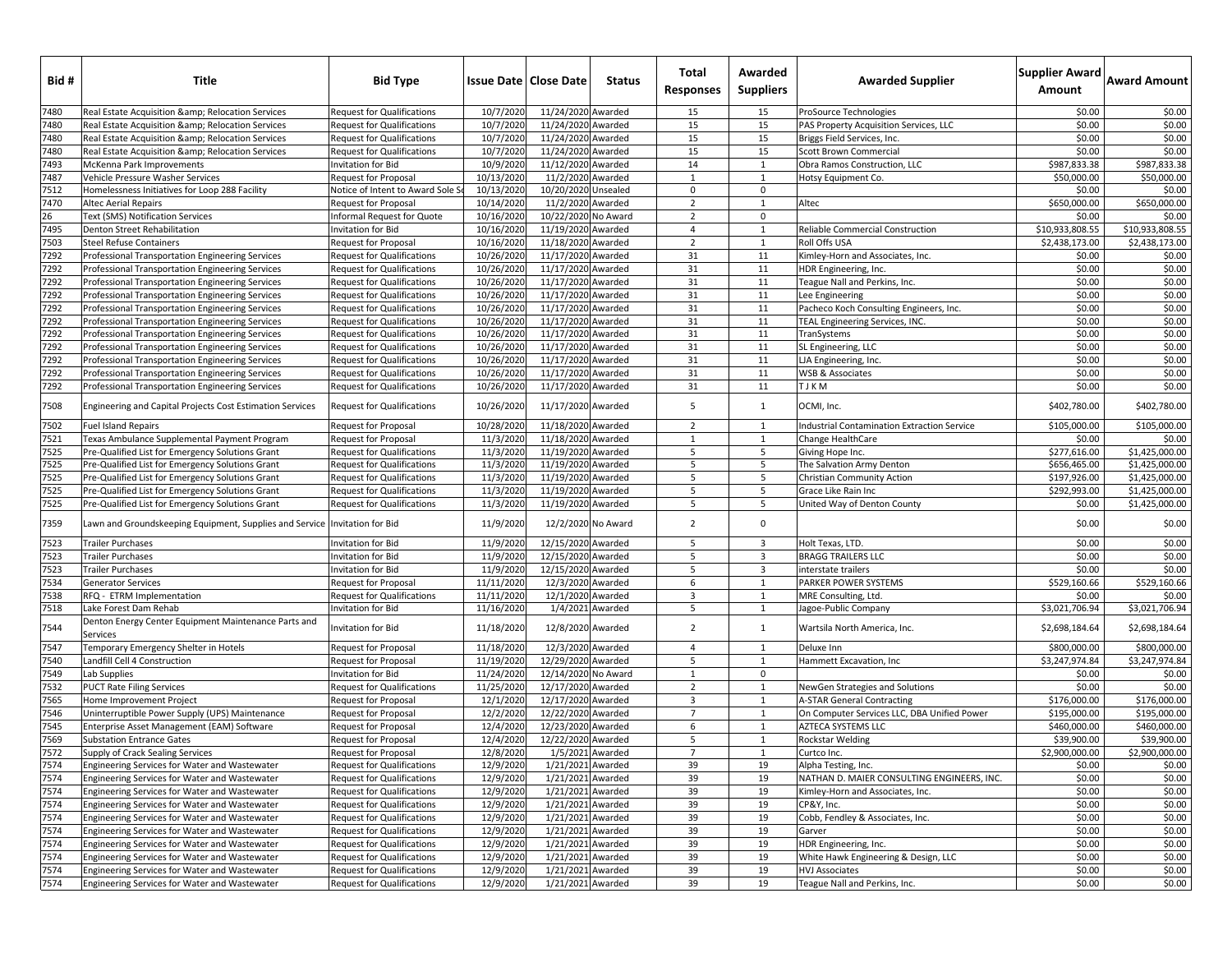| Bid # | Title                                                                               | <b>Bid Type</b>                    |            | <b>Issue Date   Close Date</b> | <b>Status</b> | Total<br><b>Responses</b> | Awarded<br><b>Suppliers</b> | <b>Awarded Supplier</b>                 | Supplier Award<br>Amount | <b>Award Amount</b> |
|-------|-------------------------------------------------------------------------------------|------------------------------------|------------|--------------------------------|---------------|---------------------------|-----------------------------|-----------------------------------------|--------------------------|---------------------|
| 7574  | Engineering Services for Water and Wastewater                                       | <b>Request for Qualifications</b>  | 12/9/2020  | 1/21/2021 Awarded              |               | 39                        | 19                          | Halff Associates, Inc.                  | \$0.00                   | \$0.00              |
| 7574  | Engineering Services for Water and Wastewater                                       | Request for Qualifications         | 12/9/2020  | 1/21/2021 Awarded              |               | 39                        | 19                          | Parkhill, Smith & Cooper Inc.           | \$0.00                   | \$0.00              |
| 7574  | Engineering Services for Water and Wastewater                                       | Request for Qualifications         | 12/9/2020  | 1/21/2021 Awarded              |               | 39                        | 19                          | Arcadis U.S., Inc.                      | \$0.00                   | \$0.00              |
| 7574  | Engineering Services for Water and Wastewater                                       | Request for Qualifications         | 12/9/2020  | 1/21/2021 Awarded              |               | 39                        | 19                          | <b>Signature Automation</b>             | \$0.00                   | \$0.00              |
| 7574  | Engineering Services for Water and Wastewater                                       | Request for Qualifications         | 12/9/2020  | 1/21/2021 Awarded              |               | 39                        | 19                          | Hazen and Sawyer                        | \$0.00                   | \$0.00              |
| 7574  | Engineering Services for Water and Wastewater                                       | Request for Qualifications         | 12/9/2020  | 1/21/2021 Awarded              |               | 39                        | 19                          | Plummer                                 | \$0.00                   | \$0.00              |
| 7574  | Engineering Services for Water and Wastewater                                       | Request for Qualifications         | 12/9/2020  | 1/21/2021 Awarded              |               | 39                        | 19                          | Freese and Nichols, Inc.                | \$0.00                   | \$0.00              |
| 7574  | Engineering Services for Water and Wastewater                                       | Request for Qualifications         | 12/9/2020  | 1/21/2021 Awarded              |               | 39                        | 19                          | Gupta & Associates Inc.                 | \$0.00                   | \$0.00              |
| 7574  | Engineering Services for Water and Wastewater                                       | Request for Qualifications         | 12/9/2020  | 1/21/2021 Awarded              |               | 39                        | 19                          | Black & Veatch Corporation              | \$0.00                   | \$0.00              |
| 7566  | Software Inventory Audit Services                                                   | Request for Proposal               | 12/10/2020 | 12/29/2020 Awarded             |               | 1                         | $\mathbf{1}$                | Plante & Moran, PLLC                    | \$70,000.00              | \$70,000.00         |
| 27    | Local chain saw repair and supplies                                                 | nformal Request for Quote          | 12/14/2020 | 12/16/2020 No Award            |               | $\mathbf 0$               | 0                           |                                         | \$0.00                   | \$0.00              |
| 7356  | Locksmith Services                                                                  | Request for Proposal               | 12/16/2020 | 1/5/2021 Awarded               |               | $\mathbf{1}$              | $\mathbf{1}$                | Brvan and Sons Locksmith. Inc.          | \$1,193.00               | \$1,193.00          |
| 7584  | Residential Street Lighting and Engineering Services                                | Request for Qualifications         | 12/16/2020 | 1/12/2021 Awarded              |               | $\overline{\mathbf{3}}$   | $\mathbf{1}$                | Kimley-Horn and Associates, Inc.        | \$0.00                   | \$0.00              |
| 7587  | LLWTP Filter #2 Repair                                                              | <b>Request for Proposal</b>        | 12/23/2020 | 1/29/2021 Awarded              |               | $\mathbf{1}$              | 1                           | <b>Felix Construction</b>               | \$150,000.00             | \$150,000.00        |
| 7606  | Roofing, Gutters, and Downspouts: Installation,<br>Maintenance, and Repair Services | Request for Proposal               | 12/23/2020 | 2/4/2021 Awarded               |               | $\mathbf{1}$              | $\mathbf{1}$                | <b>Weatherproofing Services</b>         | \$3,465.00               | \$3,465.00          |
| 28    | <b>Bulk DEF Fuel</b>                                                                | nformal Request for Quote          | 12/28/2020 | 1/5/2021 Awarded               |               | $\overline{2}$            | 1                           | Sun Coast Resources, Inc.               | \$49,000.00              | \$49,000.00         |
| 7608  | <b>Cost Allocation Study</b>                                                        | Request for Proposal               | 12/28/2020 | 1/15/2021 Awarded              |               | $\overline{\mathbf{3}}$   | $\mathbf{1}$                | MGT of America Consulting, LLC          | \$45,000.00              | \$45,000.00         |
| 7571  | Public Safety Polygraph, Psychological and Physical<br>Assessments                  | Request for Proposal               | 12/29/2020 | 1/14/2021 Awarded              |               | 5                         | $\overline{2}$              | Pepper Psychological Services           | \$57,625.00              | \$108,125.00        |
| 7571  | Public Safety Polygraph, Psychological and Physical<br>Assessments                  | Request for Proposal               | 12/29/2020 | 1/14/2021 Awarded              |               | 5                         | $\overline{2}$              | North Texas Polygraph Services          | \$50,500.00              | \$108,125.00        |
| 7573  | Roll Duct and PVC Fittings                                                          | Invitation for Bid                 | 12/29/2020 | 1/19/2021 Awarded              |               | 5                         | $\mathbf{1}$                | Techline, Inc.                          | \$1,400,000.00           | \$1,400,000,00      |
| 7605  | Portable Litter Control Fencing                                                     | nvitation for Bid                  | 12/30/2020 | 1/19/2021 Awarded              |               | $\mathbf{1}$              | 1                           | <b>Coastal Netting Systems</b>          | \$11,129.00              | \$11,129.00         |
| 7597  | Public Safety Off-Duty Management Software                                          | Request for Proposal               | 1/4/202    | 1/19/2021 Awarded              |               | $\overline{7}$            | 1                           | <b>Extra Duty Solutions</b>             | \$0.00                   | \$0.00              |
| 7602  | PARD Athletic Shirts & Jerseys                                                      | Request for Proposal               | 1/4/202    | 1/22/2021 Awarded              |               | 14                        | $\mathbf{1}$                | Groggy Dog Sportswear                   | \$120,000.00             | \$120,000.00        |
| 7603  | PARD Photography Service                                                            | Request for Proposal               | 1/4/2021   | 1/22/2021 No Award             |               | $\overline{2}$            | $\Omega$                    |                                         | \$0.00                   | \$0.00              |
| 7604  | CNG Station Maintenance & Repairs                                                   | Request for Proposal               | 1/4/202    | 2/11/2021 Awarded              |               | $\overline{\mathbf{3}}$   | $\mathbf{1}$                | Zeit Energy                             | \$25,299.00              | \$25,299.00         |
| 7599  | <b>Professional Engineering Services</b>                                            | Request for Qualifications         | 1/5/202    | 2/9/2021 Awarded               |               | 58                        | 18                          | Dunaway Associates                      | \$0.00                   | \$0.00              |
| 7599  | <b>Professional Engineering Services</b>                                            | Request for Qualifications         | 1/5/202    | 2/9/2021 Awarded               |               | 58                        | 18                          | BURGESS & NIPLE, INC.                   | \$0.00                   | \$0.00              |
| 7599  | <b>Professional Engineering Services</b>                                            | Request for Qualifications         | 1/5/2021   | 2/9/2021 Awarded               |               | 58                        | 18                          | Wade Trim                               | \$0.00                   | \$0.00              |
| 7599  | <b>Professional Engineering Services</b>                                            | Request for Qualifications         | 1/5/2021   | 2/9/2021 Awarded               |               | 58                        | 18                          | Birkhoff, Hendricks & Carter, L.L.P.    | \$0.00                   | \$0.00              |
| 7599  | <b>Professional Engineering Services</b>                                            | Request for Qualifications         | 1/5/2021   | 2/9/2021 Awarded               |               | 58                        | 18                          | Kimley-Horn and Associates, Inc.        | \$0.00                   | \$0.00              |
| 7599  | Professional Engineering Services                                                   | Request for Qualifications         | 1/5/202    | 2/9/2021 Awarded               |               | 58                        | 18                          | HDR Engineering, Inc.                   | \$0.00                   | \$0.00              |
| 7599  | <b>Professional Engineering Services</b>                                            | Request for Qualifications         | 1/5/202    | 2/9/2021 Awarded               |               | 58                        | 18                          | Peloton Land Solutions                  | \$0.00                   | \$0.00              |
| 7599  | <b>Professional Engineering Services</b>                                            | Request for Qualifications         | 1/5/2021   | 2/9/2021 Awarded               |               | 58                        | 18                          | Pape-Dawson Engineers, Inc.             | \$0.00                   | \$0.00              |
| 7599  | <b>Professional Engineering Services</b>                                            | Request for Qualifications         | 1/5/2021   | 2/9/2021 Awarded               |               | 58                        | 18                          | Binkley & Barfield, Inc.                | \$0.00                   | \$0.00              |
| 7599  | <b>Professional Engineering Services</b>                                            | Request for Qualifications         | 1/5/2021   | 2/9/2021 Awarded               |               | 58                        | 18                          | Teague Nall and Perkins, Inc.           | \$0.00                   | \$0.00              |
| 7599  | Professional Engineering Services                                                   | Request for Qualifications         | 1/5/202    | 2/9/2021 Awarded               |               | 58                        | 18                          | Halff Associates, Inc.                  | \$0.00                   | \$0.00              |
| 7599  | <b>Professional Engineering Services</b>                                            | Request for Qualifications         | 1/5/202    | 2/9/2021 Awarded               |               | 58                        | 18                          | Lee Engineering                         | \$0.00                   | \$0.00              |
| 7599  | <b>Professional Engineering Services</b>                                            | Request for Qualifications         | 1/5/2021   | 2/9/2021 Awarded               |               | 58                        | 18                          | Pacheco Koch Consulting Engineers, Inc. | \$0.00                   | \$0.00              |
| 7599  | <b>Professional Engineering Services</b>                                            | Request for Qualifications         | 1/5/2021   | 2/9/2021 Awarded               |               | 58                        | 18                          | Plummer                                 | \$0.00                   | \$0.00              |
| 7599  | <b>Professional Engineering Services</b>                                            | Request for Qualifications         | 1/5/202    | 2/9/2021 Awarded               |               | 58                        | 18                          | Freese and Nichols, Inc.                | \$0.00                   | \$0.00              |
| 7599  | Professional Engineering Services                                                   | Request for Qualifications         | 1/5/202    | 2/9/2021 Awarded               |               | 58                        | 18                          | LJA Engineering, Inc.                   | \$0.00                   | \$0.00              |
| 7599  | <b>Professional Engineering Services</b>                                            | Request for Qualifications         | 1/5/202    | 2/9/2021 Awarded               |               | 58                        | 18                          | Jacobs                                  | \$0.00                   | \$0.00              |
| 7599  | <b>Professional Engineering Services</b>                                            | Request for Qualifications         | 1/5/2021   | 2/9/2021 Awarded               |               | 58                        | 18                          | <b>BCC Engineering, LLC</b>             | \$0.00                   | \$0.00              |
| 7611  | <b>Electric Metering</b>                                                            | nvitation for Bid                  | 1/10/2021  | 1/26/2021 Awarded              |               | 6                         | 3                           | Texas Electric Cooperatives             | \$403,600.00             | \$8,121,700.00      |
| 7611  | <b>Electric Metering</b>                                                            | nvitation for Bid                  | 1/10/202   | 1/26/2021 Awarded              |               | 6                         | 3                           | Anixter Inc.                            | \$7,355,400.00           | \$8.121.700.00      |
| 7611  | <b>Electric Metering</b>                                                            | nvitation for Bid                  | 1/10/202   | 1/26/2021 Awarded              |               | 6                         | 3                           | Trilliant Networks, Inc.                | \$362,700.00             | \$8,121,700.00      |
| 7600  | Street Reconstruction Bond Residential Streets Phase 1                              | Competitive Sealed Proposal        | 1/11/2021  | 2/9/2021 Awarded               |               | $7\overline{ }$           | $\mathbf{1}$                | SEMA Construction, Inc.                 | \$1,796,641.50           | \$1,796,641.50      |
| 7601  | Street Reconstruction Bond Residential Streets Phase 2                              | <b>Competitive Sealed Proposal</b> | 1/11/2021  | 2/9/2021 Awarded               |               | 8                         | $\mathbf{1}$                | SEMA Construction, Inc.                 | \$1,548,247.25           | \$1,548,247.25      |
| 7612  | <b>Courier Services</b>                                                             | <b>Request for Proposal</b>        | 1/11/202   | 1/28/2021 Awarded              |               | $\mathbf{1}$              | $\mathbf{1}$                | Amigos Library Services                 | \$35,370.00              | \$35,370.00         |
| 7614  | Odor Control                                                                        | Request for Proposal               | 1/11/2021  | 1/28/2021 No Award             |               | $\overline{4}$            | 0                           |                                         | \$0.00                   | \$0.00              |
| 7627  | Airport Tower Equipment                                                             | Request for Proposal               | 1/29/2021  | 2/16/2021 Awarded              |               | 1                         | 1                           | <b>DBT Transportation Services LLC</b>  | \$188,205.00             | \$188,205.00        |
| 7616  | Home Improvements Project                                                           | Request for Proposal               | 2/1/2021   | 3/9/2021 Awarded               |               | $\overline{\mathbf{3}}$   | $\mathbf{1}$                | Ameri-Mex Contractors Inc               | \$103,400.00             | \$103,400.00        |
| 7628  | RFQ Electric Cost of Service and Rate Design Study                                  | Request for Qualifications         | 2/1/202    | 2/16/2021 Awarded              |               | $\overline{4}$            | $\mathbf{1}$                | NewGen Strategies and Solutions         | \$0.00                   | \$0.00              |
| 7629  | <b>Energy and Water Audits</b>                                                      | Request for Proposal               | 2/1/202    | 2/16/2021 No Award             |               | $\mathbf{1}$              | 0                           |                                         | \$0.00                   | \$0.00              |
| 7613  | Landfill Surveying Services                                                         | <b>Request for Qualifications</b>  | 2/4/2021   | 2/23/2021 Awarded              |               | 13                        | 1                           | Coleman & Assoc. Land Surveying         | \$0.00                   | \$0.00              |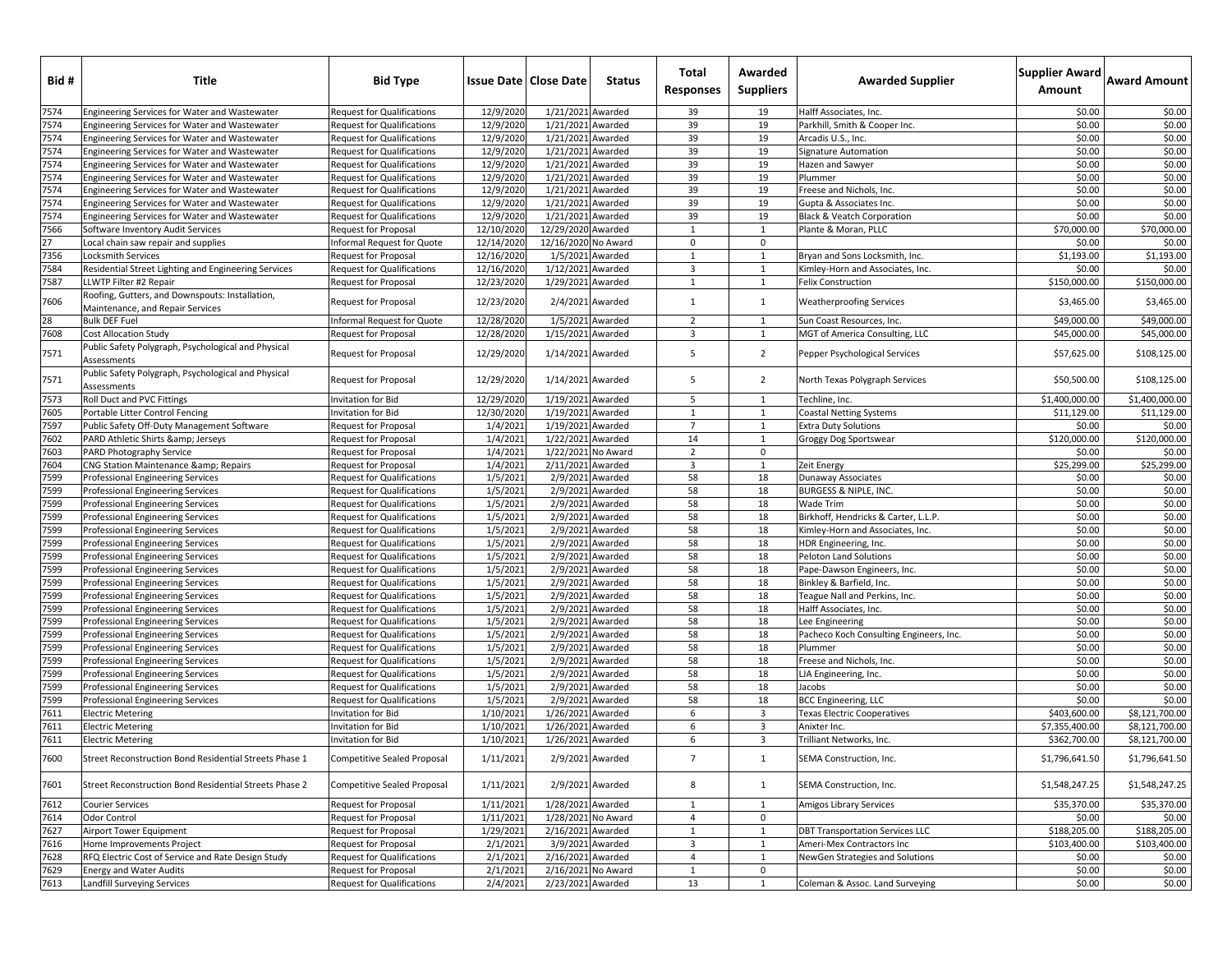| Bid #           | Title                                                                                                        | <b>Bid Type</b>                                    |                       | <b>Issue Date   Close Date</b>         | <b>Status</b>                        | Total<br><b>Responses</b>      | Awarded<br><b>Suppliers</b>  | <b>Awarded Supplier</b>                                                                        | Supplier Award<br>Amount       | <b>Award Amount</b>            |
|-----------------|--------------------------------------------------------------------------------------------------------------|----------------------------------------------------|-----------------------|----------------------------------------|--------------------------------------|--------------------------------|------------------------------|------------------------------------------------------------------------------------------------|--------------------------------|--------------------------------|
| 7633            | Underground Electric Installation                                                                            | Request for Proposal                               | 2/9/2021              | 3/16/2021 Awarded                      |                                      | 5                              | -1                           | FX5 Utility Construction LLC                                                                   | \$5,863,064.06                 | \$5,863,064.06                 |
| 7549-1          | Lab Supplies                                                                                                 | nvitation for Bid                                  | 2/12/2021             |                                        | 3/16/2021 No Award                   | $\overline{4}$                 | 0                            |                                                                                                | \$0.00                         | \$0.00                         |
| 7636            | <b>Background Checks</b>                                                                                     | Request for Proposal                               | 2/12/2021             |                                        | 3/2/2021 Awarded                     | 5                              | $\mathbf{1}$                 | CastleBranch                                                                                   | \$21,307.60                    | \$21,307.60                    |
| 7494-1          | <b>SCADA Maintenance and Service</b>                                                                         | Request for Proposal                               | 2/15/202              | 3/16/2021 Awarded                      |                                      | $\overline{4}$                 | 1                            | Prime Controls                                                                                 | \$426.00                       | \$426.00                       |
| 7632            | Landfill Power Generator Demolition                                                                          | nvitation for Bid                                  | 2/15/202              | 3/16/2021 Awarded                      |                                      | $\overline{2}$                 | 1                            | JSTGC                                                                                          | \$199,697.49                   | \$199,697.49                   |
| 7582            | 2020 Street Bundle-Sector II                                                                                 | Competitive Sealed Proposal                        | 2/16/202              | 3/16/2021 Awarded                      |                                      | 5                              | 1                            | lagoe-Public Company                                                                           | \$4,804,458.00                 | \$4,804,458.00                 |
| '619            | Micro Seal                                                                                                   | Request for Proposal                               | 2/23/2021             | 3/25/2021 Awarded                      |                                      | $\overline{\mathbf{3}}$        | 1                            | Viking Construction, Inc.                                                                      | \$1,159,500.00                 | \$1,159,500.00                 |
| 7634<br>7642    | <b>Irrigation Services</b><br>Fire Records Management                                                        | nvitation for Bid<br>Request for Proposal          | 3/1/2021<br>3/1/202   | 3/18/2021 Awarded<br>3/30/2021 Awarded |                                      | $\mathbf{1}$<br>$\overline{4}$ | 1<br>$\mathbf{1}$            | TENLY LANDSCAPE CONSTRUCTION, INC<br><b>ESO Solutions</b>                                      | \$2,000,000.00<br>\$383,504.00 | \$2,000,000.00<br>\$383,504.00 |
| 7645            | Leads Online                                                                                                 | Notice of Intent to Award Sole S                   | 3/5/202               | 3/15/2021 Awarded                      |                                      | $\mathbf 0$                    | 0                            |                                                                                                | \$0.00                         | \$0.00                         |
| 7252            | Hickory Creek Interceptor I & II                                                                             | nvitation for Bid                                  | 3/10/202              | 4/13/2021 Awarded                      |                                      | 8                              | $\mathbf{1}$                 | nountain cascade of texas                                                                      | \$7,175,985.00                 | \$7,175,985.00                 |
| 7568            | <b>Public Disposal Facility</b>                                                                              | Competitive Sealed Proposal                        | 3/12/2021             | 4/22/2021 Awarded                      |                                      | $\overline{7}$                 | 1                            | Hammett Excavation, Inc                                                                        | \$2,337,120.31                 | \$2.337.120.31                 |
| 7614-1          | <b>Odor Control</b>                                                                                          | Request for Proposal                               | 3/12/202              | 3/30/2021 Awarded                      |                                      | $\overline{3}$                 | 1                            | Probe America                                                                                  | \$150,000.00                   | \$150,000.00                   |
| 7653            | Trench Safety Equipment and Service                                                                          | Request for Proposal                               | 3/15/202              |                                        | 4/6/2021 Awarded                     | $\overline{2}$                 | $\mathbf{1}$                 | National Trench Safety                                                                         | \$350,000.00                   | \$350,000.00                   |
| 7567            | Gas and Water Line Road Construction                                                                         | Competitive Sealed Proposal                        | 3/16/202              | 4/22/2021 Awarded                      |                                      | $\overline{2}$                 | $\mathbf{1}$                 | Hammett Excavation, Inc                                                                        | \$3,641,940.06                 | \$3,641,940.06                 |
| '654            | Disposal of Household Hazardous Waste                                                                        | Request for Proposal                               | 3/18/2021             |                                        | 4/8/2021 Awarded                     | 6                              | $\mathbf{1}$                 | Green Planet, Inc.                                                                             | \$200,000.00                   | \$200,000.00                   |
| 7643            | <b>Irrigation Controllers</b>                                                                                | nvitation for Bid                                  | 3/19/2021             |                                        | 4/6/2021 Awarded                     | $\mathbf{1}$                   | 1                            | nterspec LLC                                                                                   | \$500,000.00                   | \$500,000.00                   |
| 7658            | 7658 (Electrical Services)                                                                                   | Request for Proposal                               | 3/19/2021             |                                        | 4/6/2021 Awarded                     | 5                              | 1                            | C&G Electric, Inc.                                                                             | \$683,550.00                   | \$683,550.00                   |
| 7660            | <b>Transmission Planning Services</b>                                                                        | Request for Qualifications                         | 3/27/202              | 4/13/2021 Awarded                      |                                      | $\overline{7}$                 | 1                            | DNV Energy USA Inc                                                                             | \$1,550,803.97                 | \$1,550,803.97                 |
| 7670            | Hickory GIS Substation Design Build Project                                                                  | Request for Qualifications                         | 4/6/202               |                                        | 5/4/2021 Awarded                     | $\overline{7}$                 | $\mathbf{1}$                 | Beta Engineering                                                                               | \$40,469,000.00                | \$40,469,000.00                |
| 7676            | Aluminum Bus Pipe                                                                                            | nvitation for Bid                                  | 4/9/2021              |                                        | 5/4/2021 Awarded                     | $\overline{2}$                 | 1                            | Techline, Inc.                                                                                 | \$375,000.00                   | \$375,000.00                   |
| 7671            | Construction Manager at Risk for the Loop 288 Project                                                        | Request for Qualifications                         | 4/12/2021             | 5/25/2021 Awarded                      |                                      | 8                              | 1                            | <b>Balfour Beatty Construction, LLC</b>                                                        | \$5,000.00                     | \$5,000.00                     |
| 7672<br>7555    | Underground Utility Location Services                                                                        | Request for Proposal                               | 4/12/202              | 4/27/2021 Awarded                      |                                      | 5<br>$\overline{2}$            | 1<br>1                       | USIC Locating Services, LLC                                                                    | \$4,500,000.00<br>\$0.00       | \$4,500,000.00                 |
| 7686            | <b>Scrap Metal Services</b><br>Power Plant Forced Outage Insurance Coverage or Products Request for Proposal | Request for Proposal                               | 4/14/202<br>4/14/2021 |                                        | 5/4/2021 Awarded<br>5/4/2021 Awarded | $\overline{4}$                 | $\mathbf{1}$                 | Fulton Supply and Recycling, Inc.<br>Argo Syndicate 1200 - Underwriters at Lloyds of<br>.ondon | \$0.00                         | \$0.00<br>\$0.00               |
| 7674            | Denton Municipal Electric (DME) Substation Maintenance                                                       | Request for Proposal                               | 4/20/2021             | 5/18/2021 Awarded                      |                                      | $7\overline{ }$                | $\overline{2}$               | C&H Sales and Service Company, Inc.                                                            | \$483,000.00                   | \$1,233,000.00                 |
| 7674            | Denton Municipal Electric (DME) Substation Maintenance                                                       | <b>Request for Proposal</b>                        | 4/20/2021             | 5/18/2021 Awarded                      |                                      | $\overline{7}$                 | $\overline{2}$               | <b>Transfluid Services Inc</b>                                                                 | \$750,000.00                   | \$1,233,000.00                 |
| 7682            | Gear Cleaning & Inspection                                                                                   | Request for Proposal                               | 4/30/202              | 5/18/2021 Awarded                      |                                      | 1                              | 1                            | Gear Cleaning Solutions, LLC                                                                   | \$358,980.00                   | \$358,980.00                   |
| 7694            | <b>GOAB Switches</b>                                                                                         | Request for Proposal                               | 4/30/2021             | 5/18/2021 Awarded                      |                                      | 5                              | $\mathbf{1}$                 | Fechline, Inc.                                                                                 | \$458,455.00                   | \$458,455.00                   |
| 7695            | <b>Station Service Voltage Transformers</b>                                                                  | nvitation for Bid                                  | 4/30/2021             | 5/18/2021 Awarded                      |                                      | $\overline{3}$                 | $\mathbf{1}$                 | <b>Texas Electric Cooperatives</b>                                                             | \$750,000.00                   | \$750,000.00                   |
| 7693            | NERC Compliance Program Gap and Analysis and Mitigation Request for Qualifications                           |                                                    | 5/2/2021              | 5/18/2021 Awarded                      |                                      | 8                              | $\mathbf{1}$                 | HSI WORKPLACE COMPLIANCE SOLUTIONS, INC                                                        | \$280,000.00                   | \$280,000.00                   |
| 7679            | <b>TXDOT Lighting Maintenance</b>                                                                            | <b>Request for Proposal</b>                        | 5/3/202               | 5/18/2021 Awarded                      |                                      | $\mathbf{1}$                   | 1                            | <b>Standard Utility Construction</b>                                                           | \$750,000.00                   | \$750,000.00                   |
| 7692            | Armored Car Delivery Services                                                                                | Request for Proposal                               | 5/5/2021              |                                        | 7/6/2021 Unsealed                    | $\mathbf{1}$                   | 0                            |                                                                                                | \$0.00                         | \$0.00                         |
| 7651            | Dry Auger Bore                                                                                               | Competitive Sealed Proposal                        | 5/9/2021              | 5/25/2021 Unsealed                     |                                      | $\mathbf 0$                    | 0                            |                                                                                                | \$0.00                         | \$0.00                         |
| 7704<br>7346-02 | <b>Facilities Space Planning</b><br>Golf Instructor                                                          | Request for Qualifications<br>Request for Proposal | 5/9/202<br>5/14/202   | 5/25/2021 Awarded<br>6/22/2021 Awarded |                                      | 9<br>$\mathbf{1}$              | $\mathbf{1}$<br>$\mathbf{1}$ | Nelson + Morgan Architects Inc.<br>Golfers Academy LLC                                         | \$49,500.00<br>\$200,000.00    | \$49,500.00<br>\$200,000.00    |
| 7698            | Home Improvements Project                                                                                    | Request for Proposal                               | 5/14/2021             |                                        | 6/8/2021 Awarded                     | $\overline{4}$                 | $\mathbf{1}$                 | Ameri-Mex Contractors Inc                                                                      | \$159,830.00                   | \$159,830.00                   |
| 7700            | Risk and Safety Management Information System                                                                | Request for Proposal                               | 5/14/2021             |                                        | 6/1/2021 Unsealed                    | 6                              | 0                            |                                                                                                | \$0.00                         | \$0.00                         |
| 7703            | Materials Testing & Geotechnical Engineering Services<br>for Vertical Capital Construction Projects          | <b>Request for Qualifications</b>                  | 5/16/2021             |                                        | 6/1/2021 Awarded                     | 16                             | 11                           | Alpha Testing, Inc.                                                                            | \$0.00                         | \$0.00                         |
| 7703            | Materials Testing & Geotechnical Engineering Services<br>for Vertical Capital Construction Projects          | <b>Request for Qualifications</b>                  | 5/16/2021             |                                        | 6/1/2021 Awarded                     | 16                             | 11                           | Terracon Consultants, Inc.                                                                     | \$0.00                         | \$0.00                         |
| 7703            | Materials Testing & Geotechnical Engineering Services<br>for Vertical Capital Construction Projects          | <b>Request for Qualifications</b>                  | 5/16/2021             |                                        | 6/1/2021 Awarded                     | 16                             | 11                           | ugro Consultants, Inc.                                                                         | \$0.00                         | \$0.00                         |
| 7703            | Materials Testing & Geotechnical Engineering Services<br>for Vertical Capital Construction Proiects          | <b>Request for Qualifications</b>                  | 5/16/2021             |                                        | 6/1/2021 Awarded                     | 16                             | 11                           | D & S Engineering Labs                                                                         | \$0.00                         | \$0.00                         |
| 7703            | Materials Testing & Geotechnical Engineering Services<br>for Vertical Capital Construction Projects          | Request for Qualifications                         | 5/16/2021             |                                        | 6/1/2021 Awarded                     | 16                             | 11                           | Alliance Geotechnical Group, Inc.                                                              | \$0.00                         | \$0.00                         |
| 7703            | Materials Testing & Geotechnical Engineering Services<br>for Vertical Capital Construction Projects          | <b>Request for Qualifications</b>                  | 5/16/2021             |                                        | 6/1/2021 Awarded                     | 16                             | 11                           | ETTL Engineers & Consultants Inc.                                                              | \$0.00                         | \$0.00                         |
| 7703            | Materials Testing & Geotechnical Engineering Services<br>for Vertical Capital Construction Projects          | <b>Request for Qualifications</b>                  | 5/16/2021             |                                        | 6/1/2021 Awarded                     | 16                             | 11                           | <b>HVJ Associates</b>                                                                          | \$0.00                         | \$0.00                         |
| 7703            | Materials Testing & Geotechnical Engineering Services<br>for Vertical Capital Construction Projects          | <b>Request for Qualifications</b>                  | 5/16/2021             |                                        | 6/1/2021 Awarded                     | 16                             | 11                           | ECS Southwest, LLP                                                                             | \$0.00                         | \$0.00                         |
| 7703            | Materials Testing & Geotechnical Engineering Services<br>for Vertical Capital Construction Projects          | Request for Qualifications                         | 5/16/2021             |                                        | 6/1/2021 Awarded                     | 16                             | 11                           | CMJ Engineering and Testing, Inc.                                                              | \$0.00                         | \$0.00                         |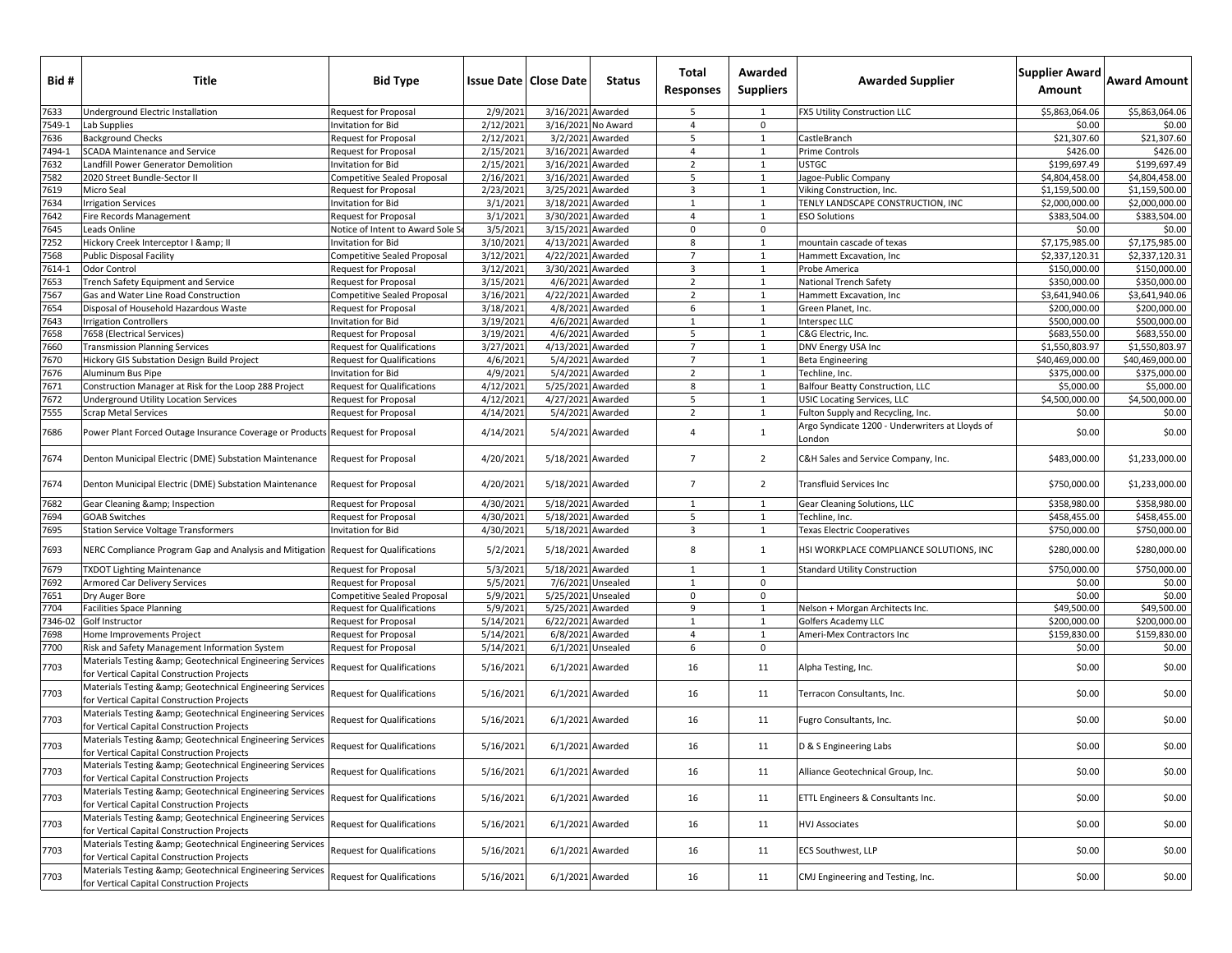| Bid# | Title                                                                                               | <b>Bid Type</b>                    |           | <b>Issue Date   Close Date</b> | Status            | Total<br><b>Responses</b> | Awarded<br><b>Suppliers</b> | <b>Awarded Supplier</b>                                                    | <b>Supplier Award</b><br>Amount | <b>Award Amount</b> |
|------|-----------------------------------------------------------------------------------------------------|------------------------------------|-----------|--------------------------------|-------------------|---------------------------|-----------------------------|----------------------------------------------------------------------------|---------------------------------|---------------------|
| 7703 | Materials Testing & Geotechnical Engineering Services<br>for Vertical Capital Construction Projects | <b>Request for Qualifications</b>  | 5/16/2021 |                                | 6/1/2021 Awarded  | 16                        | 11                          | TSIT Engineering & Consulting, LLC                                         | \$0.00                          | \$0.00              |
| 7703 | Materials Testing & Geotechnical Engineering Services<br>for Vertical Capital Construction Projects | <b>Request for Qualifications</b>  | 5/16/2021 |                                | 6/1/2021 Awarded  | 16                        | 11                          | Raba Kistner, Inc.                                                         | \$0.00                          | \$0.00              |
| 7706 | Fire Station 3 Sculpture                                                                            | Call for Artists                   | 5/19/2021 | 6/1/2021 Awarded               |                   | 5                         | 1                           | 23 Design Co.                                                              | \$55,452.36                     | \$55,452.36         |
| 7678 | Landfill Gas to Energy (LFGE) Project                                                               | <b>Request for Proposal</b>        | 5/21/2021 | 7/20/2021 Unsealed             |                   | 3                         | 0                           |                                                                            | \$0.00                          | \$0.00              |
| 7696 | Fire Hydrant Maintenance                                                                            | <b>Request for Proposal</b>        | 5/21/2021 |                                | 6/8/2021 No Award | $\overline{4}$            | 0                           |                                                                            | \$0.00                          | \$0.00              |
| 7708 | Accounts Payable (AP) Automation, Vendor Management<br>Consultant                                   | <b>Request for Proposal</b>        | 5/21/2021 | 6/29/2021 Closed               |                   | 0                         | $\mathbf 0$                 |                                                                            | \$0.00                          | \$0.00              |
| 7709 | Kiosk Solutions and Services                                                                        | Request for Proposal               | 5/21/2021 | 6/8/2021 Awarded               |                   | $\overline{2}$            | 1                           | AdComp Systems Inc.                                                        | \$460,000.00                    | \$460,000.00        |
| 7651 | Dry Auger Bore                                                                                      | <b>Competitive Sealed Proposal</b> | 5/28/2021 | 8/17/2021 Unsealed             |                   | $\mathbf{1}$              | 0                           |                                                                            | \$0.00                          | \$0.00              |
| 7681 | 3D Laser Scanner System                                                                             | <b>Request for Proposal</b>        | 5/28/2021 | 6/15/2021 Awarded              |                   | $\mathbf{1}$              | $\mathbf{1}$                | FARO Technologies, Inc.                                                    | \$77,400.00                     | \$77,400.00         |
| 7710 | South Lakes Tennis Courts                                                                           | <b>Request for Proposal</b>        | 5/30/202  | 8/3/2021 Awarded               |                   | 6                         | $\mathbf{1}$                | Obra Ramos Construction, LLC                                               | \$405,000.00                    | \$405,000.00        |
| 7714 | Construction Manager at Risk for Southeast Denton<br>Neighborhood Area B (SED-B)                    | <b>Request for Qualifications</b>  | 6/4/2021  |                                | 7/8/2021 Awarded  | $\overline{4}$            | $\mathbf{1}$                | McCarthy Building Companies, Inc.                                          | \$174,955.00                    | \$174,955.00        |
| 7671 | Loop 288 The Junction Faciility                                                                     | Request for Proposal               | 6/10/2021 | 6/30/2021 Awarded              |                   | $\overline{2}$            | 1                           | <b>Balfour Beatty Construction, LLC</b>                                    | \$5,000.00                      | \$5,000.00          |
| 7715 | Di-Electric Testing of Live-Line Tools & Grounding<br>Equipment                                     | Request for Proposal               | 6/11/2021 | 6/29/2021 Awarded              |                   | $\mathbf{1}$              | $\mathbf{1}$                | Stuart C. Irby                                                             | \$150,000.00                    | \$150,000.00        |
| 7719 | <b>Flooring Services</b>                                                                            | Request for Proposal               | 6/12/2021 | 6/29/2021 Awarded              |                   | 1                         | 1                           | Gomez Floor Covering, Inc. dba GFC Contracting                             | \$5,000,000.00                  | \$5,000,000.00      |
| 7726 | Athletic Field LED Conversion                                                                       | Request for Proposal               | 6/14/2021 | 7/15/2021 Awarded              |                   | $\overline{4}$            | 1                           | Techline Sports Lighting                                                   | \$2,962,112.50                  | \$2,962,112.50      |
| 7725 | Overhead Construction Services                                                                      | <b>Request for Proposal</b>        | 6/15/2021 | 6/29/2021 Awarded              |                   | 1                         | 1                           | Primoris T&D Services, LLC                                                 | \$15,000,000.00                 | \$15,000,000.00     |
| 7728 | Outdoor Warning Sirens Maintenance and Repair                                                       | <b>Request for Proposal</b>        | 6/18/2021 | 7/6/2021 Awarded               |                   | $\overline{2}$            | $\mathbf{1}$                | Joe Goddard Enterprises LLC                                                | \$639,314.00                    | \$639,314.00        |
| 7717 | <b>Temporary Employment Services</b>                                                                | Request for Proposal               | 6/20/202  | 7/6/2021 Awarded               |                   | 21                        | $\overline{3}$              | <b>COGENT Infotech Corporation</b>                                         | \$0.00                          | \$700,000.00        |
| 7717 | <b>Temporary Employment Services</b>                                                                | Request for Proposal               | 6/20/2021 |                                | 7/6/2021 Awarded  | 21                        | $\overline{3}$              | Howroyd-Wright Employment Agency, Inc. dba<br>AppleOne Employment Services | \$0.00                          | \$700,000.00        |
| 7717 | Temporary Employment Services                                                                       | Request for Proposal               | 6/20/2021 | 7/6/2021 Awarded               |                   | 21                        | $\overline{3}$              | <b>BuzzClan LLC</b>                                                        | \$700,000.00                    | \$700,000.00        |
| 7729 | Fence Installation & Repairs                                                                        | <b>Request for Proposal</b>        | 6/28/2021 | 8/31/2021 Awarded              |                   | 3                         | $\mathbf{1}$                | Alpha Fence Co                                                             | \$3,000,000.00                  | \$3,000,000.00      |
| 7731 | Eagle Substation Site Demolition                                                                    | Invitation for Bid                 | 6/29/2021 | 7/13/2021 Awarded              |                   | $\mathbf{1}$              | $\mathbf{1}$                | Robert Wyatt Contracting, LLC                                              | \$326,968.78                    | \$326,968.78        |
| 7734 | Technology Infrastructure - Cisco, DellEMC, VMWare                                                  | Request for Proposal               | 6/29/2021 | 7/27/2021 Awarded              |                   | 2                         | 1                           | Presidio Networked Solutions Group, LLC                                    | \$13,000,000.00                 | \$13,000,000.00     |
| 7661 | Light Duty Vehicles                                                                                 | <b>Request for Proposal</b>        | 7/2/2021  | 7/20/2021 Awarded              |                   | $\mathbf{1}$              | $\mathbf{1}$                | Classic Chevrolet                                                          | \$6,000,000.00                  | \$6,000,000.00      |
| 7741 | Barricade Rental                                                                                    | <b>Request for Proposal</b>        | 7/2/2021  | 7/20/2021 Awarded              |                   | $\overline{2}$            | $\mathbf{1}$                | Dallas/Ft Worth Lite & Barricade, Inc.                                     | \$1,050,000.00                  | \$1,050,000.00      |
| 7742 | <b>Construction Material Testing</b>                                                                | <b>Request for Qualifications</b>  | 7/9/2021  | 7/29/2021 Awarded              |                   | 15                        | $\mathbf{1}$                | Raba Kistner, Inc.                                                         | \$2,640,000.00                  | \$2,640,000.00      |
| 7743 | Water and Wastewater Chemicals                                                                      | Invitation for Bid Best Value      | 7/9/2021  | 7/27/2021 Awarded              |                   | 15                        | 10                          | Pencco, Inc.                                                               | \$0.00                          | \$0.00              |
| 7743 | Water and Wastewater Chemicals                                                                      | Invitation for Bid Best Value      | 7/9/2021  | 7/27/2021 Awarded              |                   | 15                        | 10                          | Chameleon Industries Inc                                                   | \$0.00                          | \$0.00              |
| 7743 | Water and Wastewater Chemicals                                                                      | Invitation for Bid Best Value      | 7/9/2021  | 7/27/2021 Awarded              |                   | 15                        | 10                          | Tanner Industries, Inc.                                                    | \$0.00                          | \$0.00              |
| 7743 | Water and Wastewater Chemicals                                                                      | nvitation for Bid Best Value       | 7/9/2021  | 7/27/2021 Awarded              |                   | 15                        | 10                          | Chemtrade Chemicals US LLC                                                 | \$0.00                          | \$0.00              |
| 7743 | Water and Wastewater Chemicals                                                                      | Invitation for Bid Best Value      | 7/9/2021  | 7/27/2021 Awarded              |                   | 15                        | 10                          | Brenntag Southwest, Inc.                                                   | \$0.00                          | \$0.00              |
| 7743 | Water and Wastewater Chemicals                                                                      | Invitation for Bid Best Value      | 7/9/2021  | 7/27/2021 Awarded              |                   | 15                        | 10                          | PVS Technologies, Inc.                                                     | \$0.00                          | \$0.00              |
| 7743 | Water and Wastewater Chemicals                                                                      | Invitation for Bid Best Value      | 7/9/2021  | 7/27/2021 Awarded              |                   | 15                        | 10                          | Polydyne Inc.                                                              | \$0.00                          | \$0.00              |
| 7743 | Water and Wastewater Chemicals                                                                      | Invitation for Bid Best Value      | 7/9/2021  | 7/27/2021 Awarded              |                   | 15                        | 10                          | <b>DPC Industries</b>                                                      | \$0.00                          | \$0.00              |
| 7743 | Water and Wastewater Chemicals                                                                      | nvitation for Bid Best Value       | 7/9/2021  | 7/27/2021 Awarded              |                   | 15                        | 10                          | DPC Industries Company                                                     | \$0.00                          | \$0.00              |
| 7743 | Water and Wastewater Chemicals                                                                      | Invitation for Bid Best Value      | 7/9/2021  | 7/27/2021 Awarded              |                   | 15                        | 10                          | Petra Chemical Company LLC                                                 | \$0.00                          | \$0.00              |
| 7745 | Hydro Mulcher for Landfill                                                                          | Invitation for Bid                 | 7/9/202   | 7/27/2021 Awarded              |                   | $\mathbf{1}$              | $\mathbf{1}$                | New Waste Concepts Inc                                                     | \$164,530.00                    | \$164,530.00        |
| 7740 | <b>Engineering Services</b>                                                                         | <b>Request for Qualifications</b>  | 7/11/2021 | 7/27/2021 Awarded              |                   | 10                        | 1                           | Burns & McDonnell                                                          | \$1,500,000.00                  | \$1,500,000.00      |
| 7697 | Integrated Utility Payment Solutions                                                                | <b>Request for Proposal</b>        | 7/15/2021 | 8/2/2021 Awarded               |                   | 5                         | 1                           | Invoice Cloud, Inc.                                                        | \$1,500,000.00                  | \$1,500,000.00      |
| 7749 | Nikkalite Vinyl                                                                                     | Invitation for Bid                 | 7/16/2021 | 8/3/2021 Awarded               |                   | 3                         | 1                           | Nippon Carbidde Industries                                                 | \$336,000.00                    | \$336,000.00        |
| 7670 | RFP Hickory GIS Substation Design Build                                                             | Request for Proposal               | 7/19/2021 | 9/28/2021 Awarded              |                   | $\overline{4}$            | $\mathbf{1}$                | <b>Beta Engineering</b>                                                    | \$40,469,000.00                 | \$40,469,000.00     |
| 7747 | Park Furnishings and Amenities                                                                      | Invitation for Bid                 | 7/23/202  | 8/10/2021 Awarded              |                   | 3                         | $\overline{2}$              | The PlayWell Group, Inc.                                                   | \$192,180.00                    | \$444,188.00        |
| 7747 | Park Furnishings and Amenities                                                                      | Invitation for Bid                 | 7/23/2021 | 8/10/2021 Awarded              |                   | 3                         | $\overline{2}$              | DOTY & SONS CONCRETE PRODUCTS, INC.                                        | \$252,008.00                    | \$444,188.00        |
| 7748 | Power Equipment Purchase and Repairs                                                                | <b>Request for Proposal</b>        | 7/23/2021 | 8/10/2021 No Award             |                   | 1                         | $\mathbf 0$                 |                                                                            | \$0.00                          | \$0.00              |
| 7716 | North Lakes Tennis Courts                                                                           | <b>Request for Proposal</b>        | 7/30/2021 | 10/5/2021 No Award             |                   | $\overline{3}$            | $\mathbf 0$                 |                                                                            | \$0.00                          | \$0.00              |
| 7730 | Polymer Insulators                                                                                  | Invitation for Bid                 | 7/30/2021 | 8/17/2021 Awarded              |                   | $\overline{4}$            | $\mathbf{1}$                | <b>Texas Electric Cooperatives</b>                                         | \$820,000.00                    | \$820,000.00        |
| 29   | Physical & Health Assessments                                                                       | Informal Request for Quote         | 8/3/2021  | 8/13/2021 Awarded              |                   | $\mathbf{1}$              | 1                           | Texas Health Huguley Assessment Center                                     | \$0.00                          | \$0.00              |
| 7548 | <b>DEC Emission Reagent</b>                                                                         | Invitation for Bid                 | 8/6/2021  | 8/24/2021 Awarded              |                   | 1                         | 1                           | Southern Ionics Incorporated                                               | \$2,793,000.00                  | \$2,793,000.00      |
| 7775 | Concierge Services                                                                                  | Request for Proposal               | 8/6/2021  | 8/24/2021 No Award             |                   | $\overline{2}$            | $\mathbf 0$                 |                                                                            | \$0.00                          | \$0.00              |
| 7776 | Employee Assistance Program                                                                         | Request for Proposal               | 8/6/2021  | 8/26/2021 Awarded              |                   | 3                         | $\mathbf{1}$                | Optum                                                                      | \$172,000.00                    | \$172,000.00        |
| 7777 | Concrete Repair and Installation Services                                                           | Request for Proposal               | 8/9/2021  |                                | 9/7/2021 Awarded  | $\mathbf{1}$              | $\mathbf{1}$                | Floyd Smith Concrete Inc                                                   | \$39,000,000.00                 | \$39,000,000.00     |
| 7714 | Construction Manager at Risk for Southeast Denton<br>Neighborhood Area B (SED-B)                    | Request for Proposal               | 8/13/2021 |                                | 9/2/2021 Awarded  | $\overline{2}$            | 1                           | McCarthy Building Companies, Inc.                                          | \$174,955.00                    | \$174,955.00        |
| 7789 | Clinic Operations and Management Services                                                           | Request for Proposal               | 8/13/2021 | 8/31/2021 Unsealed             |                   | $\overline{\mathbf{3}}$   | $\mathbf 0$                 |                                                                            | \$0.00                          | \$0.00              |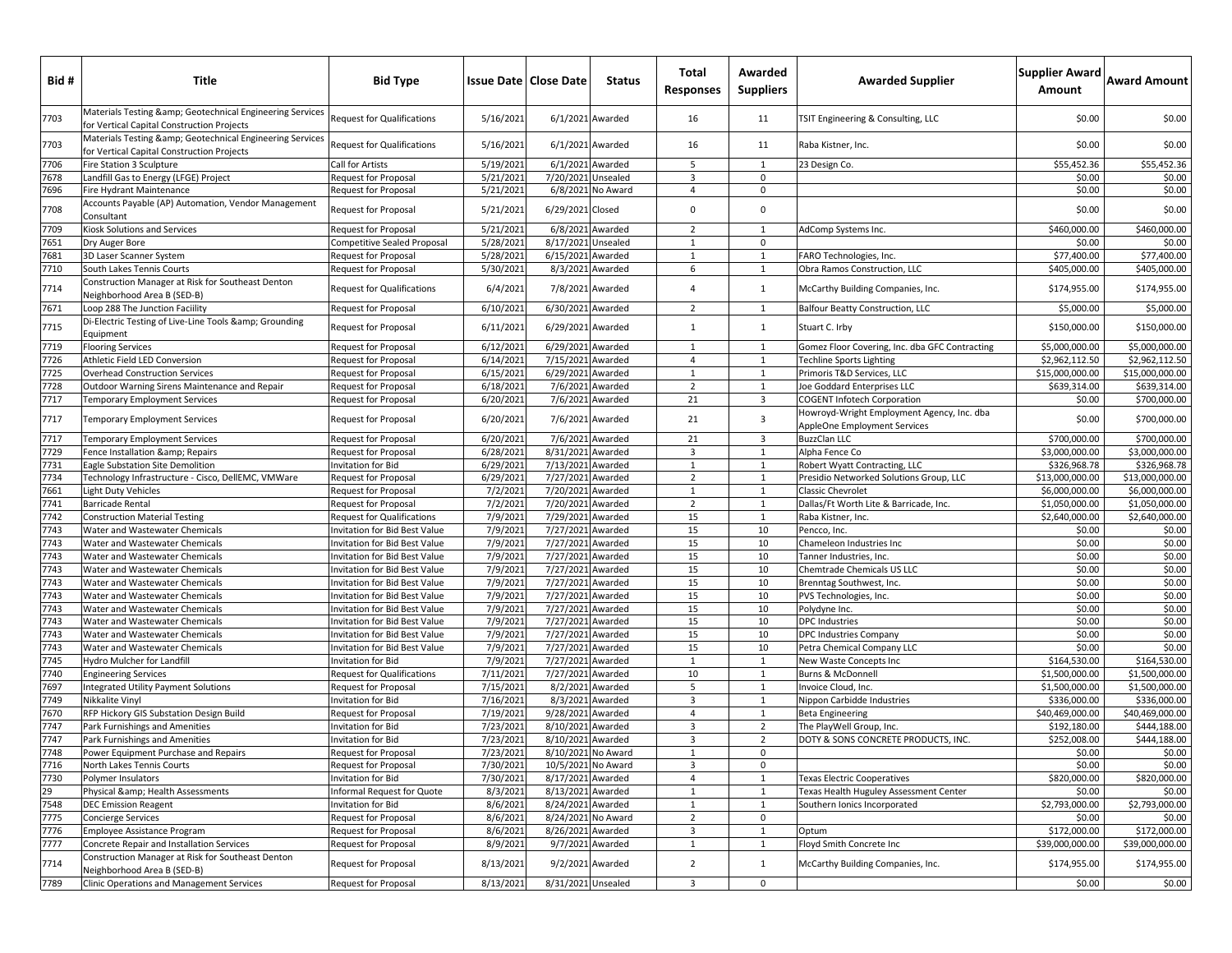| Bid#         | Title                                                                         | <b>Bid Type</b>                                                        |                          | <b>Issue Date   Close Date</b>            | <b>Status</b> | Total<br><b>Responses</b> | Awarded<br><b>Suppliers</b> | <b>Awarded Supplier</b>                                   | Supplier Award Award Amount<br>Amount |                        |
|--------------|-------------------------------------------------------------------------------|------------------------------------------------------------------------|--------------------------|-------------------------------------------|---------------|---------------------------|-----------------------------|-----------------------------------------------------------|---------------------------------------|------------------------|
| 7806         | iquid Oxygen and Medical Oxygen.                                              | Invitation for Bid Best Value                                          | 8/20/2021                | 9/14/2021 Awarded                         |               | 1                         | 1                           | Airgas USA, LLC                                           | \$1,300,000.00                        | \$1,300,000.00         |
| 7802         | Request for Information for the City Hall West Building                       | Request for Information                                                | 8/23/2021                | 10/12/2021 Unsealed                       |               | 1                         | $\mathbf 0$                 |                                                           | \$0.00                                | \$0.00                 |
| 7751         | FM2499 Green Ribbon: Landscape Planting & Irrigation Invitation for Bid       |                                                                        | 8/27/2021                | 9/28/2021 Unsealed                        |               | 3                         | $\mathbf 0$                 |                                                           | \$0.00                                | \$0.00                 |
| 7797         | Citywide Surveying Services                                                   | <b>Request for Qualifications</b>                                      | 8/27/2021                | 9/21/2021 Unsealed                        |               | 17                        | $\mathbf 0$                 |                                                           | \$0.00                                | \$0.00                 |
| 7796         | Electric Distribution Pole Inspections                                        | Request for Proposal                                                   | 8/29/2021                | 9/14/2021 Awarded                         |               | $\overline{2}$            | 1                           | Osmose Utilities Services, Inc.                           | \$300,000.00                          | \$300,000.00           |
| 7798         | <b>Coil Cleaning Services</b>                                                 | Request for Proposal                                                   | 8/29/2021                | 9/14/2021 Unsealed                        |               | 1                         | $\mathbf 0$                 |                                                           | \$0.00                                | \$0.00                 |
| 7803         | 2020 Street Bundle-Sector I                                                   | <b>Competitive Sealed Proposal</b>                                     | 8/30/2021                | 10/5/2021 Awarded                         |               | 5                         | 1                           | Pavecon Public Works, LP                                  | \$3,780,075.23                        | \$3,780,075.23         |
| 7790         | Landfill Spray-On Dust Control                                                | Invitation for Bid                                                     | 9/1/202                  | 9/21/2021 Awarded                         |               | $\overline{3}$            | $\mathbf{1}$                | Soilworks, LLC                                            | \$1,000,000.00                        | \$1,000,000.00         |
| 7823<br>7805 | Municipal Facility Site Evaluation                                            | <b>Request for Qualifications</b>                                      | 9/3/2021                 | 9/14/2021 Awarded                         |               | $\mathbf{1}$              | 1                           | Quorum Architects, inc.                                   | \$16,500.00<br>\$165,417.00           | \$16,500.00            |
| 7788         | Mental Health Division Software<br><b>PARD Mowing Services</b>                | Request for Proposal                                                   | 9/5/202<br>9/6/202       | 9/21/2021 Awarded<br>10/5/2021 Unsealed   |               | $\overline{3}$<br>11      | $\mathbf{1}$<br>$\mathbf 0$ | Julota                                                    | \$0.00                                | \$165,417.00<br>\$0.00 |
| 7804         | Pre-Qualified Engineer List                                                   | Request for Proposal<br><b>Request for Qualifications</b>              | 9/7/202                  | 9/28/2021 Unsealed                        |               | 13                        | 0                           |                                                           | \$0.00                                | \$0.00                 |
| 7810         | OPGW TM Conductor and Accessories                                             | Invitation for Bid                                                     | 9/9/202:                 | 9/28/2021 Awarded                         |               | $\overline{\mathbf{3}}$   | $\mathbf{1}$                | KBS Electrical Distributors, Inc.                         | \$575,000.00                          | \$575,000.00           |
| 7818         | Architectural Pre-Qualified List                                              | <b>Request for Qualifications</b>                                      | 9/13/2021                | 10/12/2021 Awarded                        |               | 19                        | 17                          | Kirkpatrick Architecture Studio                           | \$0.00                                | \$0.00                 |
| 7818         | Architectural Pre-Qualified List                                              | <b>Request for Qualifications</b>                                      | 9/13/202                 | 10/12/2021 Awarded                        |               | 19                        | 17                          | Quorum Architects, inc.                                   | \$0.00                                | \$0.00                 |
| 7818         | Architectural Pre-Qualified List                                              | <b>Request for Qualifications</b>                                      | 9/13/2021                | 10/12/2021 Awarded                        |               | 19                        | 17                          | Nelson + Morgan Architects Inc.                           | \$0.00                                | \$0.00                 |
| 7818         | Architectural Pre-Qualified List                                              | <b>Request for Qualifications</b>                                      | 9/13/202                 | 10/12/2021 Awarded                        |               | 19                        | 17                          | Brandstetter Carroll Inc.                                 | \$0.00                                | \$0.00                 |
| 7818         | <b>Architectural Pre-Qualified List</b>                                       | <b>Request for Qualifications</b>                                      | 9/13/202                 | 10/12/2021 Awarded                        |               | 19                        | 17                          | Parkhill, Smith & Cooper Inc.                             | \$0.00                                | \$0.00                 |
| 7818         | Architectural Pre-Qualified List                                              | <b>Request for Qualifications</b>                                      | 9/13/2021                | 10/12/2021 Awarded                        |               | 19                        | 17                          | Oxley Williams Tharp Architects                           | \$0.00                                | \$0.00                 |
| 7818         | Architectural Pre-Qualified List                                              | <b>Request for Qualifications</b>                                      | 9/13/202                 | 10/12/2021 Awarded                        |               | 19                        | 17                          | Elements Of Architecture                                  | \$0.00                                | \$0.00                 |
| 7818         | Architectural Pre-Qualified List                                              | <b>Request for Qualifications</b>                                      | 9/13/2021                | 10/12/2021 Awarded                        |               | 19                        | 17                          | Architexas                                                | \$0.00                                | \$0.00                 |
| 7818         | Architectural Pre-Qualified List                                              | <b>Request for Qualifications</b>                                      | 9/13/2021                | 10/12/2021 Awarded                        |               | 19                        | 17                          | <b>VAI Architects</b>                                     | \$0.00                                | \$0.00                 |
| 7818         | Architectural Pre-Qualified List                                              | <b>Request for Qualifications</b>                                      | 9/13/202                 | 10/12/2021 Awarded                        |               | 19                        | 17                          | <b>Bennett Benner Partners</b>                            | \$0.00                                | \$0.00                 |
| 7818         | Architectural Pre-Qualified List                                              | <b>Request for Qualifications</b>                                      | 9/13/2021                | 10/12/2021 Awarded                        |               | 19                        | 17                          | CaCo Architecture LLC                                     | \$0.00                                | \$0.00                 |
| 7818         | Architectural Pre-Qualified List                                              | <b>Request for Qualifications</b>                                      | 9/13/202                 | 10/12/2021 Awarded                        |               | 19                        | 17                          | Grace Hebert Curtis Architects                            | \$0.00                                | \$0.00                 |
| 7818<br>7818 | <b>Architectural Pre-Qualified List</b>                                       | <b>Request for Qualifications</b><br><b>Request for Qualifications</b> | 9/13/2021                | 10/12/2021 Awarded                        |               | 19<br>19                  | 17<br>17                    | <b>BVG4 Architecture LLC</b>                              | \$0.00<br>\$0.00                      | \$0.00<br>\$0.00       |
| 7818         | Architectural Pre-Qualified List<br>Architectural Pre-Qualified List          | <b>Request for Qualifications</b>                                      | 9/13/2021<br>9/13/202    | 10/12/2021 Awarded<br>10/12/2021 Awarded  |               | 19                        | 17                          | <b>BWA Architects</b><br>Steinberg Hart                   | \$0.00                                | \$0.00                 |
| 7818         | Architectural Pre-Qualified List                                              | <b>Request for Qualifications</b>                                      | 9/13/2021                | 10/12/2021 Awarded                        |               | 19                        | 17                          | 720 design inc                                            | \$0.00                                | \$0.00                 |
| 7818         | Architectural Pre-Qualified List                                              | <b>Request for Qualifications</b>                                      | 9/13/202                 | 10/12/2021 Awarded                        |               | 19                        | 17                          | Martinez Architects                                       | \$0.00                                | \$0.00                 |
| 7820         | Vehicle Wash Retrofit-Rebuild                                                 | Request for Proposal                                                   | 9/14/2021                | 10/19/2021 Awarded                        |               | 1                         | 1                           | Pro-Tech Service Co., LLC                                 | \$635,400.00                          | \$635,400.00           |
| 7822         | Class 1 Waste Disposal                                                        | Invitation for Bid                                                     | 9/14/2021                | 10/19/2021 Unsealed                       |               | 0                         | $\mathbf 0$                 |                                                           | \$0.00                                | \$0.00                 |
| 7812         | <b>Scanning Services</b>                                                      | <b>Request for Proposal</b>                                            | 9/16/2021                | 10/5/2021 Unsealed                        |               | $\overline{7}$            | 0                           |                                                           | \$0.00                                | \$0.00                 |
| 7821         | Installation, Repair, and Removal of Guard Fence                              | <b>Request for Proposal</b>                                            | 9/17/2021                | 10/26/2021 Awarded                        |               | $\mathbf{1}$              | $\mathbf{1}$                | Vann/Elli, Inc                                            | \$750,000.00                          | \$750,000.00           |
| 7819         | Construction of the Service Center Fence                                      | Request for Proposal                                                   | 9/19/202                 | 10/19/2021 Unsealed                       |               | $\overline{4}$            | 0                           |                                                           | \$0.00                                | \$0.00                 |
| 7828         | Home Improvement Project                                                      | <b>Request for Proposal</b>                                            | 9/24/2021                | 10/12/2021 Awarded                        |               | $\overline{3}$            | 1                           | Ameri-Mex Contractors Inc                                 | \$278,875.00                          | \$278,875.00           |
| 7829         | Hotel Voucher Program                                                         | Request for Proposal                                                   | 9/24/2021                | 10/12/2021 Awarded                        |               | 1                         | $\mathbf{1}$                | Deluxe Inn                                                | \$1,000,000.00                        | \$1,000,000.00         |
| 29           | Power Communications Monitor                                                  | Informal Request for Quote                                             | 10/6/2021                | 10/15/2021 Unsealed                       |               | $\mathsf 0$               | 0                           |                                                           | \$0.00                                | \$0.00                 |
| 7364         | Robson Ranch Force Main and Sewer                                             | nvitation for Bid                                                      | 10/8/2021                | 12/7/2021 Unsealed                        |               | $\overline{\mathbf{3}}$   | $\mathbf{0}$                |                                                           | \$0.00                                | \$0.00                 |
| 7835         | RFP for Security Access Controls                                              | <b>Request for Proposal</b>                                            | 10/11/202                | 10/26/2021 Unsealed                       |               | $\overline{2}$            | 0                           |                                                           | \$0.00                                | \$0.00                 |
| 7841         | Supply of Construction Materials                                              | <b>Invitation for Bid</b>                                              | 10/15/2021               | 11/16/2021 Unsealed                       |               | $\overline{3}$            | $\mathbf 0$                 |                                                           | \$0.00                                | \$0.00                 |
| 7840<br>7845 | Debt Management Software                                                      | <b>Request for Proposal</b>                                            | 10/18/2021               | 11/2/2021 Unsealed                        |               | 5<br>$\overline{3}$       | $\mathbf 0$<br>$\mathbf 0$  |                                                           | \$0.00<br>\$0.00                      | \$0.00                 |
| 7846         | Home Improvement Project                                                      | Request for Proposal                                                   | 10/22/2021<br>10/22/2021 | 11/9/2021 Unsealed                        |               | 3                         | $\mathbf{0}$                |                                                           | \$0.00                                | \$0.00<br>\$0.00       |
| 7847         | Home Improvement Project<br>Windsor Capacity Upgrade                          | <b>Request for Proposal</b><br><b>Competitive Sealed Proposal</b>      | 10/22/202                | 11/9/2021 Unsealed<br>12/28/2021 Unsealed |               | 5                         | 0                           |                                                           | \$0.00                                | \$0.00                 |
| 7848         | <b>Annual Physicals</b>                                                       | Request for Proposal                                                   | 10/22/2021               | 11/9/2021 Unsealed                        |               | $\overline{3}$            | $\mathbf 0$                 |                                                           | \$0.00                                | \$0.00                 |
| 7850         | Professional Landscape Architect Services                                     | <b>Request for Qualifications</b>                                      | 10/29/2021               | 12/14/2021 Unsealed                       |               | 17                        | 0                           |                                                           | \$0.00                                | \$0.00                 |
| 7849         | <b>Utility Tree Trimming</b>                                                  | Request for Proposal                                                   | 11/1/2021                | 11/16/2021 Unsealed                       |               | $\mathbf{1}$              | $\Omega$                    |                                                           | \$0.00                                | \$0.00                 |
| 7851         | Softball Umpires                                                              | Invitation for Bid                                                     | 11/1/2021                | 11/16/2021 Unsealed                       |               | $\mathbf{1}$              | $\mathbf 0$                 |                                                           | \$0.00                                | \$0.00                 |
| 7855         | Effluent Filter, Aeration Diffuser and Digester<br>Improvements PCWRP         | Competitive Sealed Proposal                                            | 11/5/2021                | 1/4/2022 Issued                           |               | $\mathbf 0$               | $\mathbf 0$                 |                                                           | \$0.00                                | \$0.00                 |
| 7871         | Power Plant Forced Outage Insurance Coverage or Products Request for Proposal |                                                                        | 11/5/2021                | 11/23/2021 Awarded                        |               | 3                         | 1                           | Argo Syndicate 1200 - Underwriters at Lloyds of<br>London | \$575,000.00                          | \$575,000.00           |
| 7853         | <b>SCRAP POLE DISPOSAL</b>                                                    | <b>Request for Proposal</b>                                            | 11/7/2021                | 11/23/2021 Unsealed                       |               | $\overline{2}$            | $\mathbf 0$                 |                                                           | \$0.00                                | \$0.00                 |
| 7864         | <b>Move Management Services</b>                                               | Request for Proposal                                                   | 11/10/2021               | 11/30/2021 Unsealed                       |               | $\overline{2}$            | $\mathbf 0$                 |                                                           | \$0.00                                | \$0.00                 |
| 7878         | Roadway Funding Strategy                                                      | <b>Request for Qualifications</b>                                      | 11/10/2021               | 12/14/2021 Unsealed                       |               | $\overline{2}$            | $\mathbf 0$                 |                                                           | \$0.00                                | \$0.00                 |
| 7817r        | Workflow - Design System                                                      | <b>Request for Proposal</b>                                            | 11/11/2021               | 12/14/2021 Unsealed                       |               | 4                         | $\mathbf 0$                 |                                                           | \$0.00                                | \$0.00                 |
| 7716-02      | North Lakes Tennis Courts                                                     | Request for Proposal                                                   | 11/12/2021               | 1/4/2022 Issued                           |               | $\mathsf 0$               | $\mathsf{O}\xspace$         |                                                           | \$0.00                                | \$0.00                 |